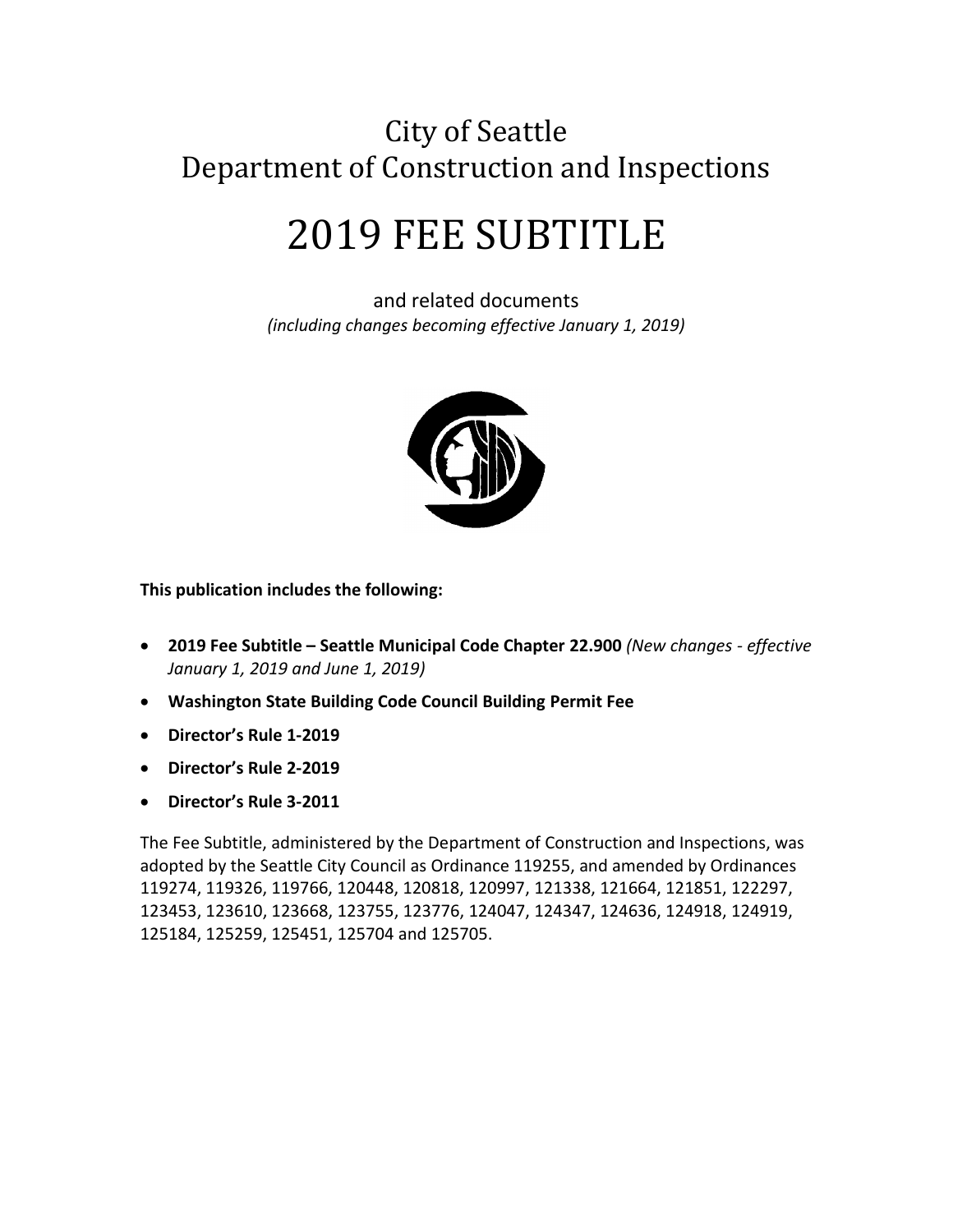#### **FEE SUBTITLE TABLE OF CONTENTS**

| CHAPTER 22.900D - FEES FOR NEW AND ALTERED BUILDINGS AND EQUIPMENT 20                         |  |
|-----------------------------------------------------------------------------------------------|--|
|                                                                                               |  |
|                                                                                               |  |
|                                                                                               |  |
|                                                                                               |  |
|                                                                                               |  |
|                                                                                               |  |
|                                                                                               |  |
|                                                                                               |  |
| 22.900D.090 Permit fees for mechanical equipment and systems, other than boilers and pressure |  |
|                                                                                               |  |
| 22.900D.110 New installations and alterations of boilers and pressure vessels 32              |  |
|                                                                                               |  |
|                                                                                               |  |
| 22.900D.140 New installations and alterations of elevators and other conveyances33            |  |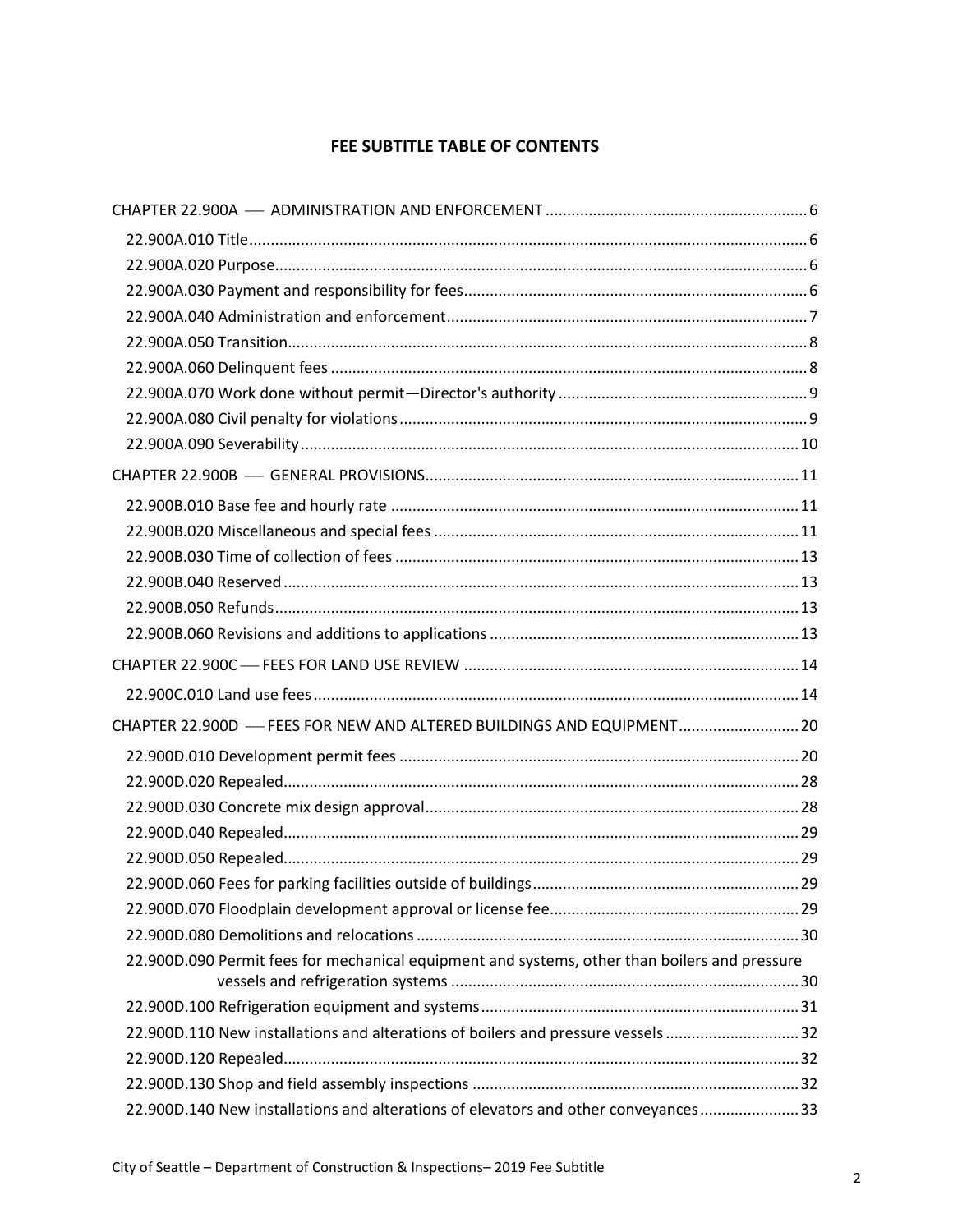| 22.900E.050 Boiler, refrigeration and gas piping licenses and examinations48             |  |
|------------------------------------------------------------------------------------------|--|
|                                                                                          |  |
|                                                                                          |  |
|                                                                                          |  |
|                                                                                          |  |
|                                                                                          |  |
|                                                                                          |  |
|                                                                                          |  |
|                                                                                          |  |
| 22.900F.040 Advisory Housing and Building Maintenance Code and condominium conversion    |  |
|                                                                                          |  |
|                                                                                          |  |
|                                                                                          |  |
|                                                                                          |  |
|                                                                                          |  |
| 22.900G.020 Fees for review by the Seattle Department of Transportation54                |  |
|                                                                                          |  |
|                                                                                          |  |
|                                                                                          |  |
|                                                                                          |  |
|                                                                                          |  |
|                                                                                          |  |
| CHAPTER 22.900H - RENTAL REGISTRATION AND INSPECTION ORDINANCE PROGRAM FEES58            |  |
|                                                                                          |  |
|                                                                                          |  |
|                                                                                          |  |
|                                                                                          |  |
| 22.900H.050 Private qualified rental housing inspector training and registration fees 58 |  |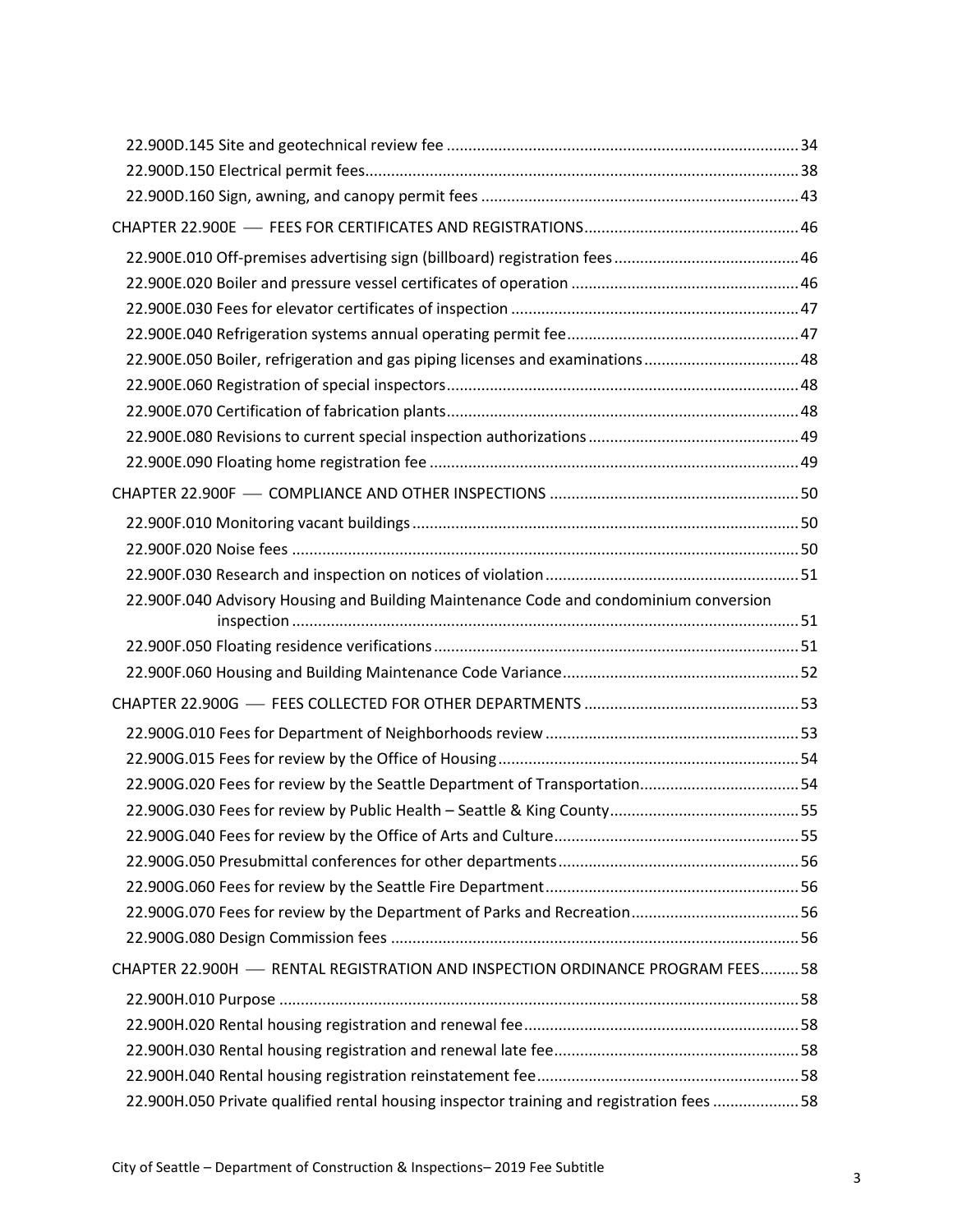| 22.900H.060 Rental housing unit inspection fees if the Department serves as a qualified rental |  |
|------------------------------------------------------------------------------------------------|--|
|                                                                                                |  |
|                                                                                                |  |
|                                                                                                |  |
|                                                                                                |  |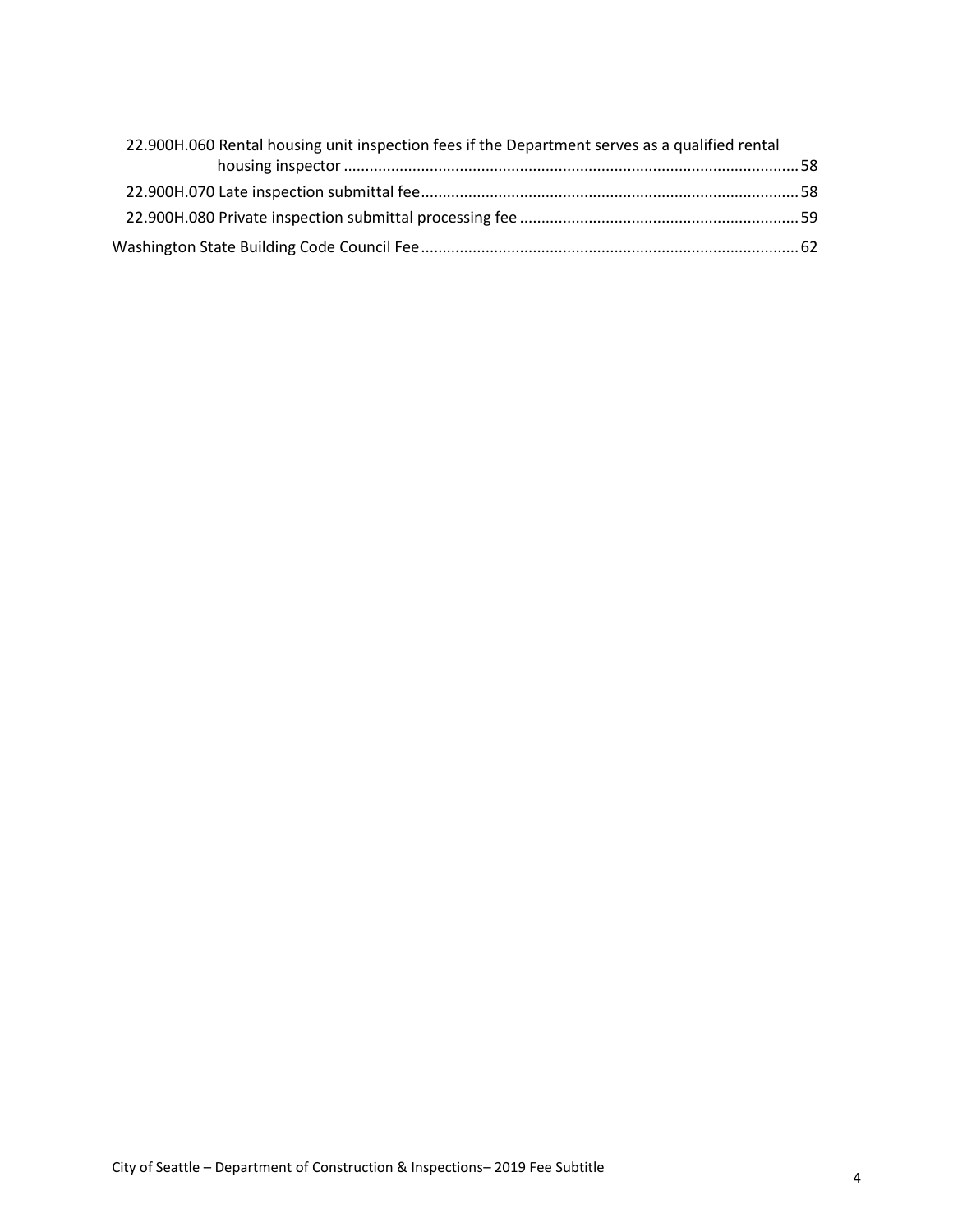## **FEE SUBTITLE TABLES**

| Table B-1 for 22.900B.020 - Fees for Reproductions from Electronic or Microfilm Records 12            |
|-------------------------------------------------------------------------------------------------------|
|                                                                                                       |
|                                                                                                       |
| Master Use Permit, Environmental Critical Areas, City Council, & Hearing Examiner Approvals. 16<br>Α. |
| Miscellaneous Hourly Land Use Reviews, Research, and Other Services  17<br>В.                         |
| C.                                                                                                    |
|                                                                                                       |
| Table D-2 for 22.900D.010 - Calculation of Development Fees Determined by Value  23                   |
|                                                                                                       |
|                                                                                                       |
|                                                                                                       |
| Table D-12 for 22.900D.110 - Installation Fees for Boilers and Pressure Vessels32                     |
| Table D-13 for 22.900D.140 - Permit Fees for Elevators and Other Conveyances 34                       |
|                                                                                                       |
| Table D-14 for 22.900D.150 - Electrical Permit Fees (When Plans Are Reviewed)  40                     |
| Table D-15 for 22.900D.150 - Electrical Permit Fees (When Plans Are Not Required) 41                  |
|                                                                                                       |
| Table E-1 for 22.900E.020 - Fees for Certificates of Operation for Boilers and Pressure Vessels  46   |
|                                                                                                       |
|                                                                                                       |
| Table E-4 for 22.900E.050 - Fees for Boiler, Refrigeration, and Gas Piping Licenses & Examinations 48 |
|                                                                                                       |
|                                                                                                       |
|                                                                                                       |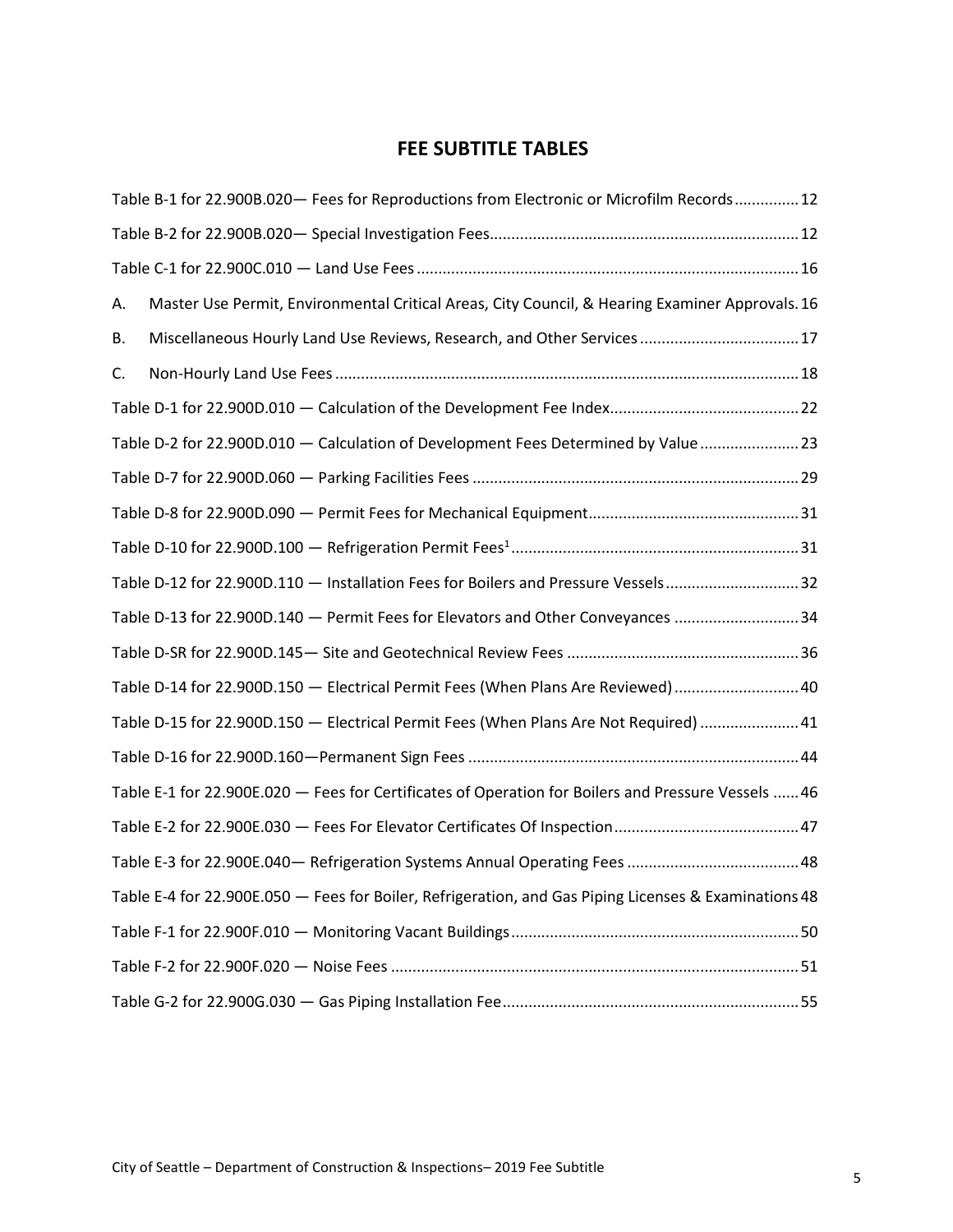## **CHAPTER 22.900A** ⎯ **ADMINISTRATION AND ENFORCEMENT**

#### <span id="page-5-1"></span><span id="page-5-0"></span>**22.900A.010 Title**

Chapters 22.900A through 22.900H shall be known as the "Fee Subtitle," may be cited as such, and will be referred to herein as "this Subtitle IX."

#### <span id="page-5-2"></span>**22.900A.020 Purpose**

- A. It is the purpose of this Subtitle IX to prescribe equitable fees and fee collection policies for all services provided by the Seattle Department of Construction and Inspections hereafter, "Department" or "SDCI," and other City departments that are sufficient to cover their costs of processing applications, inspecting and reviewing plans, and preparing detailed statements required by chapter 43.21C RCW.
- B. An additional purpose of this Subtitle IX is to prescribe special fees for testing, examination, registration, inspection, or the furnishing of certain services or materials.
- C. A further purpose of this Subtitle IX is to prescribe fees to cover the costs of implementing and administering the Rental Registration and Inspection Ordinance program as required by Chapter 22.214.

#### <span id="page-5-3"></span>**22.900A.030 Payment and responsibility for fees**

- A. No permit shall be issued or approved, no Certificate of Occupancy shall be issued, no drawing or other data relating to such permit shall be examined, and no certificate or license shall be issued until the corresponding fees prescribed by this subtitle have been paid.
- B. Unless otherwise specified in this subtitle, each distinct component of an application, review, permit, certificate, license, or other fee collected by the Department shall be charged as a separate fee.
- C. Financially Responsible Party
	- 1. A Financially Responsible Party must be named for any permit, certificate, license, registration or request for service for which a fee is collected under this subtitle. The Financially Responsible Party is liable for all charges incurred pursuant to this subtitle whether or not a favorable decision, recommendation or determination is given by the Director, and regardless of whether a permit, license, registration or determination is issued or the project, application or request for service is canceled or denied before issuance.
	- 2. The Financially Responsible Party must be the property owner, lessee, contract purchaser, City or other agency proposing the project, or other service requestor.
	- 3. Statements of Financial Responsibility are required for all applications or requests for services that are charged at an hourly rate, including but not limited to the following: a. Pre-application requests:
		- i. Pre-submittal conferences
		- ii. Requests for code alternates or code modifications
		- iii. Seismic peer review services
		- iv. Exemption requests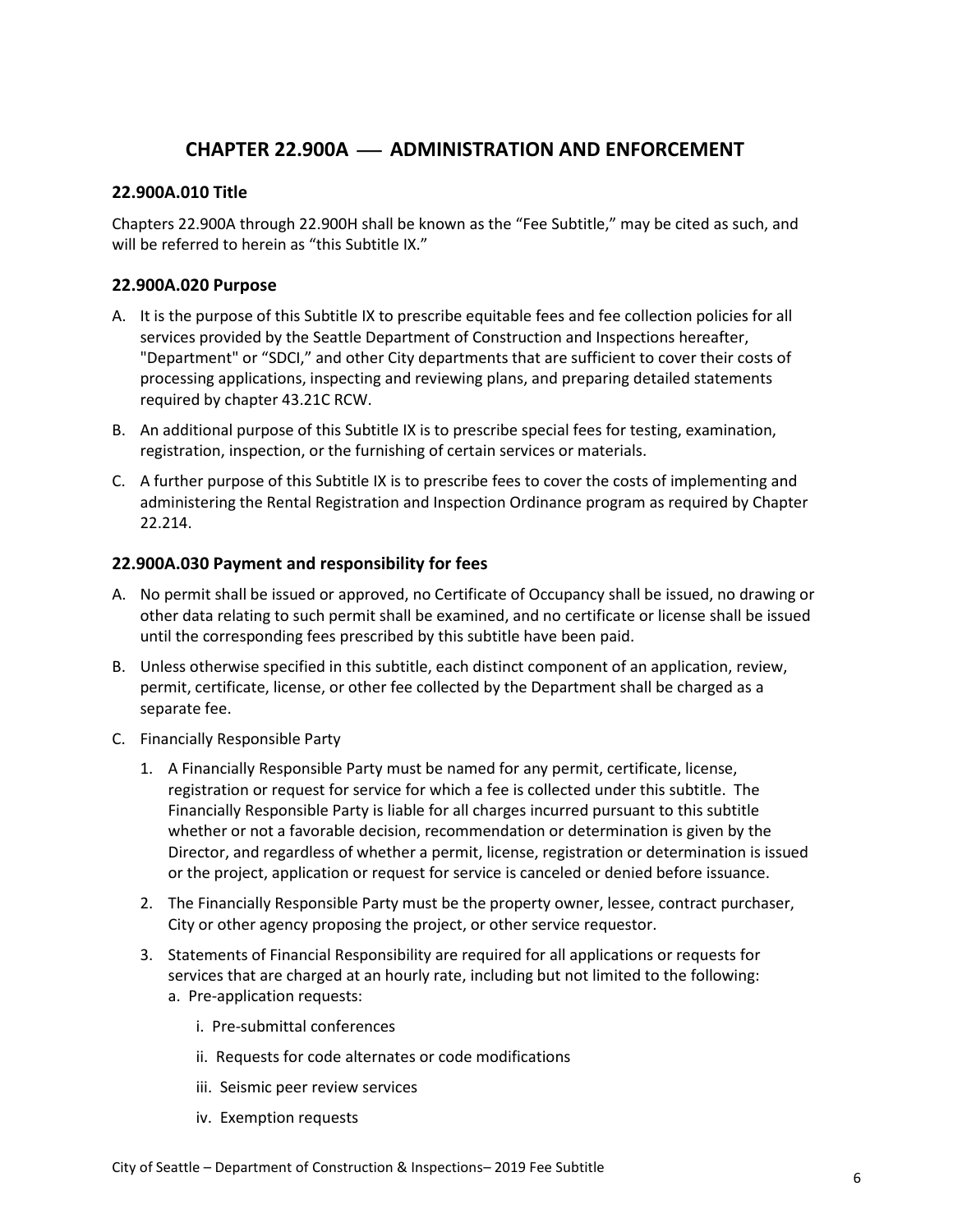- b. Permit applications:
	- i. All land use permit applications
	- ii. All building permit applications except those processed as subject to field inspection

iii. All mechanical permit applications except those processed as subject to field inspection

- c. Post issuance requests:
	- i. Shop drawings
	- ii. Revisions
- D. The Director is authorized to accept as payment for fees contemplated under the ordinance codified in this subtitle the following forms of payment: U.S. currency, cashier's checks, corporate checks, traveler's checks, personal checks drawn on in-state banks, electronic funds transfers, and credit cards. Further, the Director has full authority to refuse any form of payment where the Director believes sufficient cause exists to question the City's ability to collect full payment.
- E. Rental housing registrations, rental housing registration renewals, rental housing registration reinstatements, private qualified rental housing inspector registrations, or private qualified rental housing inspector renewal registrations shall not be issued until the corresponding fees prescribed by this subtitle have been paid. The Department shall not perform rental housing unit inspections as a qualified rental housing inspector until the corresponding fees prescribed by this Subtitle have been paid.

#### <span id="page-6-0"></span>**22.900A.040 Administration and enforcement**

- A. For the purpose of this subtitle, the term "Director" means the Director of the Department or an authorized representative.
- B. The Director is authorized to administer, interpret, and enforce the provisions of this subtitle, except that:
	- 1. The Director of Public Health shall administer, interpret and enforce sections of this subtitle that are applicable to fuel gas piping permits;
	- 2. The Director of Transportation shall administer, interpret and enforce sections of this subtitle that are applicable to Seattle Transportation review of projects;
	- 3. The Director of Seattle Public Utilities shall administer, interpret and enforce sections of this subtitle that are applicable to Seattle Public Utilities review of projects;
	- 4. The Chief of the Fire Department shall administer, interpret and enforce sections of this subtitle that are applicable to the Seattle Fire Department review of projects;
	- 5. The Director of the Department of Neighborhoods shall administer, interpret and enforce sections of this subtitle that are applicable to Department of Neighborhoods review of projects;
	- 6. The Director of the Office of Arts and Culture shall administer, interpret and enforce sections of this subtitle that are applicable to the Office's review of projects;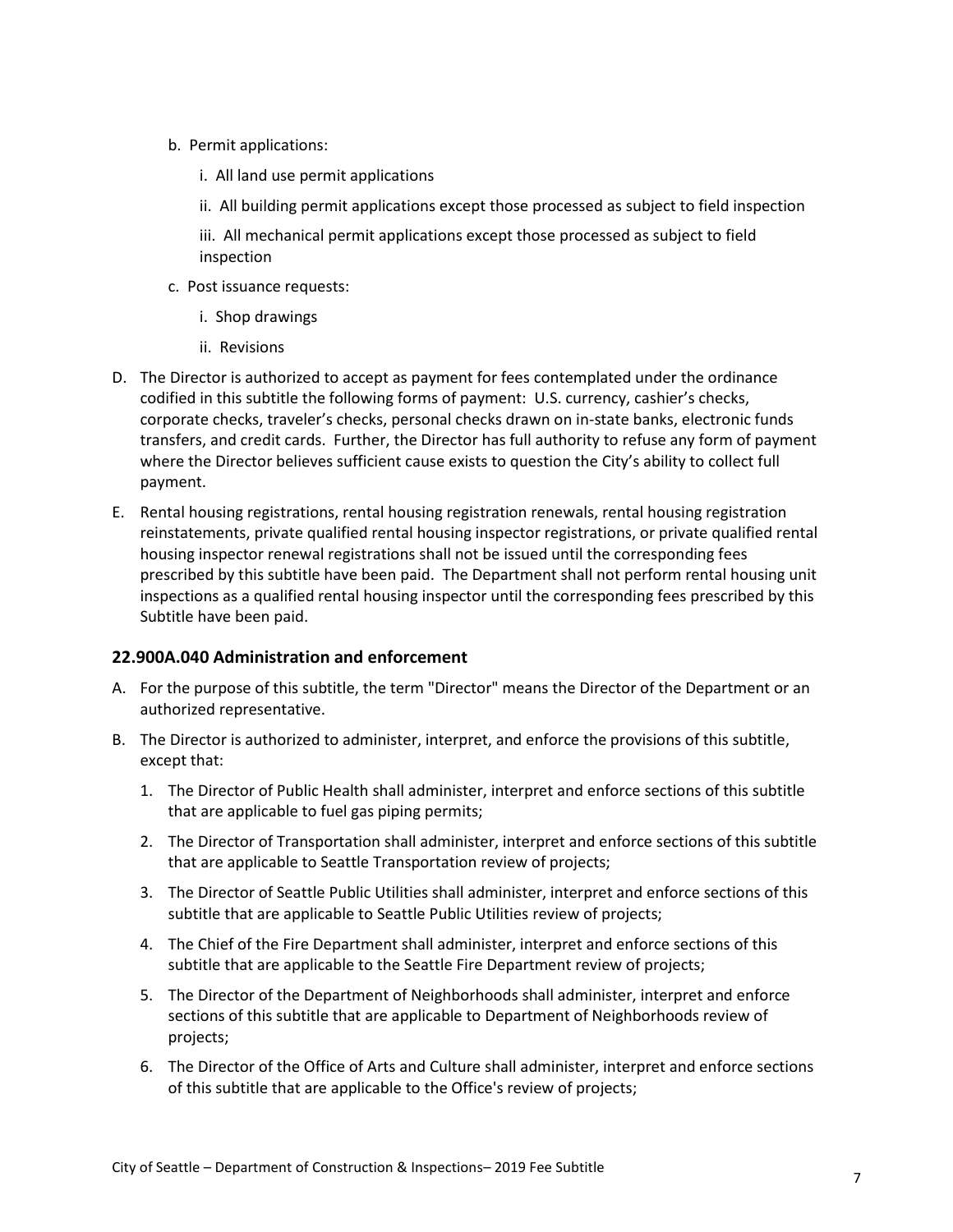- 7. The Superintendent of the Department of Parks and Recreation shall administer, interpret and enforce sections of this subtitle that are applicable to the Department of Parks and Recreation review of projects; and
- 8. The Director of the Office of Housing shall administer, interpret and enforce sections of this subtitle that are applicable to Office of Housing review of projects.
- C. The Director is authorized to collect fees listed in subsection 22.900A.040.B or other fee related legislation for the Seattle Department of Transportation, the Seattle Fire Department, Public Health – Seattle & King County, the Department of Neighborhoods, the Department of Parks and Recreation, the Office of Arts and Culture, the Office of Housing, or Seattle Public Utilities, and to transfer those funds to them.
- D. Where no definite method is prescribed in the subtitle for calculating the amount of fees, the Director may assess charges as required to cover costs.
- E. The Director has full authority to specify the terms and conditions upon which services and materials are made available, and the fees as determined by the Director shall be consistent with the reasonable estimated cost to the City for furnishing such services or materials.
- F. The total fee assessed for any permit, decision, review, inspection, or approval may be rounded to the nearest whole dollar (rounded down: \$.01 through \$.50; rounded up: \$.51 through \$.99).

#### <span id="page-7-0"></span>**22.900A.050 Transition**

A. Land Use and Environmentally Critical Areas Fees

Minimum land use review fees for applications requiring a land use or environmentally critical areas review shall be charged according to the permit fee legislation in effect when the application was received by the Department. Hourly fees shall be charged according to the legislation in effect when the review is performed.

- B. Other Fees
	- 1. Hourly fees shall be charged according to the hourly rate listed in this Subtitle IX in effect at the time the review is performed;
	- 2. Value-based fees shall be charged according to this Subtitle IX in effect at the time the valid and fully complete application was received by the Department;
	- 3. Any other fees not covered above (including fees based on device counts, fees based on the SDCI Base Fee, and fees listed as flat fees) shall be charged according to the rates listed in this Subtitle IX in effect at the time the fee is determined to be applicable, and assessed on the service provided.

#### <span id="page-7-1"></span>**22.900A.060 Delinquent fees**

A. Delinquent Fees

Whenever any fees have not been paid within 30 days after the billing date, the person or persons responsible for payment of the fee may be billed, payable immediately, for the remainder of the fees due. Interest shall accrue on the unpaid balance at 12 percent per annum, with a minimum \$1 charge. The Director is authorized to collect any fees that remain unpaid at 90 days after the billing date.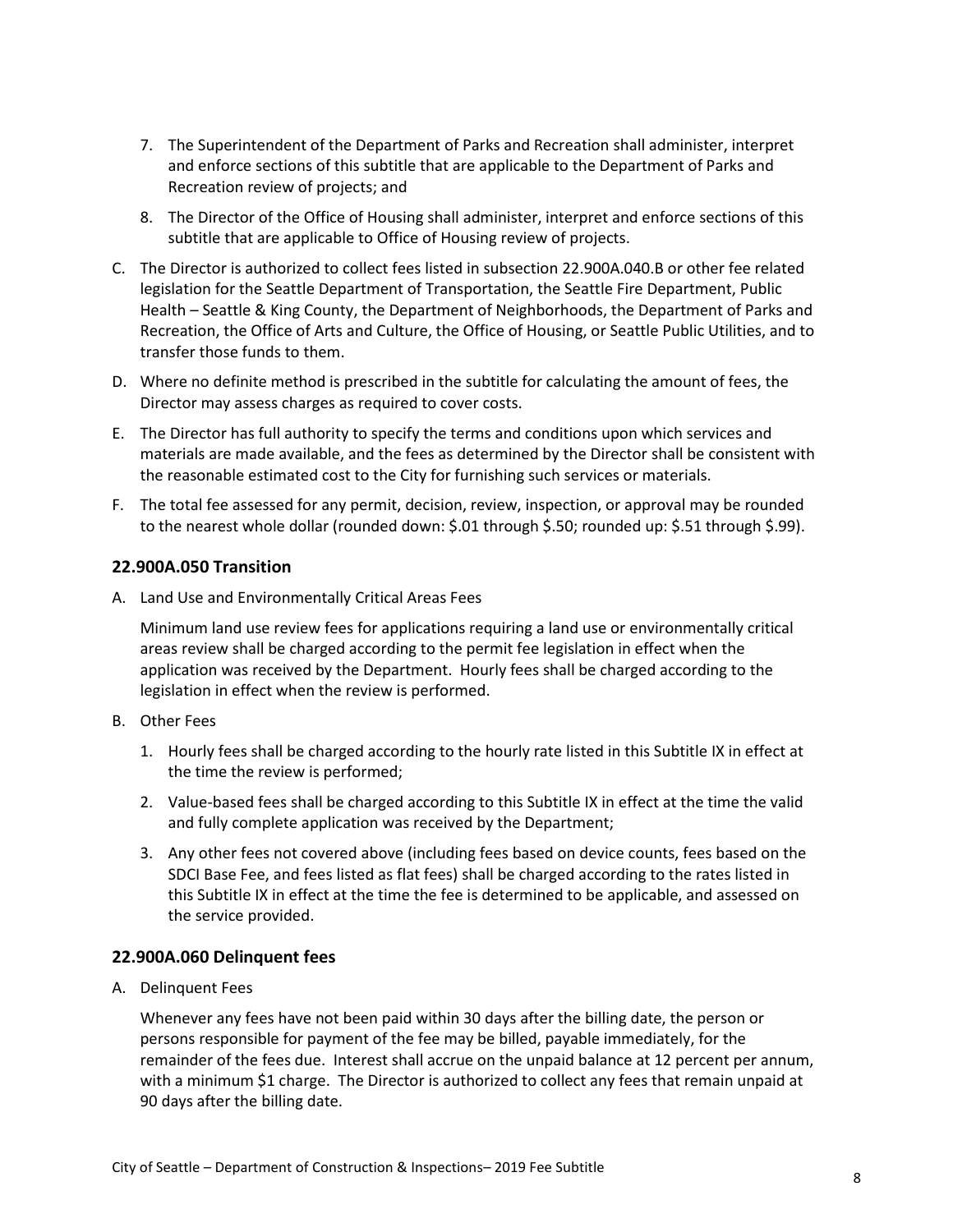B. Not Sufficient Funds Fees

Whenever checks accepted prove not to be covered by sufficient funds, the person or persons responsible for payment of the fee shall be billed, payable immediately, for the remainder of the fees due and a \$21 charge. This shall be in addition to the delinquent fees assessed in subsection 22.900A.060.A.

- C. Remedies
	- 1. The Director may issue a stop-work order as provided in Section 22.900A.070 if the person or persons responsible for payment of a fee have not done so within 30 days after the billing.
	- 2. Following notice to the applicant, the Director may suspend processing and/or withhold issuance of a permit, decision, certificate or approval on any application if fees have not been fully paid until such time as the fees are paid.
	- 3. Following notice to the applicant, the Director may cancel a permit application if fees have not been fully paid.
	- 4. Following notice to the applicant, the Director may refer collection of any amounts due under this Subtitle to a collection agency. The cost to the Department for the collection services will be assessed as costs, at the rate agreed to between the Department and the collection agency, and added to the penalty.
	- 5. Following notice to the applicant, the Director may take other actions to collect amounts due, including by not limited to placing delinquent accounts on a cash-only basis.
- D. Only subsection 22.900A.060.B of this Section 22.900A.060 shall apply to the Rental Registration and Inspection Ordinance program in Chapter 22.900H.

#### <span id="page-8-0"></span>**22.900A.070 Work done without permit—Director's authority**

- A. It is unlawful to proceed with any work or with any portion of any construction, installation, alteration or repair when the fee required in this subtitle has not been paid.
- B. Should it be found that any work is proceeding for which the required permit or approval fee has not been paid, the Director may immediately order the suspension of such construction, installation, alteration or repair by posting a stop-work order on the structure or premises and/or by notifying the owner, lessee or person in charge. It is unlawful for any person to remove, mutilate, conceal or destroy posted lawful notice or to proceed with work after posting or notification until written authorization from the Director to proceed with the work has been received.

#### <span id="page-8-1"></span>**22.900A.080 Civil penalty for violations**

- A. Any person failing to comply with the provisions of this Subtitle IX shall be subject to a civil penalty in the amount of \$27 per day for each failure to comply, from the date of failure to comply until compliance is achieved.
- B. The penalty imposed by this subtitle shall be collected by civil action brought in the name of the City and commenced in Municipal Court. The Director shall notify the City Attorney in writing of the name of any person subject to the penalty and the amount of the penalty and the City Attorney shall, with the assistance of the Director, take appropriate action to collect the penalty.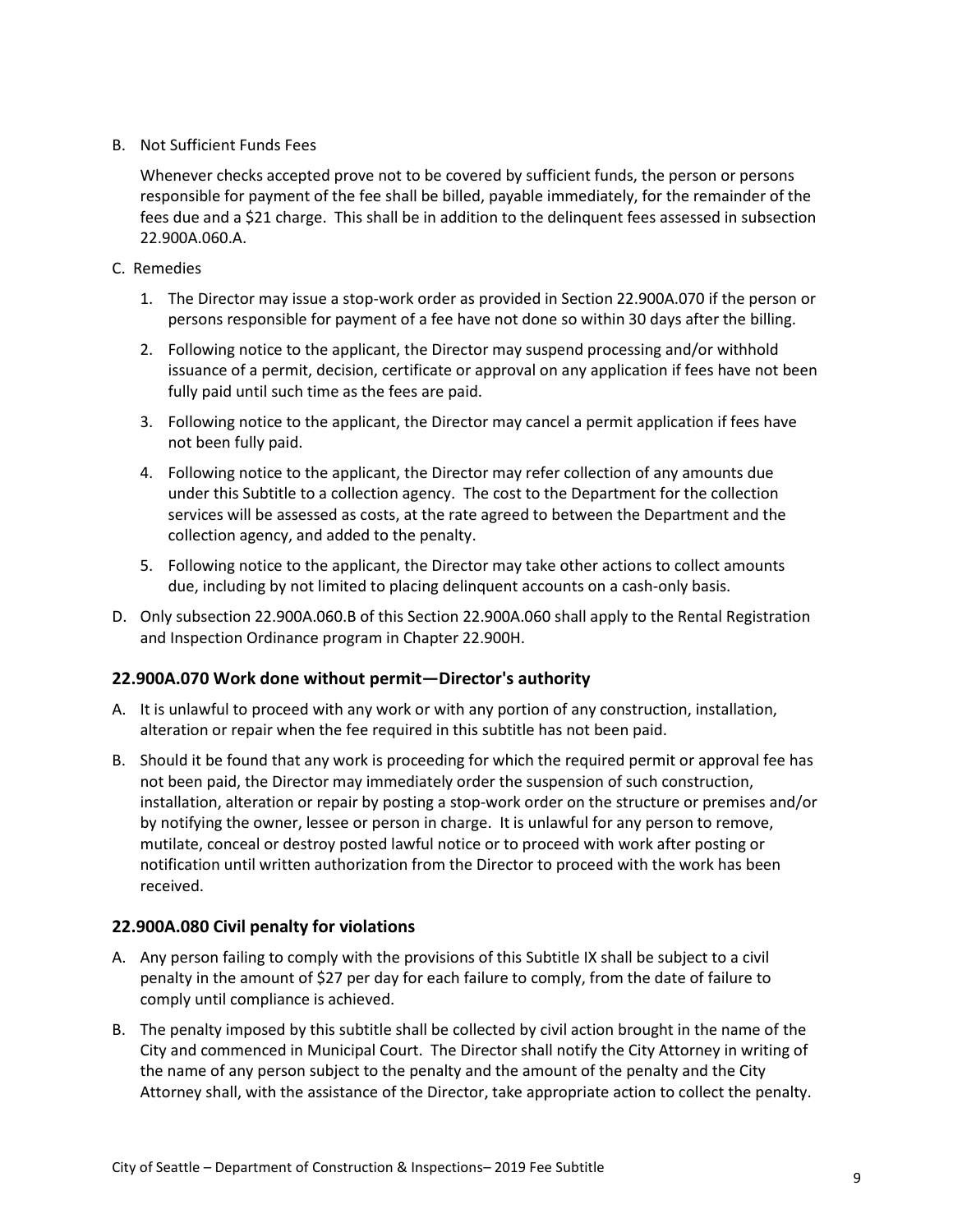C. This Section 22.900A.080 shall not apply to the Rental Registration and Inspection Ordinance program in Chapter 22.900H.

#### <span id="page-9-0"></span>**22.900A.090 Severability**

If any section, subsection, sentence, clause or phrase of this subtitle is, for any reason, held to be unconstitutional or invalid, such decision shall not affect the validity of the remaining portions of this subtitle. The City Council hereby declares that it would have passed this subtitle and each section, subsection, clause, or phrase thereof, irrespective of the fact that any one or more sections, subsections, sentences, clauses, and phrases be declared unconstitutional or otherwise invalid.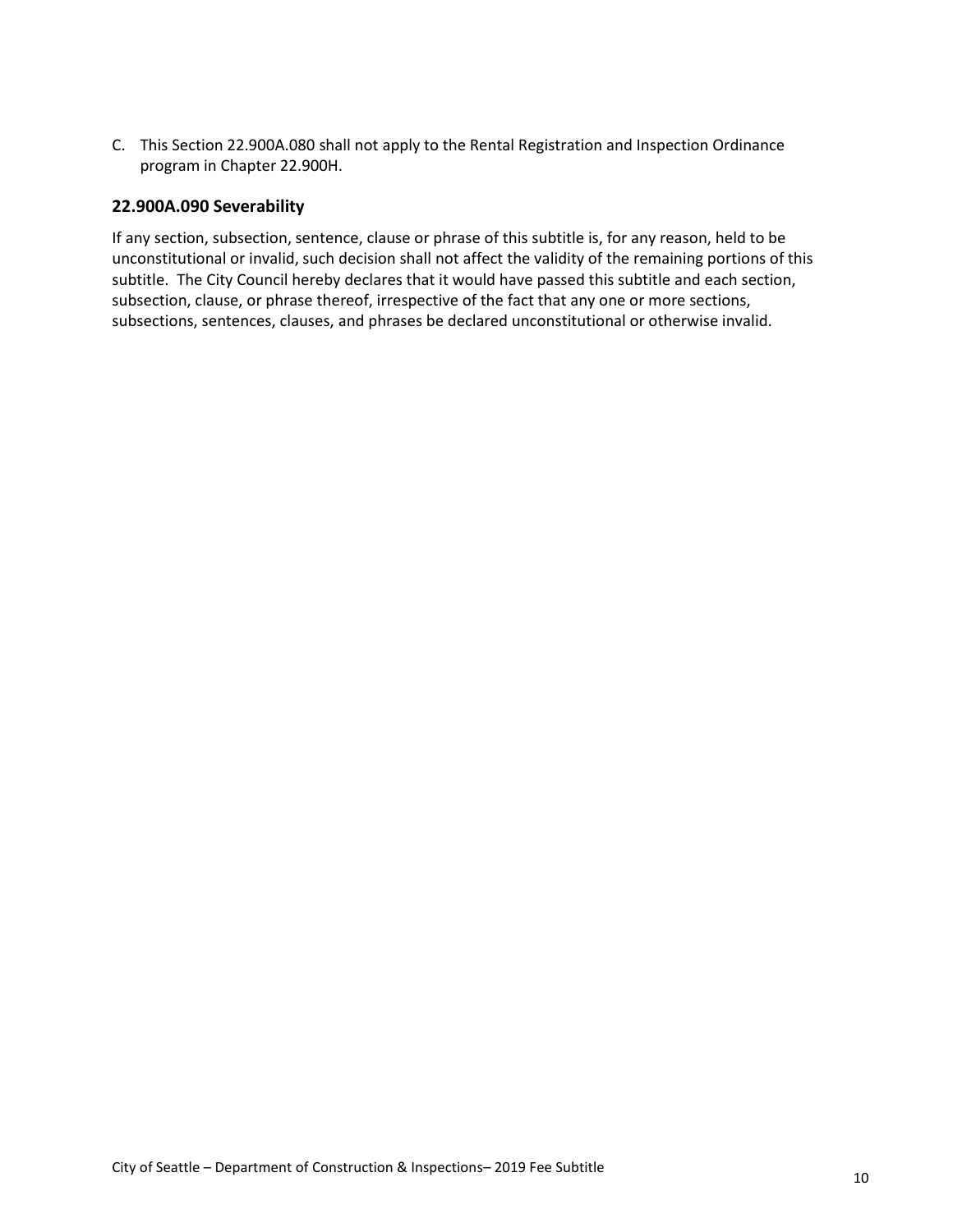### **CHAPTER 22.900B** ⎯ **GENERAL PROVISIONS**

#### <span id="page-10-1"></span><span id="page-10-0"></span>**22.900B.010 Base fee and hourly rate**

- A. The SDCI base fee shall be charged as specified in this Subtitle IX and shall be \$222.
- B. Any services provided by the Department for which an hourly charge is assessed shall be charged at a rate specified in this Subtitle IX.

The hourly rate for land use review is \$386. The rate for all other hourly fees is \$222 an hour except where a different hourly rate is specified in this Subtitle IX. Where "SDCI hourly rate" is specified in this Subtitle IX, the rate is \$222 an hour.

C. If an hourly rate is specified, overtime shall be charged at that same rate. If no hourly rate is specified, overtime shall be charged at \$222 an hour. All overtime shall require approval by the Director. The minimum fee for each overtime request shall be one hour, with minimum increments of 1/4 hour, in addition to other permit fees established by this Subtitle IX.

#### <span id="page-10-2"></span>**22.900B.020 Miscellaneous and special fees**

A. General

Miscellaneous and special fees shall be assessed to recover City costs for services and materials which are not otherwise specified in this subtitle or where the valuation or other methodology normally used does not reflect actual conditions which may include but are not limited to the following:

- 1. Notification, examination, consultation, testing, or inspection of proposals, sites (or locations), particular plans, construction, equipment, personnel or material which may be related to, but not directly covered by, a specific permit or approval process;
- 2. Furnishing or certification of affidavits, reports, data, or similar documentation;
- 3. Recording or filing documents with other agencies;
- 4. Delivery and mailing costs;
- 5. Rental of venues for public meetings.
- B. Failure to cancel missed appointments

A fee of 1/2 the SDCI base fee per appointment shall be charged for failure by applicant to notify the Department at least 24 hours prior to a scheduled application intake appointment or a preapplication conference appointment that the appointment will not be kept.

C. Expert witness testimony

The fee for expert witness testimony shall be the SDCI hourly rate.

D. Address change

The fee to correct the address on an application or, if applicable, on an issued permit is \$60.25. If an address change is requested that is unrelated to an application for a permit or for an issued permit, a fee of one multiplied by the base fee shall be assessed.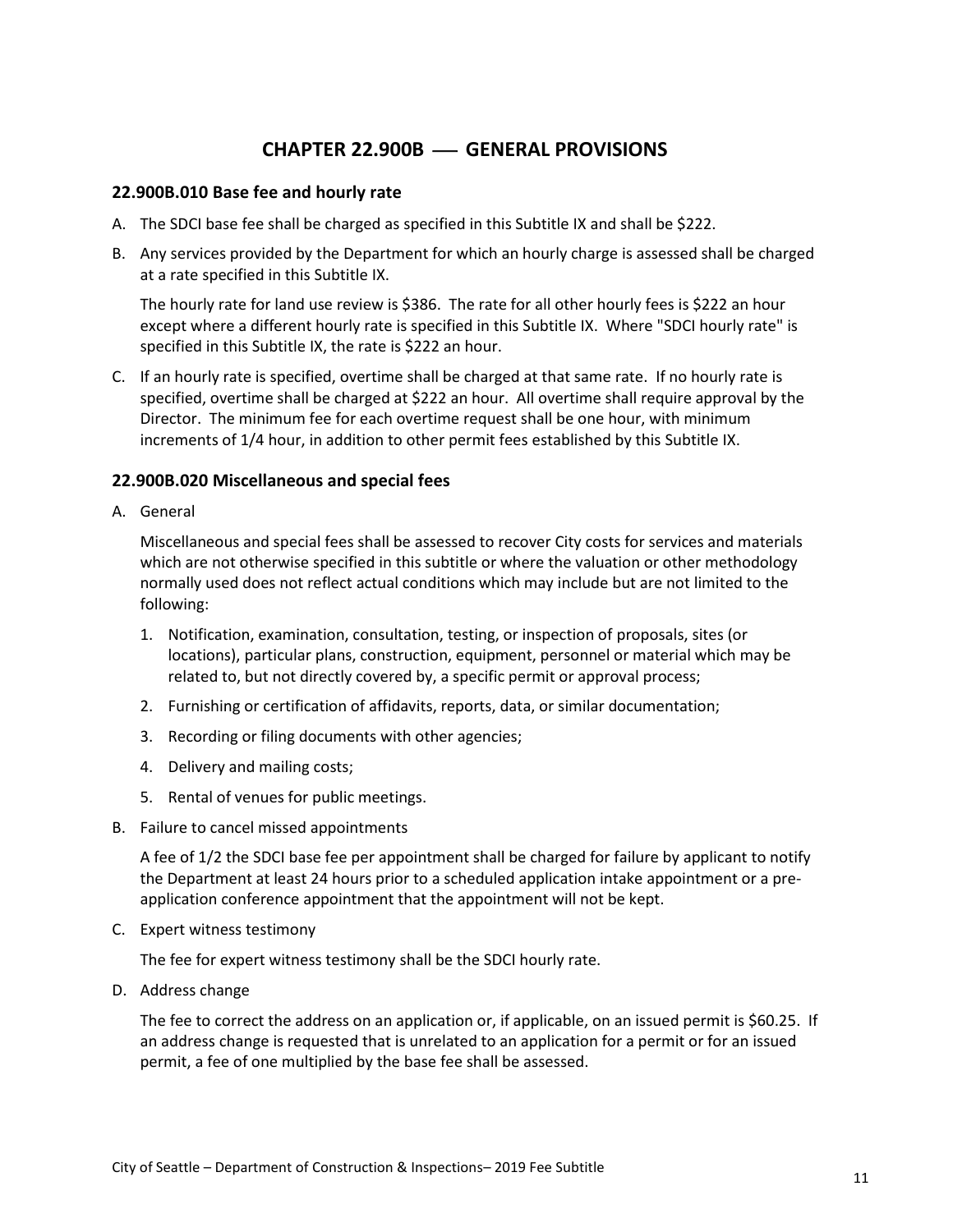E. Copies of electronic and microfilm records

Charges for plans reproduced from electronic records or from the microfilm library are shown in Table B-1 for 22.900B.020.

<span id="page-11-0"></span>

| Table B-1 for 22.900B.020 - Fees for Reproductions from Electronic or Microfilm Records |                         |  |  |
|-----------------------------------------------------------------------------------------|-------------------------|--|--|
| <b>Page Size</b><br><b>Price</b>                                                        |                         |  |  |
| Electronic Records                                                                      |                         |  |  |
| 81/2" X 11"                                                                             | \$0.70 per printed page |  |  |
| 11" X 17"                                                                               | \$0.70 per printed page |  |  |
| Microfilm Records                                                                       |                         |  |  |
| 81/2" X 11"                                                                             | \$1.50 per copied page  |  |  |
| 11" X 17"                                                                               | \$1.50 per copied page  |  |  |
| \$0.10 per scanned image<br><b>Both sizes</b>                                           |                         |  |  |

- F. Special investigation
	- 1. Where a special investigation is made for an action requiring Department approval, a fee in addition to the permit fee shall be assessed as provided in Table B-2 for 22.900B.020.

<span id="page-11-1"></span>

| Table B-2 for 22.900B.020- Special Investigation Fees |                          |  |  |
|-------------------------------------------------------|--------------------------|--|--|
| Value of Work in \$ (For Permit)                      | <b>Investigation Fee</b> |  |  |
| $0 - 5,000$                                           | 1 x base fee             |  |  |
| $5,001 - 50,000$                                      | 3 x base fee             |  |  |
| $50,001 - 100,000$                                    | 5 x base fee             |  |  |
| $100,001 - 500,000$                                   | 10 x base fee            |  |  |
| $500,001 - 5,000,000$                                 | 50 x base fee            |  |  |
| 100% of permit fee<br>Over 5,000,000                  |                          |  |  |

- 2. When a permit fee is not determined by valuation, the special investigation fee will be two times the amount of the permit fee.
- 3. Alternatively, at the discretion of the Director, the special investigation fee may be assessed at the SDCI hourly rate. Special investigation fees may be waived, at the discretion of the Director, for necessary work done in emergency situations.
- 4. The payment of a special investigation fee shall not relieve any person from complying with the requirements of the applicable codes in the execution of the work nor from any violation penalties prescribed by law.
- 5. The special investigation fee for a use not established by a permit under the current or previous Land Use Code shall be assessed at the SDCI hourly rate.
- 6. Special investigation fees are not refundable.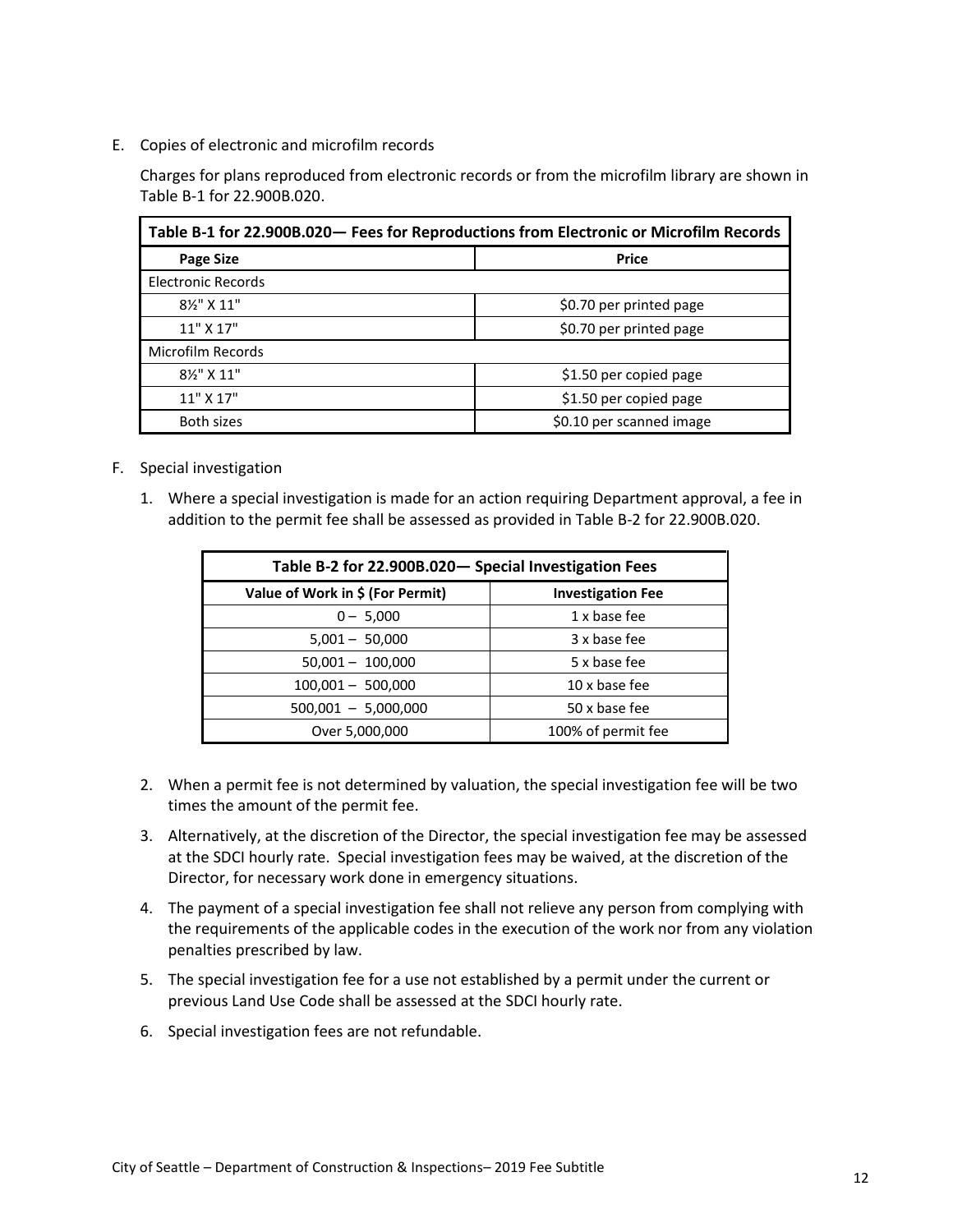#### G. Reinspection

The fee for reinspection is 1/2 times the base fee per reinspection. No reinspection of the work shall be performed until the required fees have been paid; provided, that in the case of boilers and refrigeration systems, the permit holder may be billed for the reinspection fee. Reinspections of fuel-gas piping shall be charged according to Section 22.900G.030.

#### <span id="page-12-0"></span>**22.900B.030 Time of collection of fees**

- A. Fees shall be collected at the times specified elsewhere in this code. If not specified, the minimum fee shall be collected at the time of application. The Director may bill an applicant and require payment for accrued fees at any time in the permit review process.
- B. The fee collected at the time of application will be based on Department estimates of the total fees due at the time of permit issuance. The final fees will be recalculated during review, and any additional amount due shall be collected prior to the issuance of the permit, approval, denial, decision or recommendation, except as provided in Section 22.900A.030.A. Any fee in excess of the final calculated fee shall be refunded pursuant to Section 22.900B.050 and/or other sections of this code.
- C. At the time an application or permit is denied or canceled, the final fee shall be determined and collected. If a balance is due to the Department, the Director shall have the authority to waive fees when strict application of the fees is inconsistent with the purpose of collecting the fee.

#### <span id="page-12-1"></span>**22.900B.040 Reserved**

#### <span id="page-12-2"></span>**22.900B.050 Refunds**

Applicants may apply for refunds of fees collected pursuant to the Fee Schedule when an application or permit is withdrawn or canceled prior to the completion of the review and inspection process. To request a refund, the applicant shall submit a request to the Director on a refund request form. The Director shall establish by Director's Rule reasonable procedures and standards for refund requests, including but not limited to limitations on the time for submitting refund requests and the amount of the refund, considering among other factors, on the stage of permit review and type of permit.

#### <span id="page-12-3"></span>**22.900B.060 Revisions and additions to applications**

- A. According to standards promulgated by the Director, the Director may assess an additional fee for the plan examination of previous designs if a subsequent redesign of a project is submitted prior to permit issuance. The revision fee shall be assessed at the SDCI hourly rate not to exceed the fee that would have been charged for the original design, provided that if the application is a Land Use application that requires additional Land Use review, the Land Use hourly rate in effect at the time the revision is filed shall be charged for that portion of the work**.** The total fee is the fee for the final design plus the revision fee.
- B. The Director may assess a fee in addition to fees already charged for the original permit if the applicant makes an amendment to an existing unexpired or reestablished permit. The applicable fees will be assessed for all work necessary to process the amendment, including review by the Seattle Department of Transportation, the Seattle Fire Department, Public Health – Seattle & King County, the Department of Neighborhoods, the Department of Parks and Recreation, the Office of Arts & Culture, the Office of Housing, or Seattle Public Utilities associated with the submitted amendment.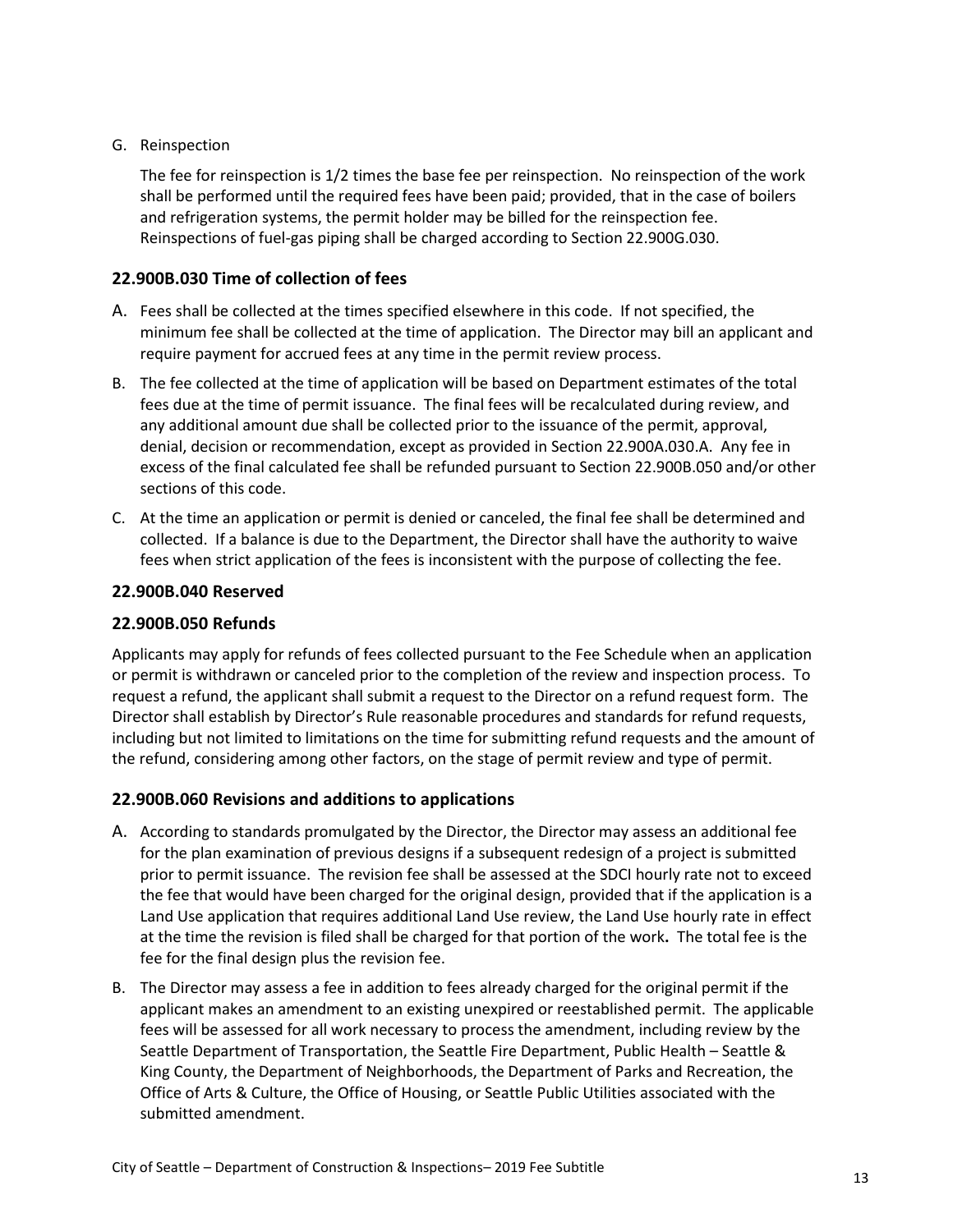## **CHAPTER 22.900C** ⎯ **FEES FOR LAND USE REVIEW**

#### <span id="page-13-1"></span><span id="page-13-0"></span>**22.900C.010 Land use fees**

A. Land Use Review Fees

The land use review fee for Master Use Permits, Council and Hearing Examiner approvals, environmentally critical area reviews, shoreline reviews, and other miscellaneous reviews, research, and services shall be charged according to Table C-1 for 22.900C.010 unless otherwise specified. For any review, research or service that is not listed in Table C-1 for 22.900C.010, the minimum fees will be determined by the Director based on the estimated complexity of work, but in no case shall be less than 0.5 hours multiplied by the current Land Use hourly rate and in no case more than 10 hours times the current Land Use hourly rate. Additional hours worked that exceed the number covered by the minimum fee shall be charged at the current Land Use hourly rate and are required to be paid at the time of invoicing and/or prior to approval of permits. Land use review that is subject to the Land Use hourly rate may include, but is not limited to: review time for each technical reviewer; pre-application services; project review; permit issuance; and continued review during the building permit and construction approval phases of the project as well as inspections or site visits during construction or post construction to ensure compliance with requirements of approval. Land Use hourly rate also includes time spent preparing for and defending a Director's decision or recommendation if appealed to the Hearing Examiner.

B. Fee Components of Land Use Review Fees

Land use review fees include a minimum land use review fee and may include an hourly fee as specified in Table C-1 for 22.900C.010. The minimum land use review fee covers the number of review hours specified in Table C-1 for 22.900C.010. Only one minimum review fee shall be charged, except an additional minimum review fee shall be charged at the time of MUP applications for projects that have completed the early design process. Additional hours shall be charged at the rate specified in the table.

- C. Time of payment
	- 1. Pre-application Conference Fee

The fee for land use pre-application conference specified in Table C-1 for 22.900C.010 shall be paid prior to the conference.

2. Minimum Land Use Review Fee

The minimum land use review fee specified in Table C-1 for 22.900C.010 shall be paid at application submittal. For projects entailing hourly fees in addition to the minimum land use review fee, the Director will require periodic progress payments to be made during the application review process.

- 3. The following fees and amounts are due at the times specified below:
	- a. Monthly billing for hourly fees accrued above the minimum fee will be payable upon receipt of invoice.
	- b. All outstanding SDCI fees shall be paid prior to the publication of a decision or recommendation on the application and prior to issuance of the permit. The actual charges and fees paid shall be reconciled and all outstanding balances are due and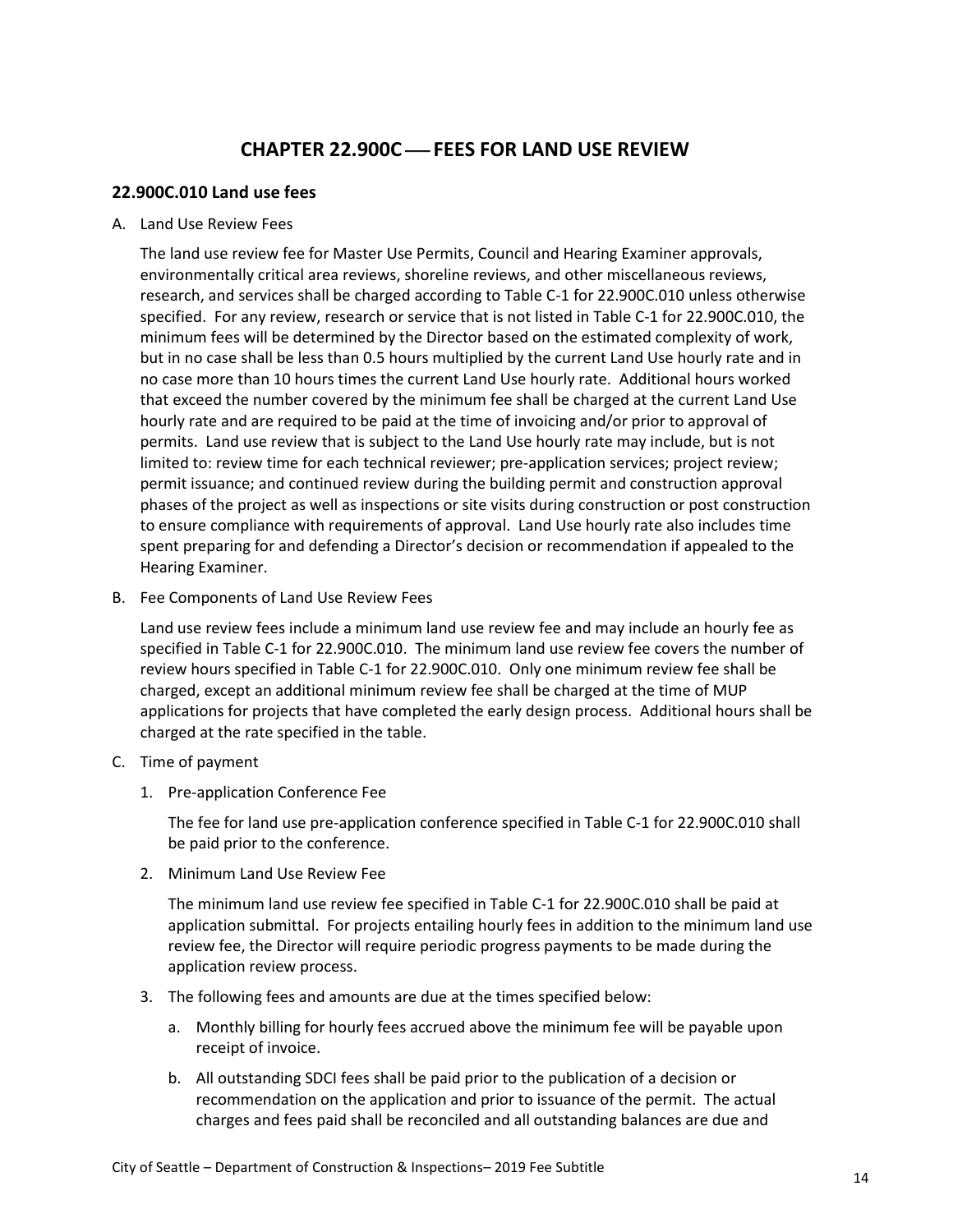payable on demand. In cases where no published decision or recommendation is required, fees owed shall be paid prior to issuance of the permit, or issuance of a letter.

- c. For Council and Hearing Examiner approvals, the fee due for work up to and through final Council or Hearing Examiner action shall be paid at the time the recommendation of the Director is available for public review and before it is forwarded for final action. In addition to periodic monthly billings for actual charges during the Council or Hearing Examiner proceedings, after final Council or Hearing Examiner action, the actual charges and all outstanding fee balances are due and payable upon demand, and prior to issuance of the permit.
- d. For early design guidance projects entailing hourly fees in addition to the minimum land use review fee, all outstanding fees shall be paid upon application for the master use permit. Any hours paid by the early design guidance minimum land use review fee but not spent at the time of application for the master use permit shall be credited toward land use review of the master use permit application.
- D. Additional Review

In addition to the fees set in Table C-1 for 22.900C.010, review time required on a project prior to, or in lieu of, an application will be charged hourly as determined by the Director.

E. Correction Fee

After written notice to the applicant, a Correction Fee of two times the SDCI base fee may be charged for each additional correction cycle required due to insufficient response from the applicant.

F. Fees for all environmentally critical areas reviews apply to environmentally critical areas inside or outside the Shoreline District.

(Table C-1 for 22.900C.010 – Land Use Fees begins on next page)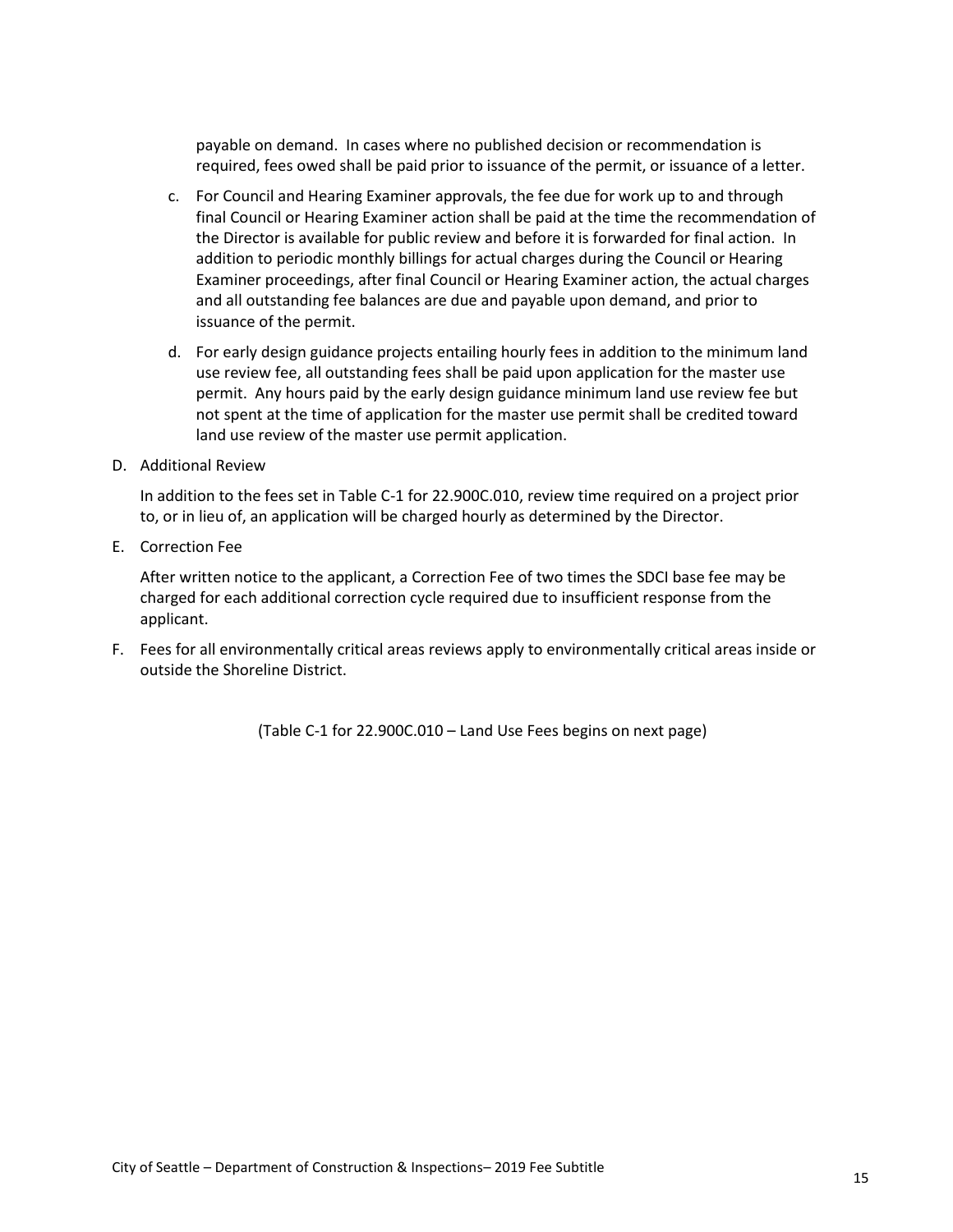<span id="page-15-1"></span><span id="page-15-0"></span>

| Table C-1 for 22.900C.010 - Land Use Fees                                                                                                             |                                                                                                                                                                                                                                                                                                                                                                                                                                                                                        |                      |  |
|-------------------------------------------------------------------------------------------------------------------------------------------------------|----------------------------------------------------------------------------------------------------------------------------------------------------------------------------------------------------------------------------------------------------------------------------------------------------------------------------------------------------------------------------------------------------------------------------------------------------------------------------------------|----------------------|--|
| A. Master Use Permit, Environmental Critical Areas, City Council, & Hearing Examiner Approvals                                                        |                                                                                                                                                                                                                                                                                                                                                                                                                                                                                        |                      |  |
| Hours worked beyond those covered by minimum will be charged the Land Use hourly rate, unless otherwise<br>noted, and are payable at time of invoice. |                                                                                                                                                                                                                                                                                                                                                                                                                                                                                        |                      |  |
|                                                                                                                                                       | <b>Type of Land Use Review</b>                                                                                                                                                                                                                                                                                                                                                                                                                                                         | <b>Minimum Fee</b>   |  |
|                                                                                                                                                       | General - first 10 hours of review                                                                                                                                                                                                                                                                                                                                                                                                                                                     | Land Use Hourly x 10 |  |
|                                                                                                                                                       | Low-Income Housing – first 24 hours of review <sup>1</sup>                                                                                                                                                                                                                                                                                                                                                                                                                             | Land Use Hourly x 10 |  |
| 1.                                                                                                                                                    | Administrative conditional uses (ACUs)<br>ACUs for community centers, child care centers, adult care centers, private schools, religious facilities, and<br>public and private libraries in single-family and multi-family zones shall be charged a minimum fee of<br>\$1,930 for the first 20 hours. Additional hours shall be charged at the rate of \$386 an hour. This exception<br>applies if the application is for an ACU only, or an ACU combined with a variance application. |                      |  |
| 2.                                                                                                                                                    | Design Review<br>The minimum fee for Administrative Design Review, Master Planned Community Design Review and<br>Streamlined Design Review is \$3,860. The minimum fee for full Design Review is \$7,720, which covers the<br>first 20 hours of review. Refer to subsection 15 of this Table C-1 for 22.900C.010 for fees related to Design<br>Review for Tree Protection.                                                                                                             |                      |  |
| 3.                                                                                                                                                    | Environmental reviews (SEPA), including projects with more than one addressed site.                                                                                                                                                                                                                                                                                                                                                                                                    |                      |  |
| 4.                                                                                                                                                    | Environmentally critical areas (ECA)<br>a. Environmentally Critical Areas variance <sup>2</sup><br>b. ECA Exception<br>c. Environmentally Critical Areas Administrative Conditional Use                                                                                                                                                                                                                                                                                                |                      |  |
| 5.                                                                                                                                                    | Shoreline permits<br>a. Substantial development permits<br>b. Variances <sup>2</sup> and conditional uses                                                                                                                                                                                                                                                                                                                                                                              |                      |  |
| 6.                                                                                                                                                    | Short subdivisions <sup>3</sup> ; refer to subsection 10 of Table D-2 for 22.900D.010 for additional fees that may apply<br>to this permit type.                                                                                                                                                                                                                                                                                                                                       |                      |  |
| 7.                                                                                                                                                    | Special exceptions                                                                                                                                                                                                                                                                                                                                                                                                                                                                     |                      |  |
| 8.                                                                                                                                                    | Variances <sup>2</sup><br>Variances for community centers, child care centers, adult care centers, private schools, religious facilities<br>and public and private libraries in single-family and multi-family zones shall be charged a minimum fee of<br>\$1,930 for the first 20 hours. Additional hours shall be charged at the rate of \$386 an hour. This exception<br>applies if the application is for a variance only, or a variance combined only with an ACU application.    |                      |  |
| 9.                                                                                                                                                    | Type II land use approvals such as, but not limited to, planned community/residential development, major<br>phased developments and other Type II approvals that are not categorized otherwise in this Table C-1 for<br>22.900C.010.                                                                                                                                                                                                                                                   |                      |  |
| 10.                                                                                                                                                   | The minimum fee for Council conditional uses, Rezones, Public Projects and all other Type IV and Type V<br>land use approvals shall be \$7,720, which covers the first 20 hours of review.                                                                                                                                                                                                                                                                                             |                      |  |
| 11.                                                                                                                                                   | Full subdivisions <sup>4</sup> ; refer to subsection 10 of Table D-2 for 22.900D.010 for additional fees that may apply to<br>this permit type.                                                                                                                                                                                                                                                                                                                                        |                      |  |
| Continued on Next Page                                                                                                                                |                                                                                                                                                                                                                                                                                                                                                                                                                                                                                        |                      |  |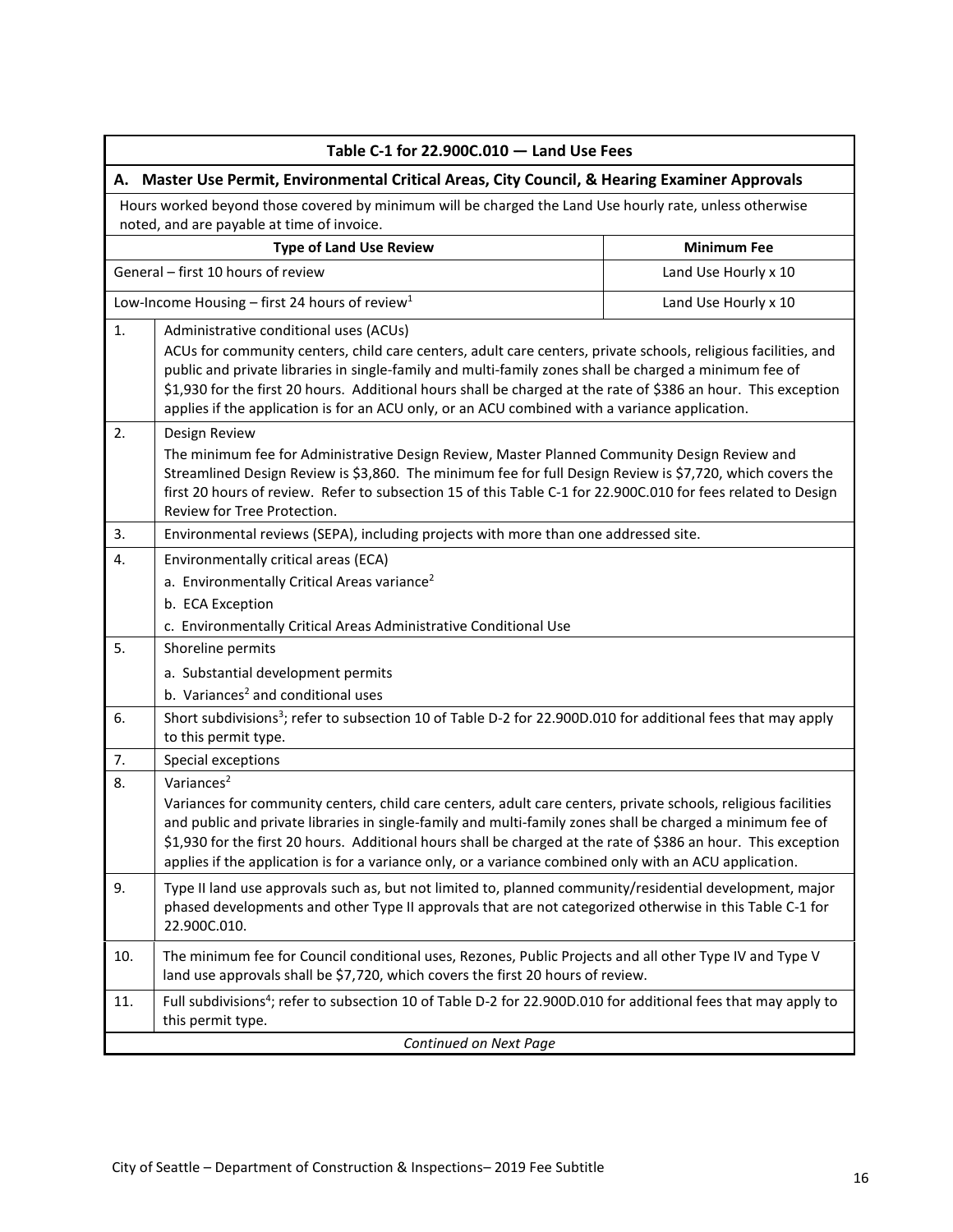<span id="page-16-0"></span>

| TABLE C-1 - Continued  |                                                                                                                                                                                                                                                                                                                              |                                                    |  |
|------------------------|------------------------------------------------------------------------------------------------------------------------------------------------------------------------------------------------------------------------------------------------------------------------------------------------------------------------------|----------------------------------------------------|--|
| 12.                    | Reserved                                                                                                                                                                                                                                                                                                                     |                                                    |  |
| 13.                    | Reserved                                                                                                                                                                                                                                                                                                                     |                                                    |  |
| В.                     | Miscellaneous Hourly Land Use Reviews, Research, and Other Services                                                                                                                                                                                                                                                          |                                                    |  |
|                        | Hours worked beyond those covered by minimum will be charged the Land Use hourly rate, unless otherwise                                                                                                                                                                                                                      |                                                    |  |
|                        | noted, and payable at time of invoice.                                                                                                                                                                                                                                                                                       |                                                    |  |
|                        | <b>Type of Land Use Review</b>                                                                                                                                                                                                                                                                                               | <b>Minimum Land Use Review Fee</b>                 |  |
| 14.                    | Concurrency                                                                                                                                                                                                                                                                                                                  | Reserved                                           |  |
| 15.                    | Design Review for Tree Protection <sup>5</sup>                                                                                                                                                                                                                                                                               |                                                    |  |
|                        | a. Design review required by Section 25.11.070 or Section 25.11.080<br>to protect exceptional tree if no other land use reviews are required                                                                                                                                                                                 | Land Use Hourly x 10                               |  |
|                        | b. Design review elected by applicant for tree protection                                                                                                                                                                                                                                                                    | Land Use Hourly x 10                               |  |
| 16.                    | Other Environmentally Critical Area (ECA) Review, inspection, and<br>site visit under Chapter 25.09 or Chapter 23.60A, including but not<br>limited to:<br>a. ECA review for Wetlands, Fish & Wildlife Habitat Conservation<br>Areas on land use or construction permits shall be charged on an<br>hourly basis              | Land Use Hourly x 1                                |  |
|                        | b. Review to determine Environmentally Critical Area exemption for<br>Wetlands and Riparian Corridor and Shoreline ECAs shall be<br>charged on an hourly basis<br>c. Other miscellaneous ECA reviews, inspections or site visits as<br>required by code or as a condition of approval shall be charged on<br>an hourly basis |                                                    |  |
| 17.                    | Early design guidance                                                                                                                                                                                                                                                                                                        | Land Use Hourly x 10                               |  |
| 18.                    | Establishing use for the record: Refer to subsection 9 of Table D-2 for<br>22.900D.010 for 22.900D.010 for additional fees that may apply to<br>this permit type                                                                                                                                                             | Land Use Hourly x 2                                |  |
| 19.                    | Extensions of Type IV Council Land Use Decisions                                                                                                                                                                                                                                                                             | Land Use Hourly x 2                                |  |
| 20.                    | Land Use Code Interpretations <sup>6</sup>                                                                                                                                                                                                                                                                                   | Land Use Hourly x 10                               |  |
| 21.                    | Letters for detailed zoning analysis or permit research                                                                                                                                                                                                                                                                      | Land Use Hourly x 4                                |  |
| 22.                    | Lot Boundary Adjustment, Temporary Use > 4 weeks; refer to<br>subsection 10 of Table D-2 for 22.900D.010 for additional fees that<br>may apply to this permit type                                                                                                                                                           | Land Use Hourly x 5                                |  |
| 23.                    | Major Institution - review of annual plan                                                                                                                                                                                                                                                                                    | Land Use Hourly x 6                                |  |
| 24.                    | Major phased development permit - minor amendment                                                                                                                                                                                                                                                                            | Land Use Hourly x 2                                |  |
| 25.                    | Neighborhood planning                                                                                                                                                                                                                                                                                                        | Reserved                                           |  |
| 26.                    | Noise survey review and variance                                                                                                                                                                                                                                                                                             | See Table F-2 for 22.900F.020<br><b>Noise Fees</b> |  |
| 27.                    | Open space remainder lots and surplus state property                                                                                                                                                                                                                                                                         | Land Use Hourly x 4                                |  |
| 28.                    | Pre-application conference <sup>7</sup>                                                                                                                                                                                                                                                                                      | Land Use Hourly x 2                                |  |
| 29.                    | Property Use and Development Agreement (PUDA) - minor<br>amendment                                                                                                                                                                                                                                                           | Land Use Hourly x 2                                |  |
| 30.                    | Public benefit feature review                                                                                                                                                                                                                                                                                                | Land Use Hourly x 2                                |  |
| 31.                    | Renewals                                                                                                                                                                                                                                                                                                                     | Land Use Hourly x 2                                |  |
| Continued on Next Page |                                                                                                                                                                                                                                                                                                                              |                                                    |  |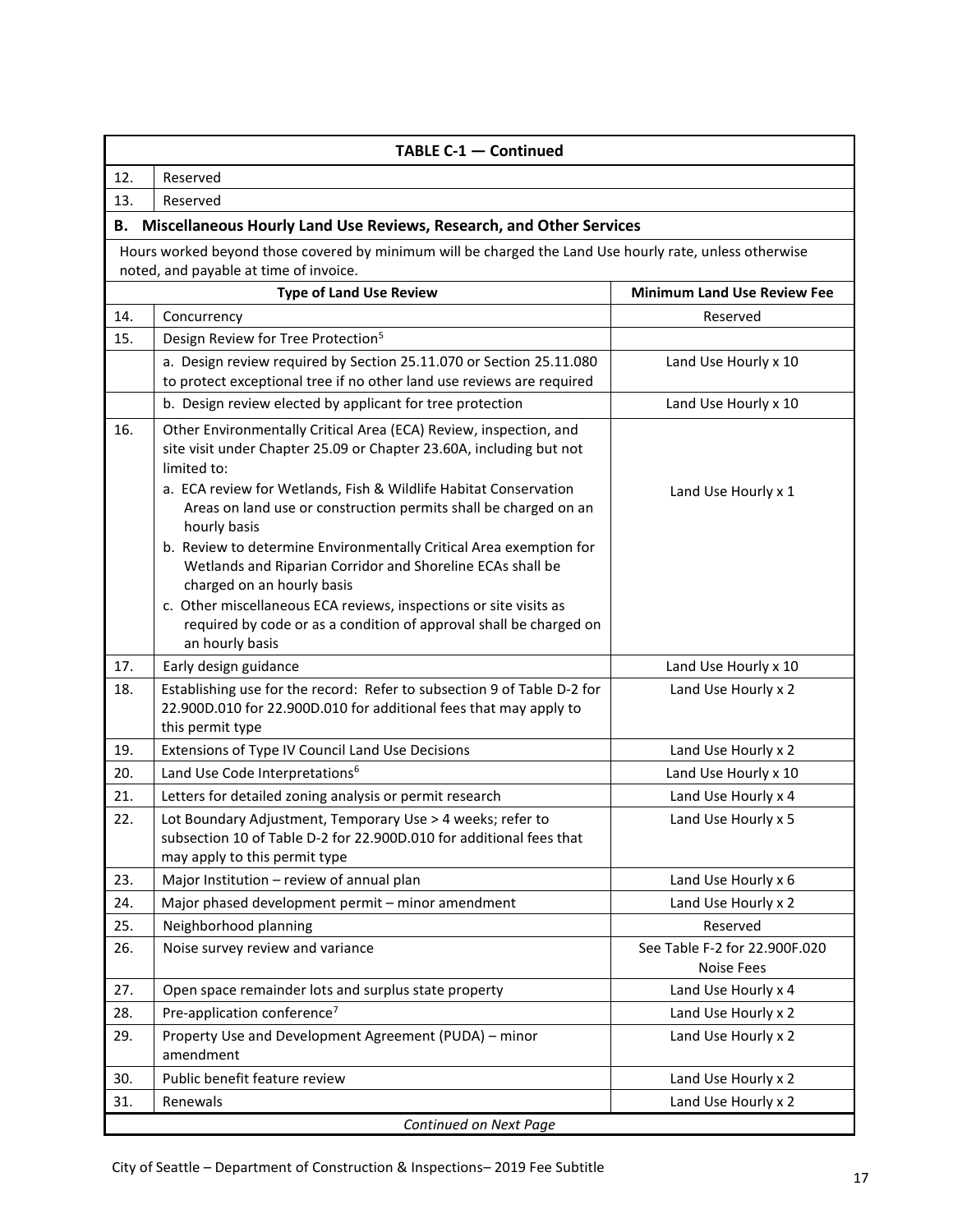<span id="page-17-0"></span>

| <b>TABLE C-1- Continued</b> |                                                                                                                                                                    |                                                             |  |
|-----------------------------|--------------------------------------------------------------------------------------------------------------------------------------------------------------------|-------------------------------------------------------------|--|
| 32.                         | Revisions other than shoreline revisions                                                                                                                           | Land Use Hourly x 1                                         |  |
| 33.                         | School use and school development advisory committee reviews                                                                                                       | Land Use Hourly x 10                                        |  |
| 34.                         | Shoreline exemptions                                                                                                                                               | Land Use Hourly x 1                                         |  |
| 35.                         | Shoreline permit revisions not due to required conditions                                                                                                          | Land Use Hourly x 2                                         |  |
| 36.                         | Special accommodation                                                                                                                                              | Land Use Hourly x 2                                         |  |
| 37.                         | Structural building overhangs and areaways as a separate component                                                                                                 | Land Use Hourly x 2                                         |  |
| 38.                         | Tree and Vegetation Restoration Review in ECA above minimum<br>threshold where SEPA is not required other than for the restoration<br>(subsection 25.09.070.E.1.b) | Land Use Hourly x 2                                         |  |
| 39.                         | Street Improvement Exceptions on a Land Use permit                                                                                                                 | Land Use Hourly x 2                                         |  |
| 40.                         | <b>Hazardous Tree Removal</b>                                                                                                                                      | Land Use Hourly x 1                                         |  |
| C.                          | <b>Non-Hourly Land Use Fees</b>                                                                                                                                    |                                                             |  |
|                             | <b>Type of Land Use Review</b>                                                                                                                                     | Fee                                                         |  |
| 41.                         | Curb cuts as a separate component                                                                                                                                  |                                                             |  |
|                             | a. Single-family residential                                                                                                                                       | \$91 each                                                   |  |
|                             | b. Other than single-family residential                                                                                                                            | \$180 each                                                  |  |
| 42.                         | File management<br>a. Placing projects on hold at applicant request<br>b. Splitting or combining projects                                                          | SDCI Base Fee x 1                                           |  |
| 43.                         | Intake appointments for land use reviews; fee is charged for each<br>occurrence                                                                                    | SDCI Base Fee x 1                                           |  |
| 44.                         | Notice. All notice is charged based upon type for each occurrence. <sup>8</sup>                                                                                    |                                                             |  |
|                             | a. Land use information bulletin (GMR notice)                                                                                                                      | SDCI Base Fee x 1                                           |  |
|                             | b. Posting large sign or placards                                                                                                                                  | \$137.60                                                    |  |
|                             | c. Mailed notice                                                                                                                                                   | SDCI Base Fee per 500 pieces of mail<br>or portions thereof |  |
|                             | d. DJC decision publication                                                                                                                                        | \$215.90                                                    |  |
|                             | e. Neighborhood newspaper publication                                                                                                                              | Rate charged by newspaper                                   |  |
|                             | f. Public meeting room rental                                                                                                                                      | \$138.60                                                    |  |
| 45.                         | Rebuild Letters                                                                                                                                                    |                                                             |  |
|                             | a. With Research                                                                                                                                                   | SDCI Base Fee x 1                                           |  |
|                             | b. Without Research                                                                                                                                                | \$46.60                                                     |  |
| 46.                         | Records research by the Public Resource Center                                                                                                                     | SDCI Base Fee x 1                                           |  |
| 47.                         | Recording Fees, for LBA, or Short Subdivision                                                                                                                      | Rate charged by King County <sup>9</sup>                    |  |
| 48.                         | <b>Shoreline Extensions</b>                                                                                                                                        | SDCI Base Fee x 1                                           |  |
| Continued on Next Page      |                                                                                                                                                                    |                                                             |  |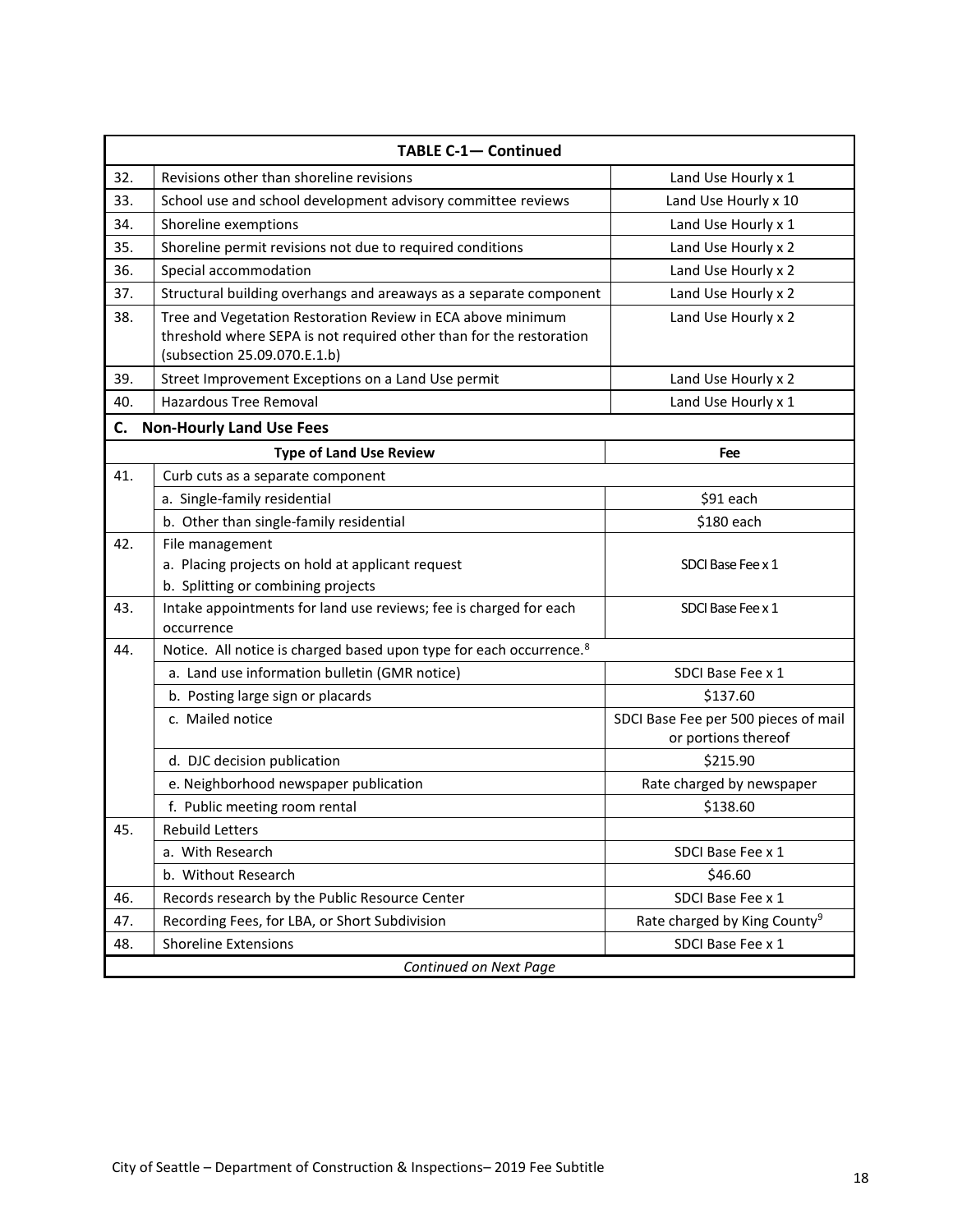#### **TABLE C-1— Continued**

#### **Footnotes to Table C-1 for 22.900C.010:**

- 1. For purposes of these land use fees, low-income housing is housing that both (1) satisfies the definition of "low-income housing" in Section 23.84.024; and (2) where at least 50 percent of the total gross floor area of each structure on the site is committed to low-income housing use for at least 20 years.
- 2. The single variance fee shall be applicable whether the project requires one or multiple variances.
- 3. Includes short subdivisions in environmentally critical areas.
- 4. Includes unit-lot subdivisions and full subdivisions in environmentally critical areas.
- 5. This fee applies if design review is initiated only for tree protection and the application has no other review under Items 1 - 14.
- 6. The fees for interpretations of Chapters 25.12, 25.16, 25.20, 25.21, 25.22, 25.24, and 25.30shall be collected by the Director of the Department of Neighborhoods.
- 7. The pre-application conference fee covers a one-hour conference and one hour of research and/or follow-up review time that normally occurs, for a total of two hours. Additional pre-application review time will be charged at the Land Use hourly rate. See also subsection 22.900C.010.E.
- 8. Additional notice may be given in circumstances including but not limited to the following: reinstallation of environmental review signs; reposting of the land use review or environmental signs; new component reviews added subsequent to the original notice; revised decisions; and changes to the scope of the project.
- 9. Recording fees will be charged the current rate as established and charged by King County at the time of document recording.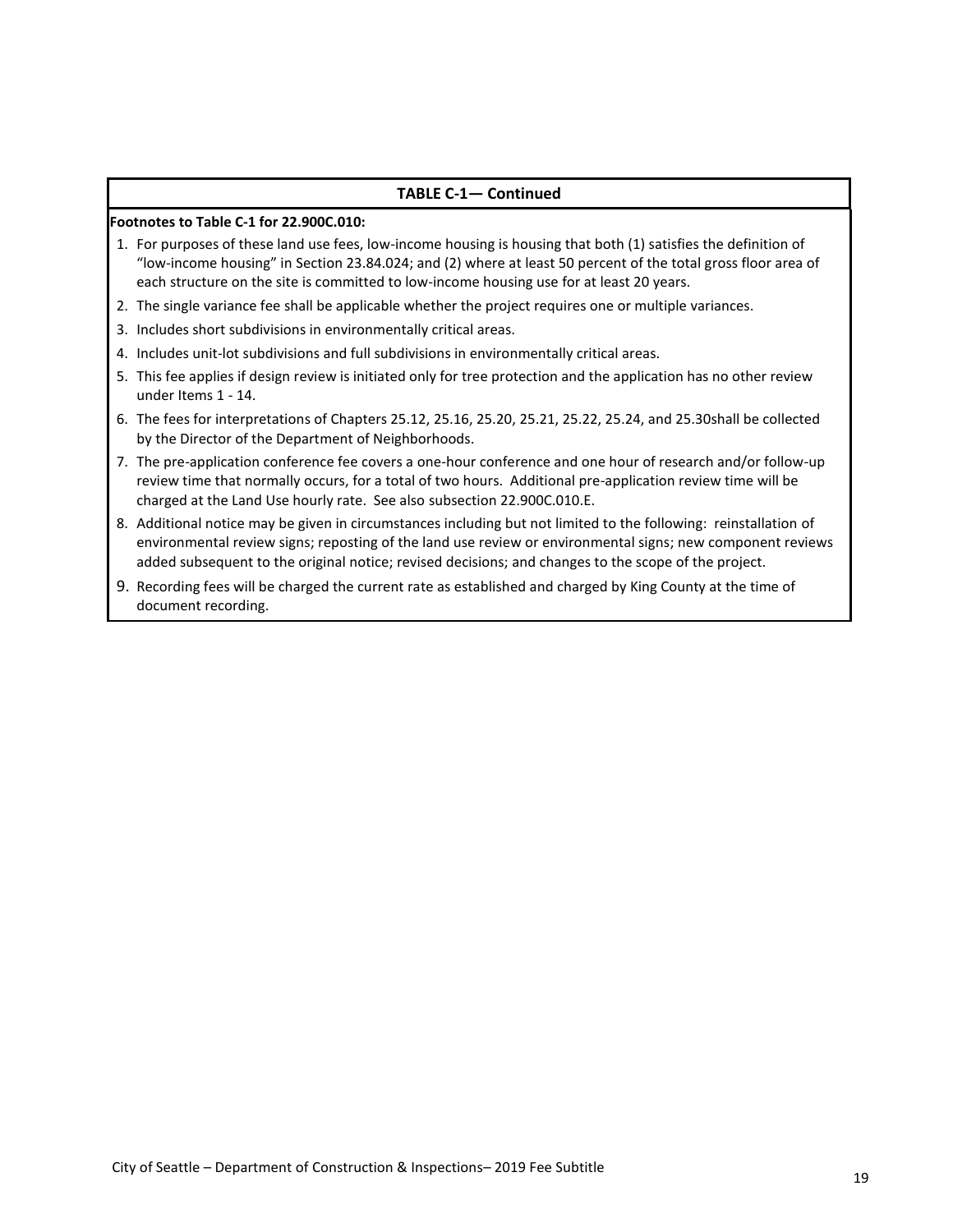# **CHAPTER 22.900D – FEES FOR NEW AND ALTERED BUILDINGS AND EQUIPMENT**

#### <span id="page-19-1"></span><span id="page-19-0"></span>**22.900D.010 Development permit fees**

A. General

The development fee shall cover the application, review and inspection process associated with new construction, additions, alterations, and repairs to existing buildings and establishment of use. The development fee shall consist of a permit fee and, where plans are reviewed, a separate plan review fee. The permit fee and plan review fee shall be determined based on valuation, except as provided below.

- B. Time of Payment of Fees
	- 1. Amount Due Prior to Application. Fees for building pre-application conference and any additional fees accrued after the conference shall be due prior to permit application. See subsection 22.900D.010.I for building pre-application conference fees.
	- 2. Amounts Due at Time of Application

The following amounts are due at the time of application:

- a. Applications for subject-to-field-inspection (STFI) permits shall pay a fee equal to the permit fee specified in Table D-2 for 22.900D.010.
- b. Applications for building and/or mechanical permits with plan review shall pay the plan review fee plus 1/2 the permit fee as specified in Table D-2 for 22.900D.010.
- c. For development permits approved to be issued in phases, the plan review fee plus 1/2 the permit fee due at the time of application of the first phased submittal shall be calculated based upon the value calculated in accordance with Section 22.900D.010.C for the entire scope of the development permit. The remaining portion of the permit fee will not be collected until issuance of the final phase of the development permit that completes the scope of the proposed building project.
- d. For other applications, the minimum fee specified in Table D-2 for 22.900D.010 shall be collected at the time of application.
- 3. Fees collected at the time of application will be based on Department estimates of the total fees due at the time of permit issuance. The final Department fees will be recalculated during review, and any additional amount due shall be collected prior to the issuance of the permit, approval, denial, decision or recommendation, provided that hourly fees may be collected earlier, as described in Section 22.900B.010.D. Any fee in excess of the final calculated fee shall be refunded pursuant to Section 22.900B.050 and subsection 22.900D.010.K.
- 4. If, when determining the project value and fees during initial review, the previously collected application fee is determined to be less than 90 percent of the revised application fee, review work after the initial review will not proceed until the balance is paid to the Department.
- C. Determination of value
	- 1. The Director shall determine the value of construction for which the permit is issued (the estimated current value of all labor and materials, whether actually paid or not, as well as all finish work, painting, roofing, electrical, plumbing, heating, air-conditioning, elevators, fireextinguishing systems, automatic sprinkler systems, other mechanical systems, retaining walls, rockeries and any other permanent work or permanent equipment, but not including furnishings). The building valuation data from the International Code Council and other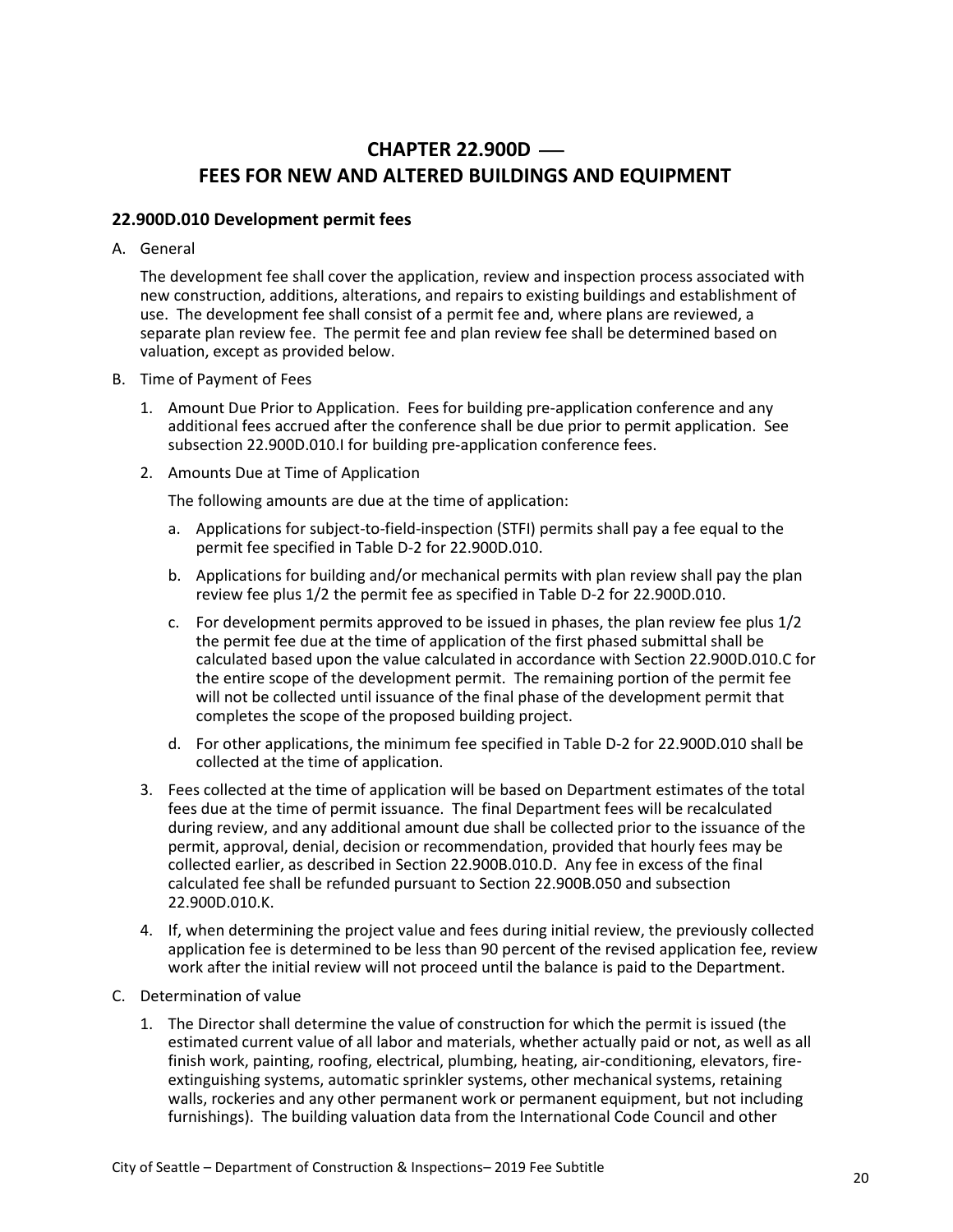valuation criteria approved by the Director will be used to determine the value of construction.

2. Dish or panel antennae

The fee for processing applications for installation of a dish or panel antenna shall be charged on the value of the foundation and supports constructed for the installation. The value of the dish or panel antenna shall not be included in the determination of value.

- 3. The development fee for parks and playgrounds shall be based on the project value, including the value of improvements for structures incidental to the park or playground such as retaining walls, rockeries and restrooms, but shall not include the value of playground equipment.
- 4. The valuation shall be based on the highest type of construction to which a proposed structure most nearly conforms, as determined by the Director.
- D. Phased permits
	- 1.a. If a new building project is proposed to be built in phases and the Director determines that separate development permits may be issued for approved portions of the project, the development fee for the entire permit shall be based on the value of work according to Table D-2 for 22.900D.010.
	- 1.b. If the shoring and/or excavating work is included with the complete foundation (below grade) phase of the building project, the fees for such work shall be included in the fees described above.
	- 1.c. If the proposed building project includes a separate shoring and/or excavation phase that is not combined with the complete foundation (below grade) phase, the shoring and/or excavation work will be reviewed and issued as a separate permit. The fees for the excavation portion of that permit shall be based on Section 22.900D.145, and the fees for the shoring portion of that permit shall be based on the value of that structural portion of the work according to Table D-2 for 22.900D.010. No credit will be given for any of these fees toward the phased building permit.
	- 2. In addition to the fee specified in subsection 22.900D.010.D.1 above, if an applicant requests division of an already-submitted permit application a fee shall be charged for each separate application as specified in Table D-2 for 22.900D.010, and the fee to process this request shall be charged at the SDCI hourly rate.
- E. Calculation of Development Fees

The development fee for a permit shall be calculated as described in this Section 22.900D.101.

- 1. Table D-1 for 22.900D.010 establishes the Development Fee Index for value-based development fees. Except as specified in Section 22.900D.010.F below, Table D-2 for 22.900D.010 establishes the permit fee and plan review fee, calculated as a percentage of the development fee index where determined by value.
- 2. For the calculation of the Development Fee Index, as specified in Table D-1 for 22.900D.010, if a building is more than three stories high using construction Types 1A and 1B, the total building valuation may be modified for structure height depending on the building occupancy as described in the current Director's Rule clarification on "Implementation of the Fee Subtitle, Building Valuation," which is incorporated by reference.
- 3. If two or more buildings are allowed under one permit, they shall be assessed fees as separate buildings under Table D-2 for 22.900D.010. The individual fees shall then be added to determine the total development fee for the permit.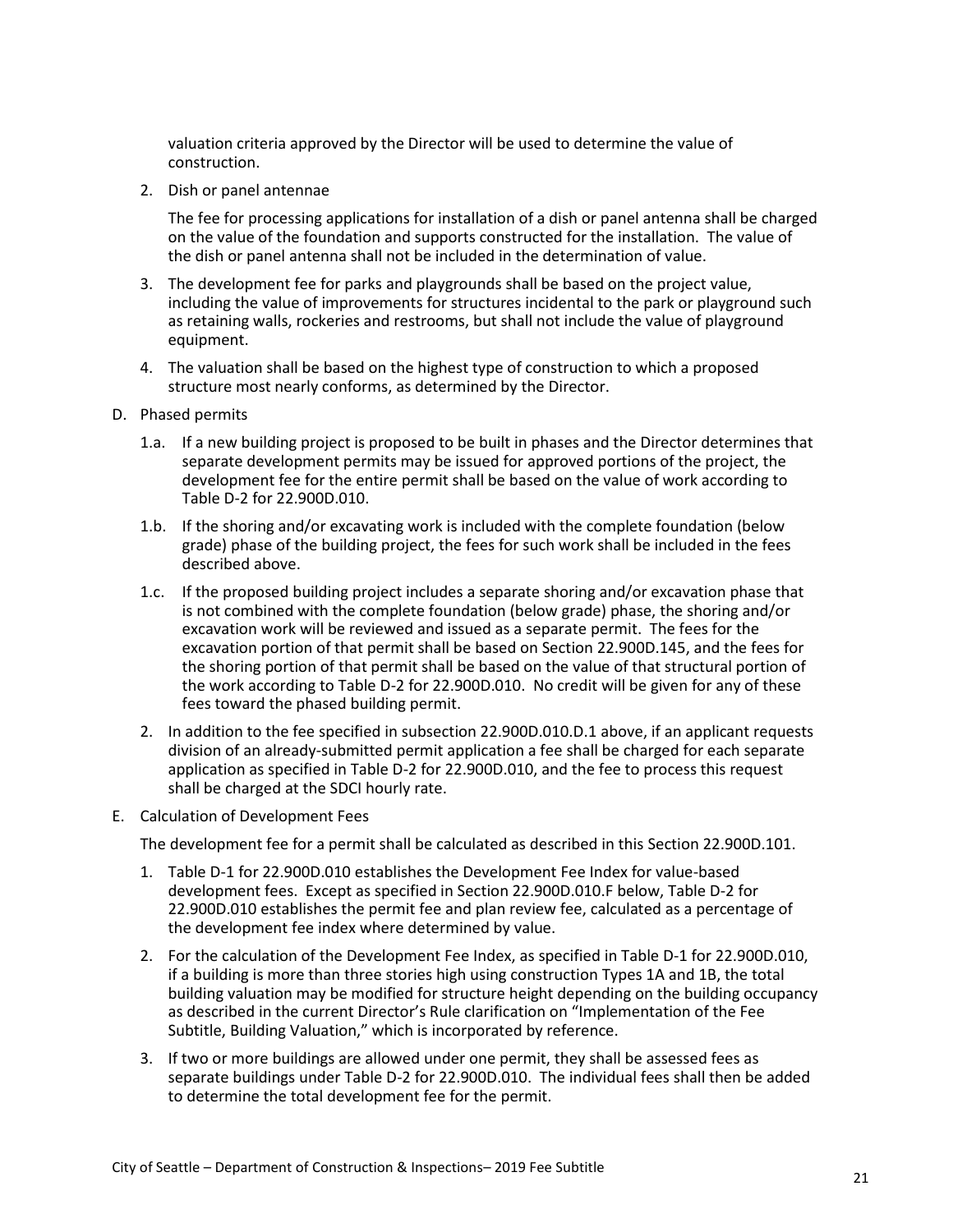<span id="page-21-0"></span>

| Table D-1 for 22.900D.010 - Calculation of the Development Fee Index |                                                                                                                       |  |  |
|----------------------------------------------------------------------|-----------------------------------------------------------------------------------------------------------------------|--|--|
| <b>Total Valuation</b>                                               | <b>Development Fee Index</b>                                                                                          |  |  |
| \$0 to \$1,000                                                       | \$216 for the first \$1,000 of value or fraction thereof                                                              |  |  |
| \$1,001 to \$25,000                                                  | \$216 for the first \$1,000 of value plus \$1.25 for each additional \$100 of<br>value or fraction thereof            |  |  |
| \$25,001 to \$50,000                                                 | \$516 for the first \$25,000 of value plus \$1.20 for each additional \$100 of<br>value or fraction thereof           |  |  |
| \$50,001 to \$75,000                                                 | \$816 for the first \$50,000 of value plus \$1.15 for each additional \$100 of<br>value or fraction thereof           |  |  |
| \$75,001 to \$100,000                                                | \$1,103.50 for the first \$75,000 of value plus \$1.10 for each additional \$100<br>of value or fraction thereof      |  |  |
| \$100,001 to \$175,000                                               | \$1,378.50 for the first \$100,000 of value plus \$5.50 for each additional<br>\$1,000 of value or fraction thereof   |  |  |
| \$175,001 to \$250,000                                               | \$1,791 for the first \$175,000 of value plus \$5.50 for each additional \$1,000<br>of value or fraction thereof      |  |  |
| \$250,001 to \$500,000                                               | \$2,203.50 for the first \$250,000 of value plus \$5.25 for each additional<br>\$1,000 of value or fraction thereof   |  |  |
| \$500,001 to \$750,000                                               | \$3,516 for the first \$500,000 of value plus \$5 for each additional \$1,000 of<br>value or fraction thereof         |  |  |
| \$750,001 to \$1,000,000                                             | \$4,766 for the first \$750,000 of value plus \$5 for each additional \$1,000 of<br>value or fraction thereof         |  |  |
| \$1,000,001 to \$1,500,000                                           | \$6,016 for first \$1,000,000 of value plus \$4.75 for each additional \$1,000 of<br>value or fraction thereof        |  |  |
| \$1,500,001 to \$2,000,000                                           | \$8,391 for the first \$1,500,000 of value plus \$4.75 for each additional<br>\$1,000 of value or fraction thereof    |  |  |
| \$2,000,001 to \$2,500,000                                           | \$10,766 for first \$2,000,000 of value plus \$4.25 for each additional \$1,000<br>of value or fraction thereof       |  |  |
| \$2,500,001 to \$3,000,000                                           | \$12,891 for the first \$2,500,000 of value plus \$4.25 for each additional<br>\$1,000 of value or fraction thereof   |  |  |
| \$3,000,001 to \$3,500,000                                           | \$15,016 for first \$3,000,000 of value plus \$4 for each additional \$1,000 of<br>value or fraction thereof          |  |  |
| \$3,500,001 to \$4,000,000                                           | \$17,016 for the first \$3,500,000 of value plus \$4 for each additional \$1,000<br>of value or fraction thereof      |  |  |
| \$4,000,001 to \$4,500,000                                           | \$19,016 for first \$4,000,000 of value plus \$3.50 for each additional \$1,000<br>of value or fraction thereof       |  |  |
| \$4,500,001 to \$5,000,000                                           | \$20,766 for the first \$4,500,000 of value plus \$3.50 for each additional<br>\$1,000 of value or fraction thereof   |  |  |
| \$5,000,001 to \$10,000,000                                          | \$22,516 for the first \$5,000,000 of value plus \$3 for each additional \$1,000<br>of value or fraction thereof      |  |  |
| \$10,000,001 to \$25,000,000                                         | \$37,516 for the first \$10,000,000 of value plus \$3 for each additional \$1,000<br>of value or fraction thereof     |  |  |
| \$25,000,001 to \$50,000,000                                         | \$82,516 for the first \$25,000,000 of value plus \$3 for each additional \$1,000<br>of value or fraction thereof     |  |  |
| \$50,000,001 to \$75,000,000                                         | \$157,516 for the first \$50,000,000 of value plus \$2.50 for each additional<br>\$1,000 of value or fraction thereof |  |  |
| Continued on Next Page                                               |                                                                                                                       |  |  |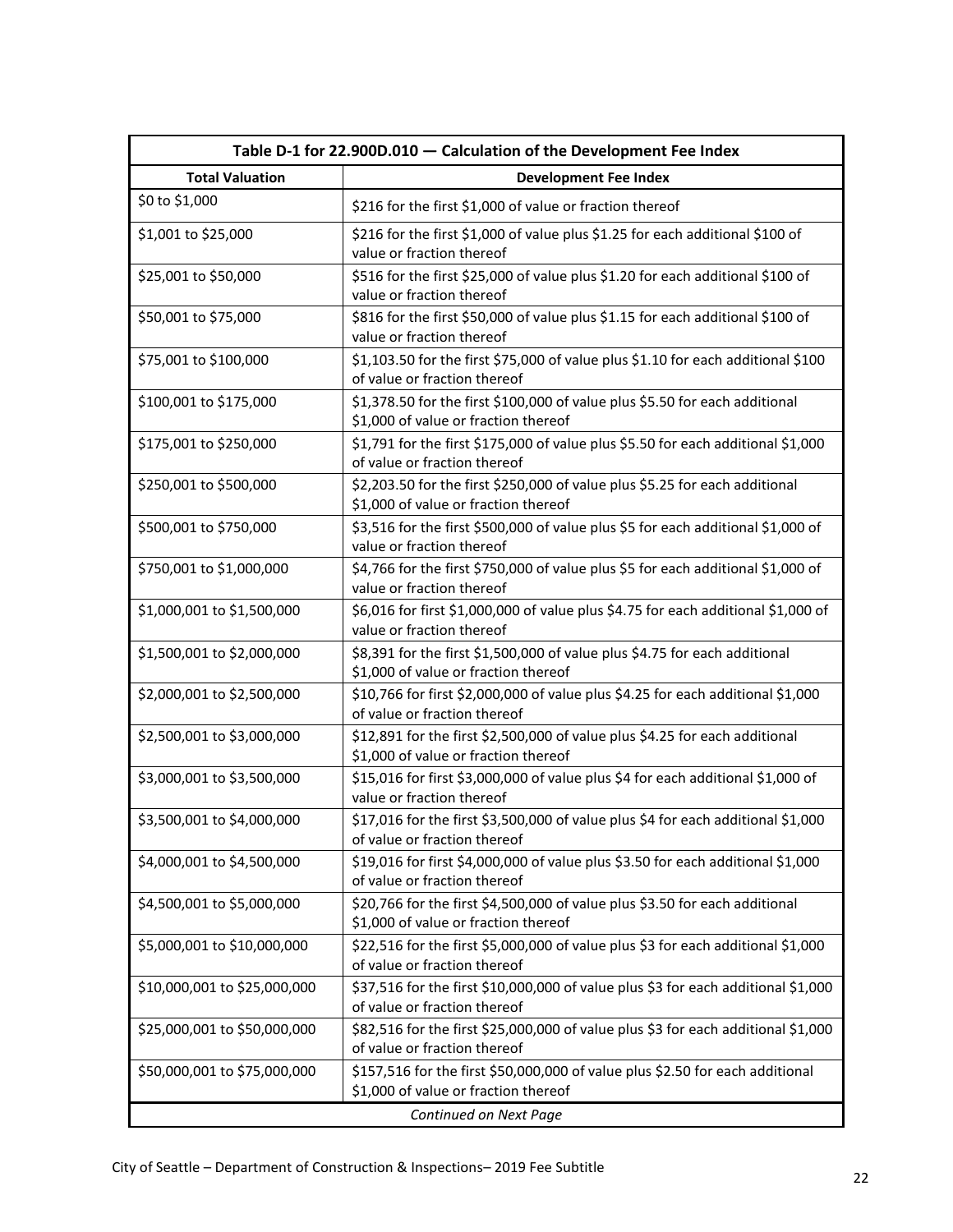| <b>TABLE D-1- Continued</b>    |                                                                                                                        |  |
|--------------------------------|------------------------------------------------------------------------------------------------------------------------|--|
| \$75,000,001 to \$100,000,000  | \$220,016 for the first \$75,000,000 of value plus \$2.50 for each additional<br>\$1,000 of value or fraction thereof  |  |
| \$100,000,001 to \$150,000,000 | \$282,516 for the first \$100,000,000 of value plus \$2 for each additional<br>\$1,000 of value or fraction thereof    |  |
| \$150,000,001 to \$200,000,000 | \$382,516 for the first \$150,000,000 of value plus \$2 for each additional<br>\$1,000 of value or fraction thereof    |  |
| \$200,000,001 and up           | \$482,516 for the first \$200,000,000 of value plus \$1.75 for each additional<br>\$1,000 of value or fraction thereof |  |

<span id="page-22-0"></span>

| Table D-2 for 22.900D.010 - Calculation of Development Fees Determined by Value                                                                                                                                                            |                                                                                                                                   |                                                                                                                                                                                    |  |
|--------------------------------------------------------------------------------------------------------------------------------------------------------------------------------------------------------------------------------------------|-----------------------------------------------------------------------------------------------------------------------------------|------------------------------------------------------------------------------------------------------------------------------------------------------------------------------------|--|
|                                                                                                                                                                                                                                            | Percent of Development Fee Index (DFI) Calculated<br>from Project Value as Specified in Table D-1 <sup>+</sup> for<br>22.900D.010 |                                                                                                                                                                                    |  |
| <b>Type of Development</b>                                                                                                                                                                                                                 | <b>Permit Fee</b>                                                                                                                 | <b>Plan Review Fee</b>                                                                                                                                                             |  |
| 1. Building, with or without mechanical, with or<br>without use                                                                                                                                                                            | 100% of DFI                                                                                                                       | 100% of DFI                                                                                                                                                                        |  |
| 2. STFI (Subject to field inspection - building<br>and/or mechanical) <sup>2</sup>                                                                                                                                                         | 100% of DFI                                                                                                                       | 40% of DFI                                                                                                                                                                         |  |
| 3. Energy code compliance review using Total UA<br>Alternative and/or Simulated Performance<br>Alternative                                                                                                                                 | (included in subsection<br>1 of this Table D-2 for<br>22.900D.010)                                                                | SDCI hourly rate, 1 hour<br>minimum                                                                                                                                                |  |
| 4. Mechanical permit:                                                                                                                                                                                                                      |                                                                                                                                   |                                                                                                                                                                                    |  |
| a. Submitted as part of a building permit<br>application (if associated with other work)                                                                                                                                                   | (included in subsection 1<br>of this Table D-2 for<br>22.900D.010)                                                                | Mechanical Review at the<br>SDCI hourly rate, 1 hour<br>minimum                                                                                                                    |  |
| b. If ≥\$50,000 in value and submitted separately<br>from a building permit application (if<br>associated with other work) or if applied for<br>as a mechanical only permit; also see Section<br>22.900D.090 for mechanical equipment fees | 100% of DFI                                                                                                                       | All other applicable reviews<br>at the SDCI hourly rate, 1<br>hour minimum                                                                                                         |  |
| c. If <\$50,000 in value and submitted separately<br>from a building permit application (if<br>associated with other work) or if applied for<br>as a mechanical only permit; also see Section<br>22.900D.090 for mechanical equipment fees | 100% of DFI                                                                                                                       | 100% of DFI for Initial<br>Mechanical Review; all other<br>applicable reviews (including<br><b>Mechanical Corrections</b><br>Reviews) at the SDCI hourly<br>rate, 0.5 hour minimum |  |
| Continued on Next Page                                                                                                                                                                                                                     |                                                                                                                                   |                                                                                                                                                                                    |  |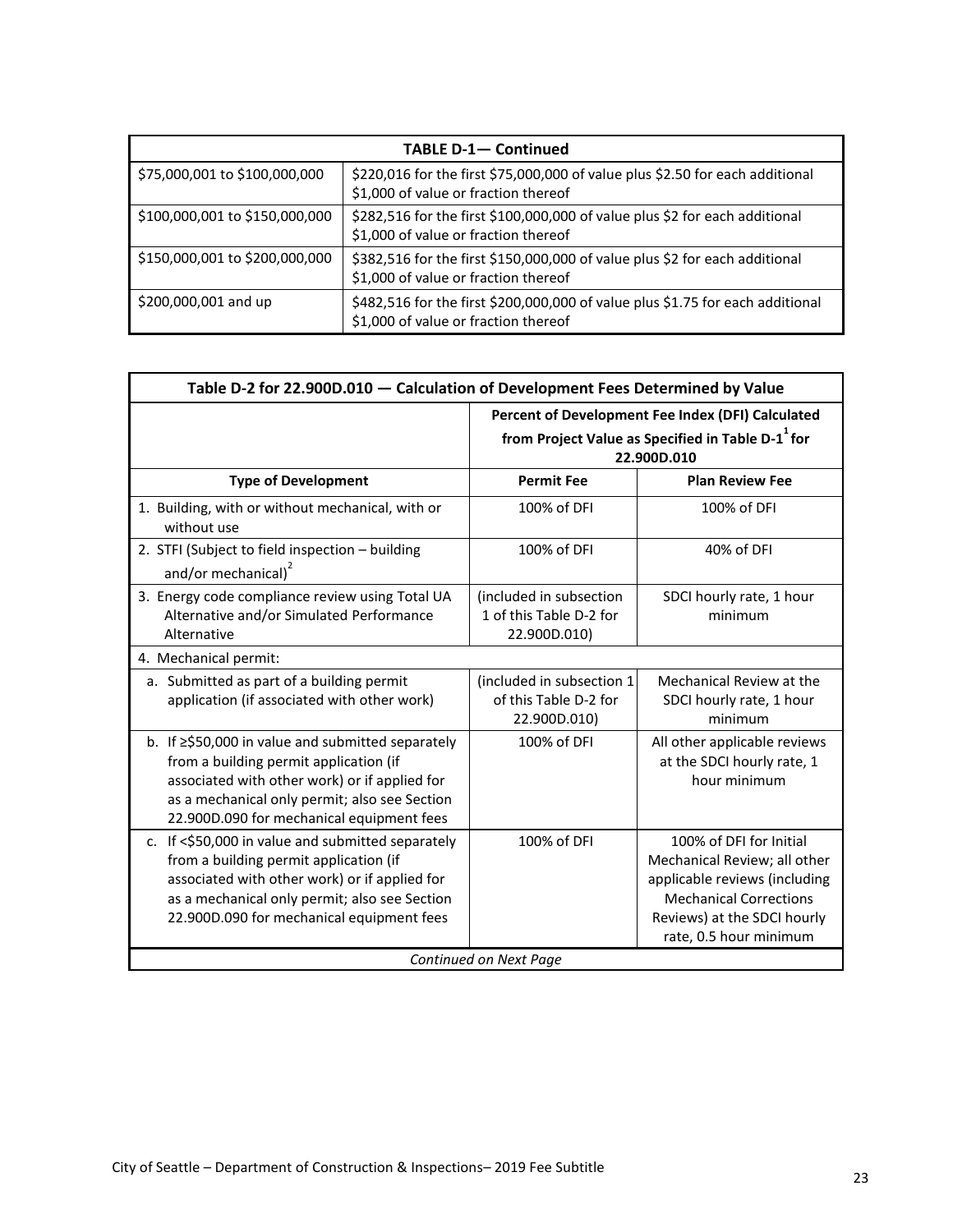| <b>TABLE D-2- Continued</b>                                                                                                                                                                                                                                                                                                                          |                                                           |                                                                                 |  |  |  |
|------------------------------------------------------------------------------------------------------------------------------------------------------------------------------------------------------------------------------------------------------------------------------------------------------------------------------------------------------|-----------------------------------------------------------|---------------------------------------------------------------------------------|--|--|--|
| 5. Blanket permit review fees:                                                                                                                                                                                                                                                                                                                       |                                                           |                                                                                 |  |  |  |
| a. Initial tenant alterations applied for within 18<br>months of the date of issuance of the first<br>certificate of occupancy within a building<br>where the area of work is more than 50,000<br>sq. ft.                                                                                                                                            | \$2.85 per 100 square<br>$feet^1$                         | \$3.25 per 100 square feet                                                      |  |  |  |
| b. Initial tenant alterations applied for after 18<br>months of the date of issuance of the first<br>certificate of occupancy                                                                                                                                                                                                                        | 100% of DFI                                               | 60% of DFI                                                                      |  |  |  |
| 6. Initial tenant alterations applied for within 18<br>50% of DFI based on<br>50% of DFI based on new<br>months of the date of issuance of the first<br>new building value of<br>building value of shell and<br>certificate of occupancy (nonblanket permit<br>shell and core<br>core<br>initial tenant improvements to shell and core) <sup>3</sup> |                                                           |                                                                                 |  |  |  |
| 7. Standard plans:                                                                                                                                                                                                                                                                                                                                   |                                                           |                                                                                 |  |  |  |
| a. Establishment of standard plan, including<br>temporary structures. (For swimming pools,<br>see subsection 16 of this Table D-2 for<br>22.900D.010.)                                                                                                                                                                                               | 100% of DFI                                               | 200% of DFI, plus SDCI hourly<br>rate for review/approval of<br>"options"       |  |  |  |
| b. Establishment of already permitted plan as<br>standard plan                                                                                                                                                                                                                                                                                       | 100% of DFI                                               | 100% of DFI, plus SDCI hourly<br>rate for review/approval of<br>"options"       |  |  |  |
| c. Subsequent reviews of standard plan, other<br>than temporary structures                                                                                                                                                                                                                                                                           | 100% of DFI                                               | 60% of DFI, plus SDCI hourly<br>rate for review/approval of<br>"revisions"      |  |  |  |
| d. Subsequent reviews of standard plans for<br>temporary structures                                                                                                                                                                                                                                                                                  | See subsection 18 of<br>this Table D-2 for<br>22.900D.010 | See subsection 18 of this<br>Table D-2 for 22.900D.010                          |  |  |  |
| 8. Factory-built housing and commercial structures:                                                                                                                                                                                                                                                                                                  |                                                           |                                                                                 |  |  |  |
| a. Modular construction, 3 or fewer stories                                                                                                                                                                                                                                                                                                          | Base fee x 1                                              | Base fee x 1 for each module                                                    |  |  |  |
| b. Modular construction, more than 3 stories                                                                                                                                                                                                                                                                                                         | Base fee x 1                                              | Base fee x 1 for each module,<br>plus SDCI hourly rate for<br>structural review |  |  |  |
| Continued on Next Page                                                                                                                                                                                                                                                                                                                               |                                                           |                                                                                 |  |  |  |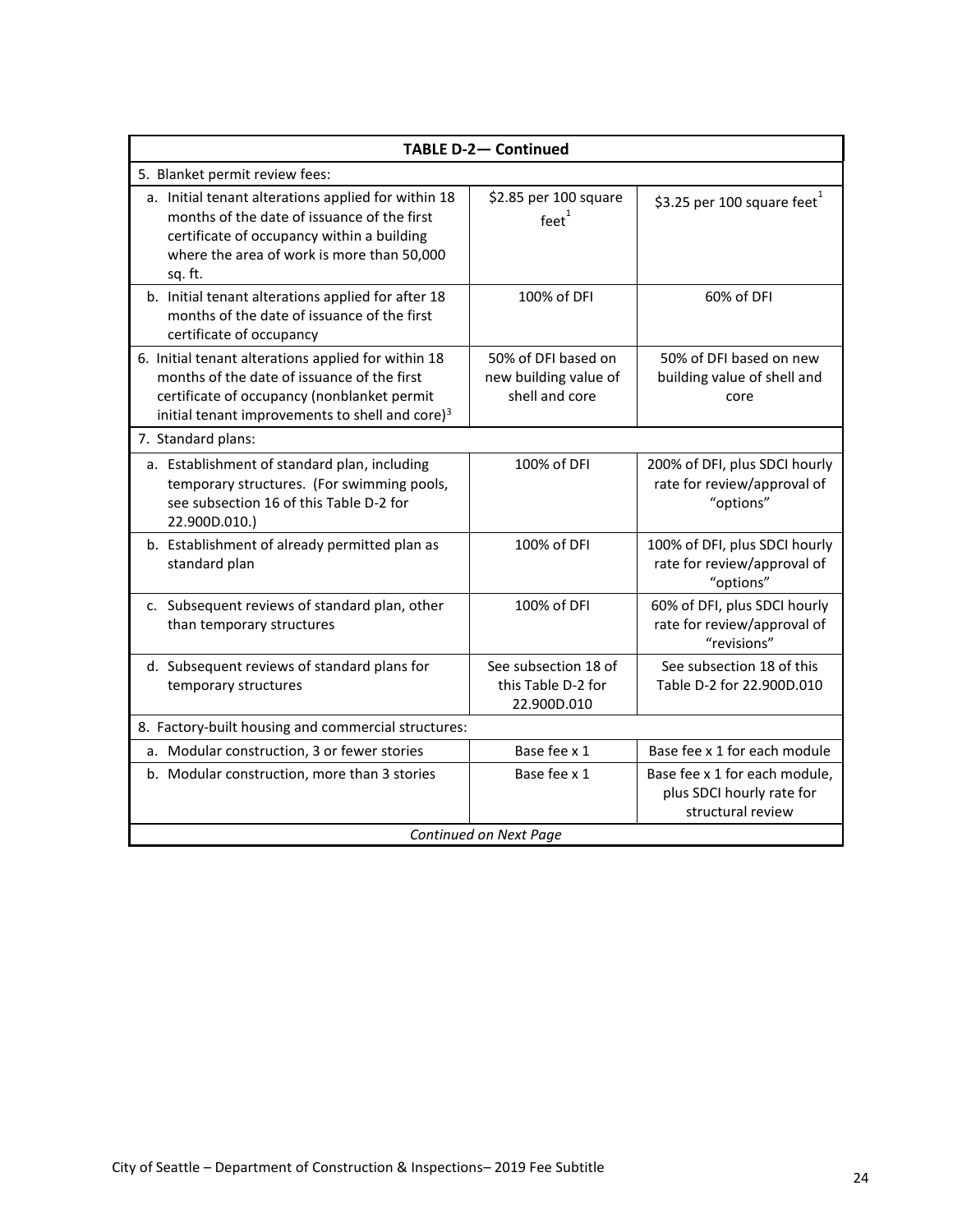| Table D-2 - Continued                                                                                                                                                                          |                   |                                                    |  |  |  |  |
|------------------------------------------------------------------------------------------------------------------------------------------------------------------------------------------------|-------------------|----------------------------------------------------|--|--|--|--|
| <b>SPECIAL DEVELOPMENT FEES</b>                                                                                                                                                                |                   |                                                    |  |  |  |  |
| <b>Type of Development</b>                                                                                                                                                                     | <b>Permit Fee</b> | <b>Plan Review Fee</b>                             |  |  |  |  |
| 9. Establishing use for the record:                                                                                                                                                            |                   |                                                    |  |  |  |  |
| a. Applications with no construction                                                                                                                                                           | Base fee x 1.5    | None                                               |  |  |  |  |
| b. Applications with construction: Refer subsection<br>17 of Table C-1 for 22.900C.010 for additional<br>Land Use Fees that apply to this permit type                                          | 100% of DFI       | 100% of DFI                                        |  |  |  |  |
| 10. Building review associated with platting actions<br>and/or LBAs                                                                                                                            | None              | SDCI hourly rate; 0.25 hour<br>minimum             |  |  |  |  |
| 11. Noise survey reviews                                                                                                                                                                       | None              | See Table F-2 for 22.900F.020<br><b>Noise Fees</b> |  |  |  |  |
| 12. Parking facilities:                                                                                                                                                                        |                   |                                                    |  |  |  |  |
| a. Outside a building                                                                                                                                                                          |                   | See Section 22.900D.060                            |  |  |  |  |
| b. Within or on a building                                                                                                                                                                     |                   | See subsection 22.900D.010.C                       |  |  |  |  |
| 13. Renewal (or Reestablishment) of development<br>permits and/or separate mechanical permits<br>See subsection 22.990D.010.G and subsection<br>22.900D.010.K for exceptions and modifications | Base fee x 1.5    | SDCI hourly rate                                   |  |  |  |  |
| to fee                                                                                                                                                                                         |                   |                                                    |  |  |  |  |
| 14. Single-family earthquake retrofit:                                                                                                                                                         |                   |                                                    |  |  |  |  |
| a. Permit for work in full compliance with Project<br><b>Impact Standards/Plans</b>                                                                                                            | Base fee x 1      | None                                               |  |  |  |  |
| b. Permit for work in partial compliance with<br>Project Impact Standards/Plans with additional<br>engineering design of those portions not in<br>compliance                                   | Base fee x        | SDCI hourly rate with 1 hour<br>minimum            |  |  |  |  |
| c. Voluntary seismic upgrades requiring full<br>engineering/design and not per Project Impact<br>Standards/Plans                                                                               | 100% of DFI       | 100% of DFI                                        |  |  |  |  |
| 15. Review of Unreinforced Masonry Building<br>Designation or Retrofit Standard:                                                                                                               |                   |                                                    |  |  |  |  |
| a. Review to change unreinforced masonry bearing<br>wall building designation                                                                                                                  | None              | SDCI base fee x 1                                  |  |  |  |  |
| b. Review to determine seismic retrofit standard of<br>previously retrofitted unreinforced masonry<br>building                                                                                 | None              | SDCI hourly rate; 1 hour minimum                   |  |  |  |  |
| 16. Special inspection                                                                                                                                                                         | Base fee x 1      |                                                    |  |  |  |  |
| Continued on Next Page                                                                                                                                                                         |                   |                                                    |  |  |  |  |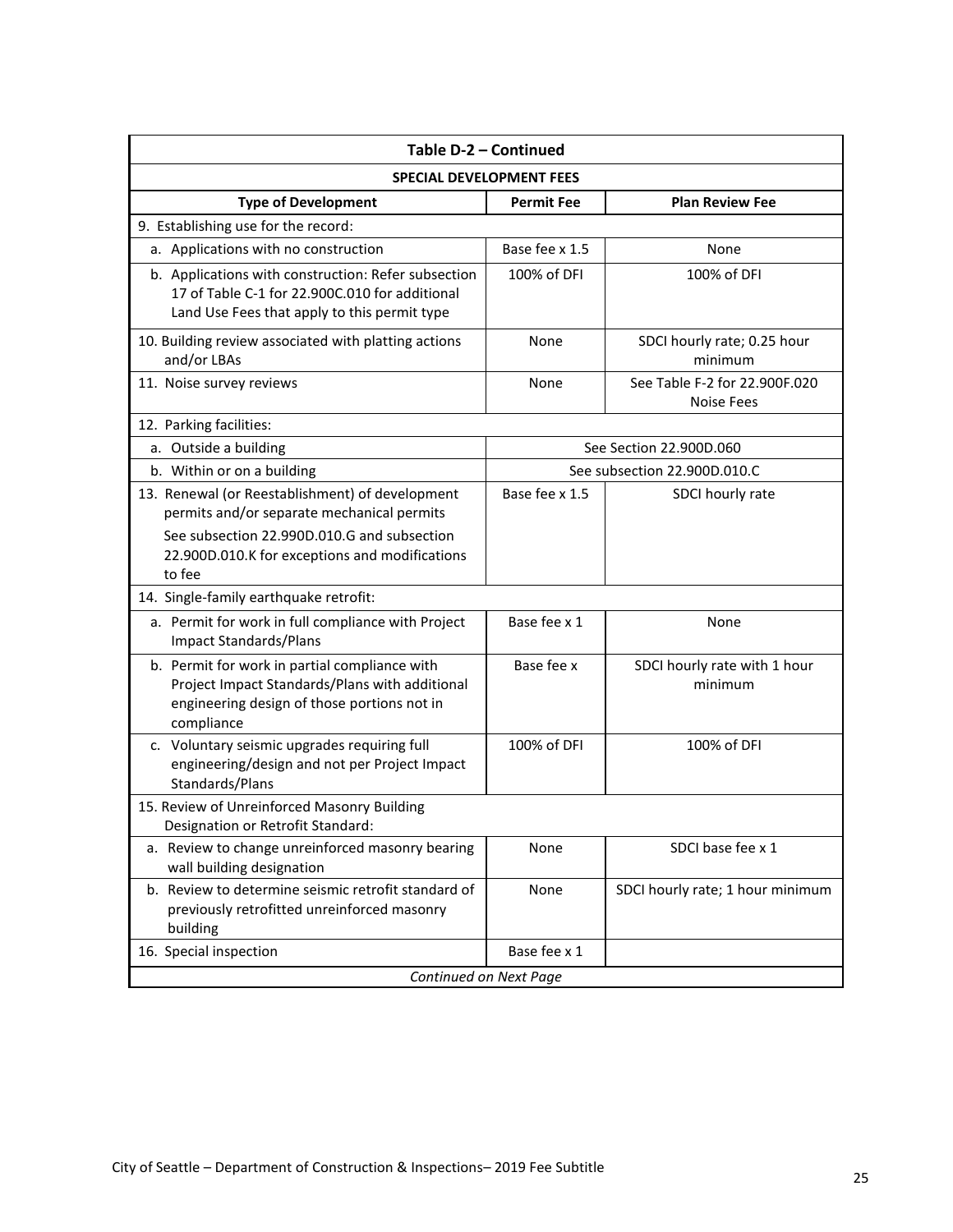| Table D-2 - Continued                                                                               |                                    |                                                                                 |  |  |  |
|-----------------------------------------------------------------------------------------------------|------------------------------------|---------------------------------------------------------------------------------|--|--|--|
| 17. Swimming pools <sup>4</sup> :                                                                   |                                    |                                                                                 |  |  |  |
| a. Unenclosed pools accessory to Group R-3<br>Occupancy                                             | Base fee x 4                       |                                                                                 |  |  |  |
| b. Unenclosed pools accessory to occupancies<br>other than Group R-3                                | Base fee x 6                       |                                                                                 |  |  |  |
| c. Principal use unenclosed pools                                                                   | Base fee x 6                       |                                                                                 |  |  |  |
| d. Future construction of an unenclosed swimming<br>pool                                            | Base fee x 1                       |                                                                                 |  |  |  |
| e. Initial approval of standard plan for swimming<br>pool accessory to Group R-3 Occupancy          | Base fee x 5                       |                                                                                 |  |  |  |
| f. Subsequent review of application based on<br>approved swimming pool standard plan                | Base fee x 1.5                     |                                                                                 |  |  |  |
| 18. Temporary structures, such as commercial<br>coaches <sup>5</sup>                                | Base fee x 2 per<br>structure      |                                                                                 |  |  |  |
| 19. Temporary use permits:                                                                          |                                    |                                                                                 |  |  |  |
| a. For 4 weeks or less <sup>6</sup>                                                                 | Base fee x 1.5                     |                                                                                 |  |  |  |
| b. For more than 4 weeks <sup>6</sup><br>Base fee x 2                                               |                                    |                                                                                 |  |  |  |
| 20. Phased Permits:                                                                                 |                                    |                                                                                 |  |  |  |
| Base fee x 1<br>a. Value <\$5,000,000 in value                                                      |                                    |                                                                                 |  |  |  |
| Base fee x 2<br>b. Value > \$5,000,000 in value                                                     |                                    |                                                                                 |  |  |  |
| 21. ECA Small Project Waiver on a building permit<br>SDCI hourly rate; 0.25 hour<br>None<br>minimum |                                    |                                                                                 |  |  |  |
| 22. Street Improvement Exceptions on a building<br>permit                                           | <b>SDCI Land Use</b><br>Hourly x 2 | Land Use Hourly rate for each<br>review hour spent beyond 2 hour<br>minimum fee |  |  |  |
| 23. Building Permit Shop Drawings                                                                   | None                               | SDCI hourly rate; 1.75 hour<br>minimum                                          |  |  |  |
| 24. Sprinkler Shop Drawings                                                                         | None                               | SDCI hourly rate; 0.75 hour<br>minimum                                          |  |  |  |
| 25. Sprinkler Only Permit Submittals (New and/or<br>Add/Alt)                                        | Base fee x 0.75                    | See Chapter 22.900.G                                                            |  |  |  |
| 26. Code Alternate Request                                                                          | None                               | SDCI hourly rate, 2 hour minimum                                                |  |  |  |
| 27. Commercial Re-Roofing Permit                                                                    | Base fee x .5                      |                                                                                 |  |  |  |
| Continued on Next Page                                                                              |                                    |                                                                                 |  |  |  |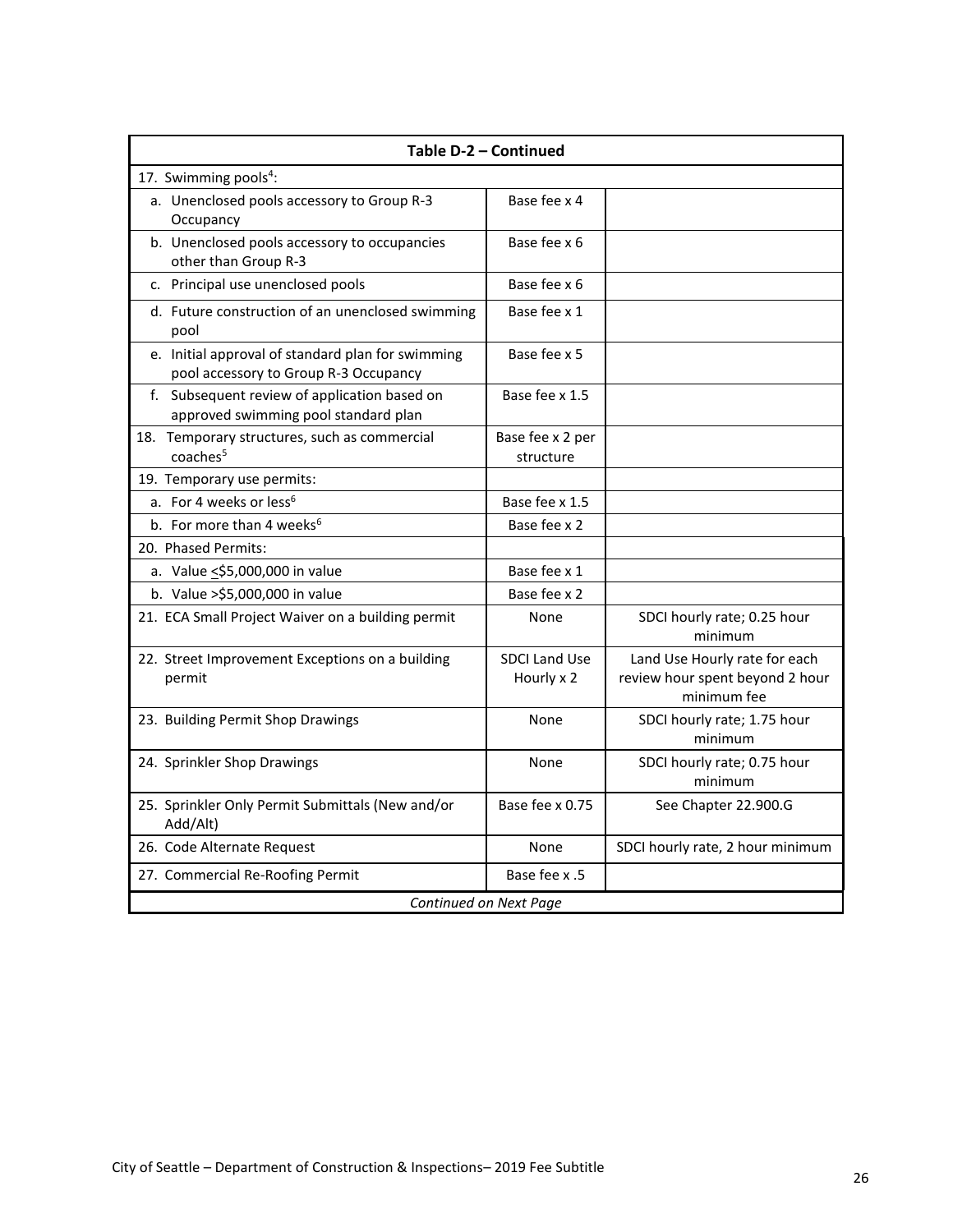#### **Table D-2 – Continued**

#### **Footnotes to Table D-2 for 22.900D.010:**

- 1. The minimum permit fee or plan review fee for value-based fees is \$222.
- 2. The minimum plan review fee for subject-to-field-inspection (STFI) value-based plan review is \$89.
- 3. This fee is applicable only to those initial tenants that reflect the use and occupancy established in the shell and core permit. The value used shall be the new construction value used in calculating value for the shell and core permit.
- 4. If a swimming pool is located within an enclosed building and is included in the building plans for that building, a separate fee shall not be charged for the swimming pool. The swimming pool area will be considered as floor area of the principal occupancy of the building.
- 5. This fee shall not apply to any on-site, temporary construction office where a valid building permit is in force.
- 6. Master use permit fees for such temporary uses shall be charged according to Table C-1 for 22.900C.010.
- F. Blanket permits
	- 1. The application fee for a blanket permit to cover initial nonstructural tenant alterations within the first three years of the first tenant alteration permit shall be charged at the rate of \$6 per 100 square feet of space to be improved within the life of the permit. A deposit based on the estimated value of the work to be completed during the life of the permit shall be collected at the time of application. As individual tenant spaces are reviewed, the amount of the fee equivalent to the floor space examined shall be deducted from the deposit per Table D-2 for 22.900D.010.
	- 2. The application fee for a blanket permit to cover nonstructural tenant alterations in previously-occupied space, or to cover initial nonstructural tenant alterations after three years of the first tenant alteration permit, is one times the base fee. A deposit based on the estimated value of the proposed work within 18 months shall be collected at the time of application. As individual tenant spaces are reviewed, the fee for the work to be done shall be calculated according to Table D-2 for 22.900D.010 and deducted from the deposit.
	- 3. If the estimated blanket fee deposit is used up in less time than the life of the permit and work remains to be done, an additional deposit shall be paid based on the estimated floor area remaining to be improved during the remaining life of the permit. If a portion of the deposit is unused at the end of the life of the permit and work remains to be done, credit for the balance of the deposit may be transferred from the expiring permit to a new blanket permit. To minimize additional accounting costs associated with blanket permits, if more than two deposits are made during the life of the blanket permit, the minimum amount of each subsequent deposit shall be \$2,000.
- G. Revisions to Issued Permits

Fees for revisions to issued permits shall be charged according to standards promulgated by the Director that approximate the additional cost of reviewing the revisions. A nonrefundable fee of one times the base fee shall be paid at the time the revisions are submitted.

H. Certificate of Occupancy

The issuance of a Certificate of Occupancy for existing buildings, either if no Certificate of Occupancy has previously been issued or if a change of occupancy is requested, requires a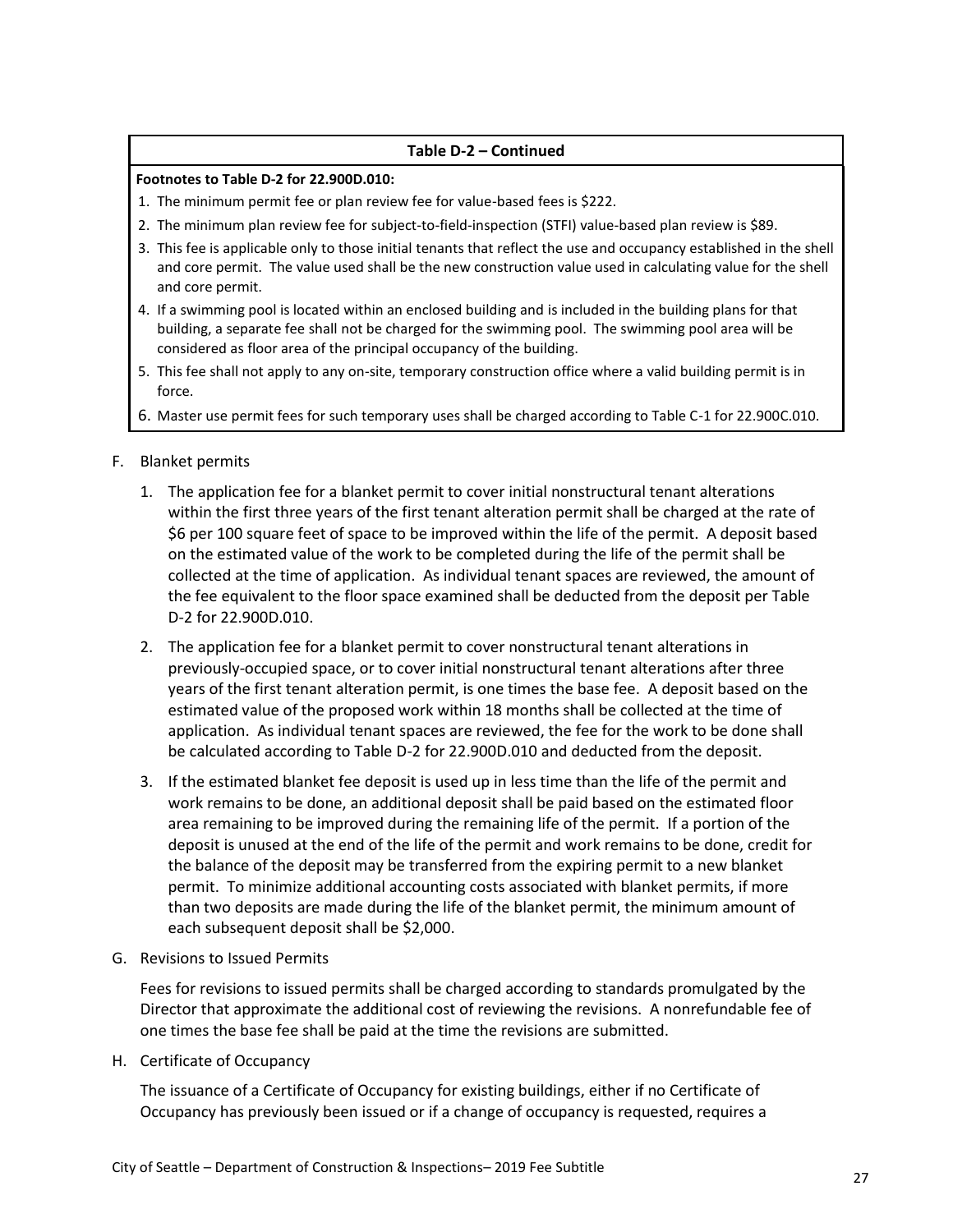building permit. If there is no construction valuation (there is no work which would require a building permit), the minimum building permit fee shall be assessed. In addition to the minimum building permit fee, if records research, plan examination or inspection is required, charges shall be assessed at the SDCI hourly rate. If work is being done as authorized by a permit, the permanent Certificate of Occupancy fee is not assessed in addition to the building permit fee. The fee for a temporary Certificate of Occupancy shall be charged at the rate of 1/2 the base fee. The fee for the duplication of a Certificate of Occupancy is \$37.20 unless records research, plan examination or inspection is required, in which case charges shall be assessed at the SDCI hourly rate.

- I. Building Pre-application Conferences
	- 1. Required Building Pre-application Conferences

If there is a requirement for a pre-application or pre-design conference, such as buildings subject to the Seattle Building Code special provisions for atriums (Section 404), or highrise buildings (Section 403), 35 percent of the estimated plan review fee for the structure shall be charged and paid as specified in subsection 22.900D.010.B, and applied toward the development permit fee provided the permit application is made within six months of the date of the pre-application conference. (See Table C-1 for 22.900C.010 for land use preapplication conference fees.)

2. Other Building Pre-application Conferences

If a pre-application conference is requested by the applicant but is not required by Code, a fee equal to 1.5 times the base fee shall be paid no later than the time of the conference. Such fee is required for each meeting held on a project. In addition to the minimum building pre-application conference fee, if additional staff, research, preliminary plan examination or inspection is required, charges shall be assessed at the SDCI hourly rate and shall be charged and paid as specified in subsection 22.900D.010.B.

J. Correction Fee

After written notice to the applicant, a Correction Fee of two times the SDCI base fee may be charged for each additional correction cycle required due to insufficient response from the applicant.

- K. Renew or Reestablish a Permit
	- 1. Fees to renew or reestablish a permit shall be charged according to Table D-2 for 22.900D.010. If the fee for a new permit would be less than 1.5 times the base fee, then the fee to renew or reestablish the permit shall be the same as for a new permit.
	- 2. If changes are made to the original approved plans, an additional fee shall be charged for plans examination review and inspections at the SDCI hourly rate.

#### <span id="page-27-0"></span>**22.900D.020 Repealed**

See Section 22.900D.145.

#### <span id="page-27-1"></span>**22.900D.030 Concrete mix design approval**

The fee for the evaluation of a concrete design mix is 1/2 times the base fee, paid in advance of the evaluation decision being rendered.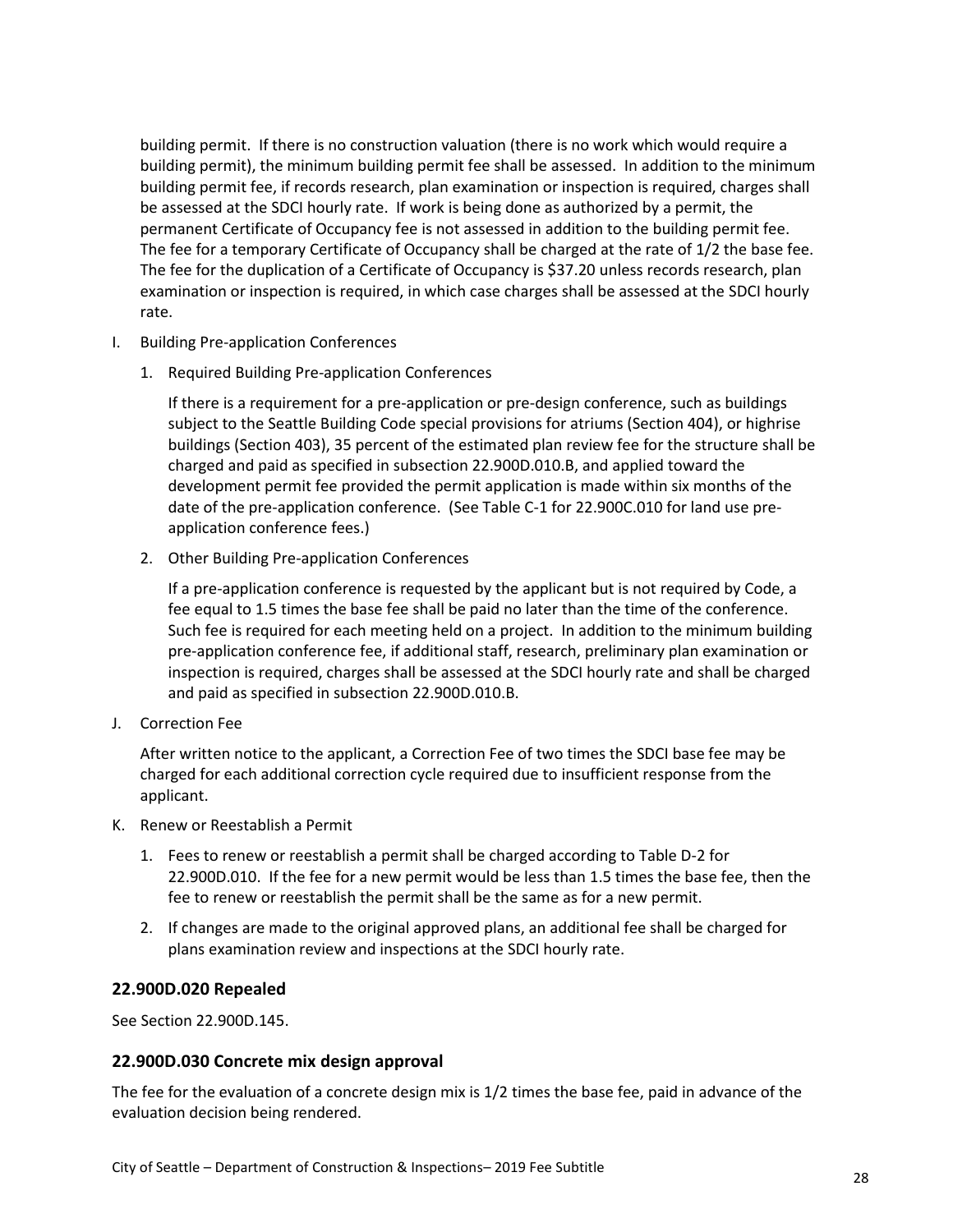#### <span id="page-28-0"></span>**22.900D.040 Repealed**

See Section 22.900D.145.

#### <span id="page-28-1"></span>**22.900D.050 Repealed**

See Section 22.900D.145.

#### <span id="page-28-2"></span>**22.900D.060 Fees for parking facilities outside of buildings**

- A. A fee for parking facilities outside of buildings shall be charged for the review of plans to regrade and resurface existing parking facilities, to reconfigure existing parking facilities (rearrange parking spaces and aisles), to establish parking facilities on existing paved areas, and to establish and construct new parking facilities, whether the principal use of a lot or accessory to another use, as provided in Table D-7 for 22.900D.060. (Parking facilities within buildings shall be charged fees in accordance with Section 22.900D.010.)
- B. In determining the area of the parking facility, all aisles and landscape areas internal to the parking facility shall be included. Driveways to the parking facility and landscape areas on the periphery of the parking facility shall not be included.
- C. These fees shall not apply to any parking facility that is underground and within a structure or on the roof of a structure, or to any extension of a parking facility that is primarily under a building, provided that the uncovered extension is no more than four feet beyond the footprint of the building. The fees for these parking facilities shall be charged in accordance with Section 22.900D.010.

<span id="page-28-4"></span>

| Table D-7 for 22.900D.060 - Parking Facilities Fees                                                                                                                                                                             |                |                |  |
|---------------------------------------------------------------------------------------------------------------------------------------------------------------------------------------------------------------------------------|----------------|----------------|--|
| <b>Parking Lot Size (Square Feet of</b><br><b>Fee With Associated Building or</b><br><b>Fee Without Associated</b><br>Gross Parking Area <sup>1</sup> )<br>Use Permit <sup>2</sup><br><b>Building or Use Permit<sup>2</sup></b> |                |                |  |
| Over 4,000                                                                                                                                                                                                                      | Base fee x 3   | Base fee x 2.5 |  |
| 2,000-4,000                                                                                                                                                                                                                     | Base fee x 2.5 | Base fee x 1.5 |  |
| Less than 2,000                                                                                                                                                                                                                 | Base fee x 1   | No fee         |  |

**Footnotes to Table D-7 for 22.900D.060:**

- 1. Where an existing parking facility is being reconfigured, gross parking area shall be the area being reconfigured.
- 2. Associated building or use permits are permits that have not expired (or are still going through the review process).
- D. The fee for renewal or reestablishment of a permit for a parking facility is 1.5 times the base fee where there are no changes in the plans. If changes are made to the original plans, an additional fee shall be charged for inspection and/or plan examination at the SDCI hourly rate.

#### <span id="page-28-3"></span>**22.900D.070 Floodplain development approval or license fee**

The fee for processing and review of applications for floodplain development approvals shall be charged at the rate of 1.5 times the base fee, except that the fee for processing and review of applications for a floodplain development license shall be charged at the rate of one times the base fee.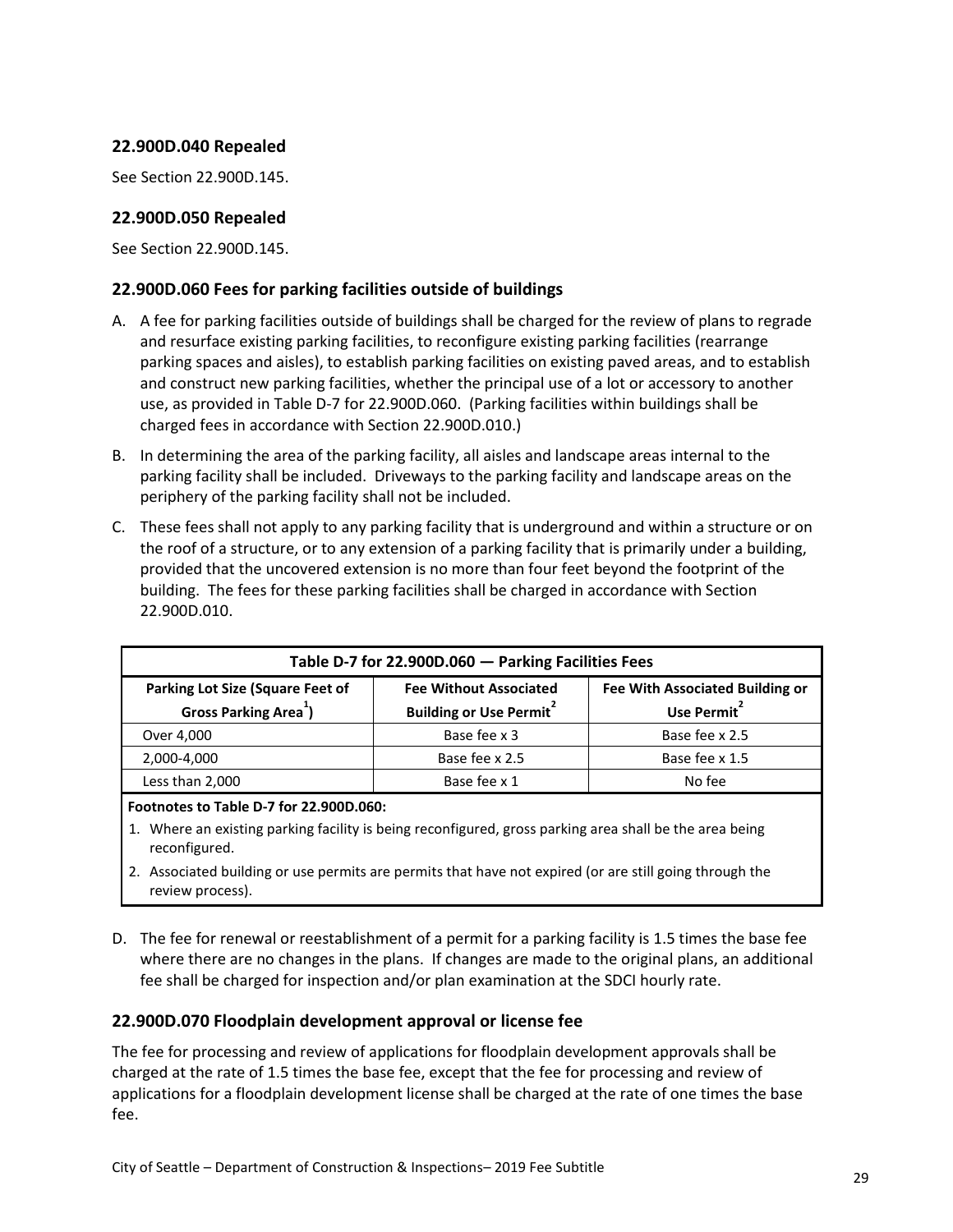#### <span id="page-29-0"></span>**22.900D.080 Demolitions and relocations**

A. Demolition

The fee for demolition permits is 1.5 times the base fee.

- B. Relocation other than floating homes
	- 1. The fee to relocate a building from within the City to a location outside of The City of Seattle is 1.5 times the base fee (demolition) fee for the site from which the building is moved.
	- 2. The fee to relocate a building to any location within the City limits includes:
		- a. An amount calculated according to Table D-2 for 22.900D.010 as for new construction for the foundation and additions to the building;
		- b. A fee for alterations to the building calculated as for alterations to other buildings; and
		- c. A fee of 1.5 times the base fee (demolition fee) for the site from which the building is moved.
	- 3. Relocation permits require a deposit or bond of \$10,000, refundable upon the completion and approval of the foundation and framing.
- C. Floating home relocation

The fee to relocate a floating home shall be charged at the rate of 1.5 times the base fee.

#### <span id="page-29-1"></span>**22.900D.090 Permit fees for mechanical equipment and systems, other than boilers and pressure vessels and refrigeration systems**

- A. Mechanical permit fees for the installation, replacement or major alteration of heating equipment, incinerators and other miscellaneous heat-producing appliances shall be charged as set in Table D-8 for 22.900D.090. Fees shall be charged for each furnace if it is applied for without plans. No separate fee shall be charged for a furnace if it is included in plans for a mechanical air-moving system submitted for a mechanical permit.
- B. Mechanical permits are considered part of a building permit, with no additional fee, if mechanical plans are reviewed at the same time as structural and architectural plans for the same building project. The fees for a separate mechanical permit for installation, alteration or repair of mechanical air-moving systems, including ducts attached thereto, associated nonresidential heating and cooling equipment, and mechanical exhaust hoods, including ducts attached thereto, are charged per Table D-2 for 22.900D.090. See Table D-12 for 22.900D.110 for rates for burners installed in boilers.
- C. The fee to renew or reestablish a furnace permit is 1/2 the base fee.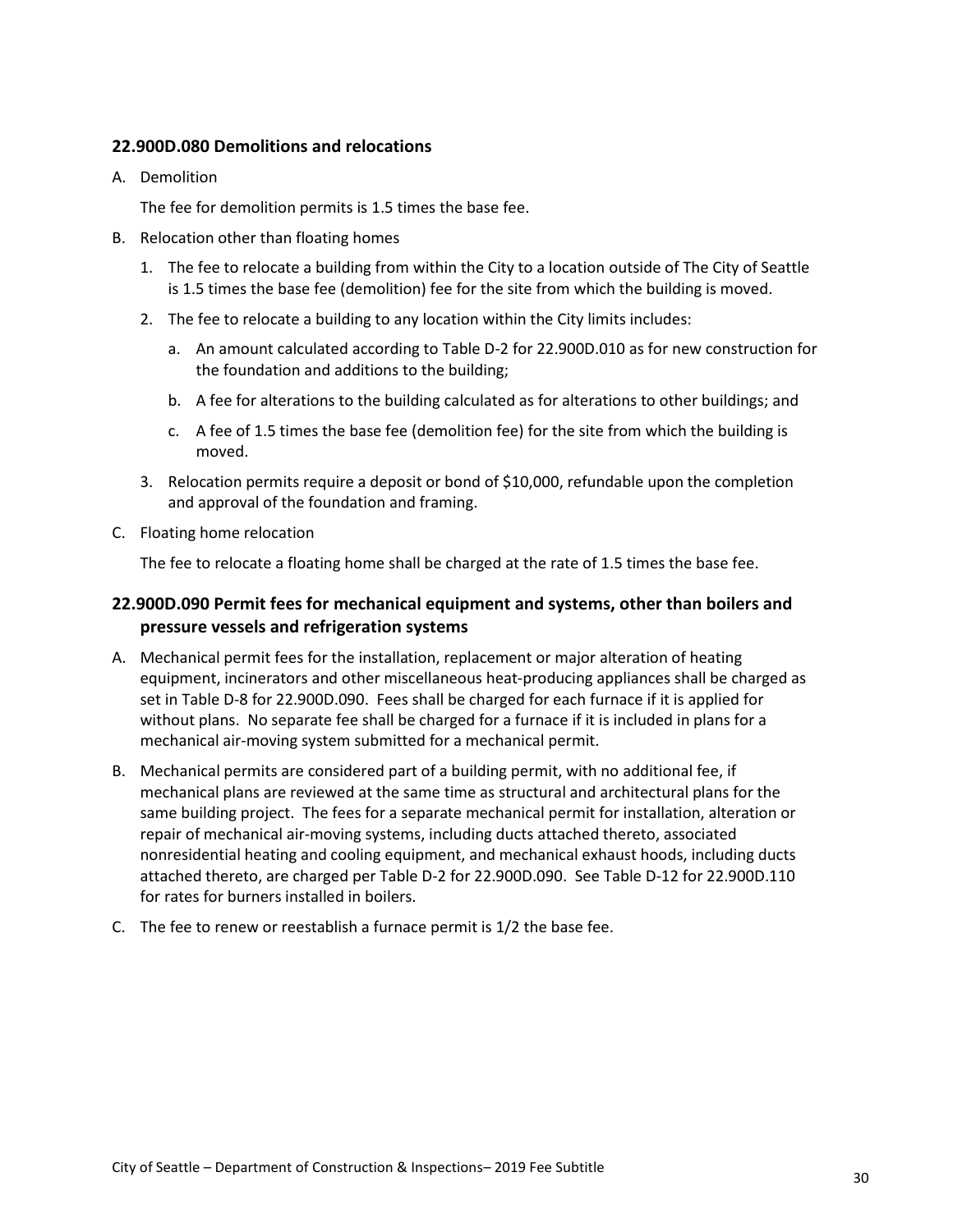<span id="page-30-1"></span>

| Table D-8 for 22.900D.090 - Permit Fees for Mechanical Equipment                                                                                                                                                                                              |                               |  |  |  |
|---------------------------------------------------------------------------------------------------------------------------------------------------------------------------------------------------------------------------------------------------------------|-------------------------------|--|--|--|
| <b>Type of Installation</b>                                                                                                                                                                                                                                   | Fee                           |  |  |  |
| Forced air, gravity-type, or floor furnace, gas or oil suspended heater,<br>heat pump, recessed wall heater or floor-mounted space heater, wall<br>furnace, circulating heater or woodstove/fireplace insert, including<br>ducts and burners attached thereto | \$148.20 per unit             |  |  |  |
| New gas or oil burners and newly installed used gas or oil burners                                                                                                                                                                                            | \$148.20 per unit             |  |  |  |
| Appliance vents Class A, B, BW or L if installed separately                                                                                                                                                                                                   | \$117.50 per unit             |  |  |  |
| Mechanical air-moving systems                                                                                                                                                                                                                                 | See Table D-2 for 22.900D.010 |  |  |  |
| Appliances or equipment or other work not classed in other categories,<br>Hourly at the SDCI hourly rate.<br>or for which no other fee is listed<br>Minimum of 1/2 hour                                                                                       |                               |  |  |  |
| Footnote to Table D-8 for 22,900D.090:<br>1. See Table D-12 for 22.900D.110 for rates for burners installed by boilers.                                                                                                                                       |                               |  |  |  |

#### <span id="page-30-0"></span>**22.900D.100 Refrigeration equipment and systems**

- A. Fees for the installation, addition, repair, replacement and alteration of refrigeration equipment and systems shall be charged as set in Table D-10 for 22.900D.100.
- B. Temporary installations of ten days' duration or less, made for the purposes of exhibition, display, or demonstration shall be charged a fee of \$65.60 for each installation.

<span id="page-30-2"></span>

| Table D-10 for 22.900D.100 - Refrigeration Permit Fees <sup>1</sup> |                                                                                       |  |
|---------------------------------------------------------------------|---------------------------------------------------------------------------------------|--|
| Type or Size of System/Equipment                                    | Fee                                                                                   |  |
| Basic fee <sup>2</sup>                                              | \$69.85                                                                               |  |
| Additional installation fee per compressor                          |                                                                                       |  |
| $0 - 5$ tons                                                        | \$69.85                                                                               |  |
| $6-25$ tons                                                         | \$141.85                                                                              |  |
| 26-100 tons                                                         | \$265.65                                                                              |  |
| 101-500 tons                                                        | \$374.65                                                                              |  |
| Over 500 tons                                                       | \$455.10                                                                              |  |
| Repair and alteration (value of work)                               | Fee                                                                                   |  |
| $$0 - $1,000$                                                       | \$69.85                                                                               |  |
| $$1,001 - $5,000$                                                   | \$101.60                                                                              |  |
| $$5,001 - $10,000$                                                  | \$175.70                                                                              |  |
| Over \$10,000                                                       | \$173.55 plus \$69.85/each \$5,000 or fraction thereof of<br>valuation above \$10,000 |  |

#### **Footnotes to Table D-10 for 22.900D.100:**

- 1. Where the application for permit shows horsepower rather than cooling tonnage, the fees of this table shall apply at a rate of one horsepower equals one ton of cooling capacity.
- 2. The basic fee applies to new installations, repairs, and alterations.

C. The fee to renew or reestablish a refrigeration permit is 1/2 the base fee.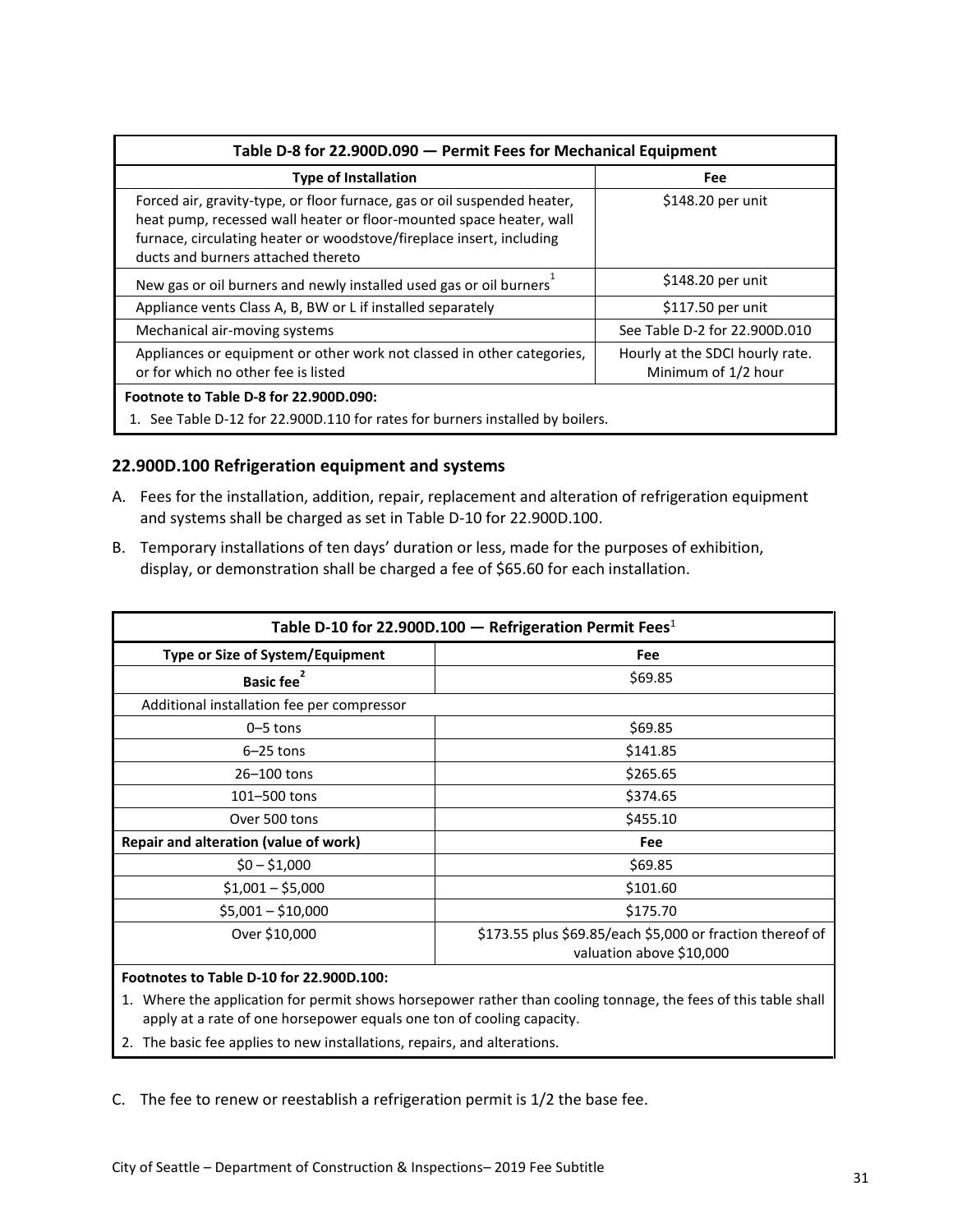#### <span id="page-31-0"></span>**22.900D.110 New installations and alterations of boilers and pressure vessels**

A. Fees for the installation of boilers and pressure vessels shall be charged as set in Table D-12 for 22.900D.110. The fee for alteration or repair of boilers and pressure vessels when an inspection is required is a minimum fee of 1/2 times the base fee and a fee for inspection time beyond the first 1/2 hour at the SDCI hourly rate.

<span id="page-31-3"></span>

| Table D-12 for 22.900D.110 - Installation Fees for Boilers and Pressure Vessels |                                                                                                                    |                         |                      |
|---------------------------------------------------------------------------------|--------------------------------------------------------------------------------------------------------------------|-------------------------|----------------------|
| <b>Type of Installation</b>                                                     |                                                                                                                    | <b>Installation Fee</b> |                      |
| <b>Boilers</b>                                                                  | <b>Heated By Combustion Products</b><br><b>Electric Power</b><br>Input (In KW)<br>Heating-Surface (In Square Feet) |                         |                      |
|                                                                                 | $0 - 250$                                                                                                          | $0 - 200$               | \$244.50             |
|                                                                                 | $>$ 250-500                                                                                                        | $201 - 400$             | \$363                |
|                                                                                 | $>500 - 750$                                                                                                       | 401-600                 | \$486.85             |
|                                                                                 | $>750 - 1,000$                                                                                                     | 601-800                 | \$702.70             |
|                                                                                 | > 1,000                                                                                                            | <b>Over 800</b>         | \$889                |
| Pressure vessels                                                                | Length times diameter in square feet                                                                               |                         |                      |
|                                                                                 | $0 - 15$                                                                                                           | \$164                   |                      |
|                                                                                 | $>15-30$<br>$>30 - 50$<br>$>50 - 100$                                                                              |                         | \$214.85             |
|                                                                                 |                                                                                                                    |                         | \$311.15             |
|                                                                                 |                                                                                                                    |                         | \$401.10             |
| >100                                                                            |                                                                                                                    |                         | \$486.85             |
| 2<br>Burner <sup>1</sup>                                                        | 0-12,500,000 Btu/hr                                                                                                |                         | \$244.50 (each fuel) |
|                                                                                 | Over 12,500,000 Btu/hr                                                                                             | \$378.90 (each fuel)    |                      |
| Automatic                                                                       | 0-12,500,000 Btu/hr                                                                                                |                         | \$244.50 (each fuel) |
| certification                                                                   | Over 12,500,000 Btu/hr                                                                                             | \$378.90 (each fuel)    |                      |
| <b>Monitoring System</b>                                                        | Per Boiler<br>\$451.90                                                                                             |                         |                      |

B. The fee to renew or reestablish a boiler permit is 1/2 the base fee.

#### **Footnotes to Table D-12 for 22.900D.110:**

1. Rating size is the product of the two greatest dimensions of the vessel: diameter X overall length for the cylindrical vessels; maximum width X maximum length for rectangular vessels.

2. When a burner is installed in conjunction with a boiler, a separate fee shall not be charged for the burner.

#### <span id="page-31-1"></span>**22.900D.120 Repealed**

#### <span id="page-31-2"></span>**22.900D.130 Shop and field assembly inspections**

A. The Director may, upon written request of any manufacturer or assembler licensed to do business in The City of Seattle who has an appropriate American Society of Mechanical Engineers (ASME) Boiler and Pressure Vessel Code Symbol and holds a valid Certificate of Authorization from the ASME, make shop and field assembly inspection of boilers, boiler piping and unfired pressure vessels and provide for certification of manufacturers' data reports of such inspections as may be required by the ASME Boiler and Pressure Vessel Code rules. This service shall be provided only when the equipment is to be installed within The City of Seattle, and only when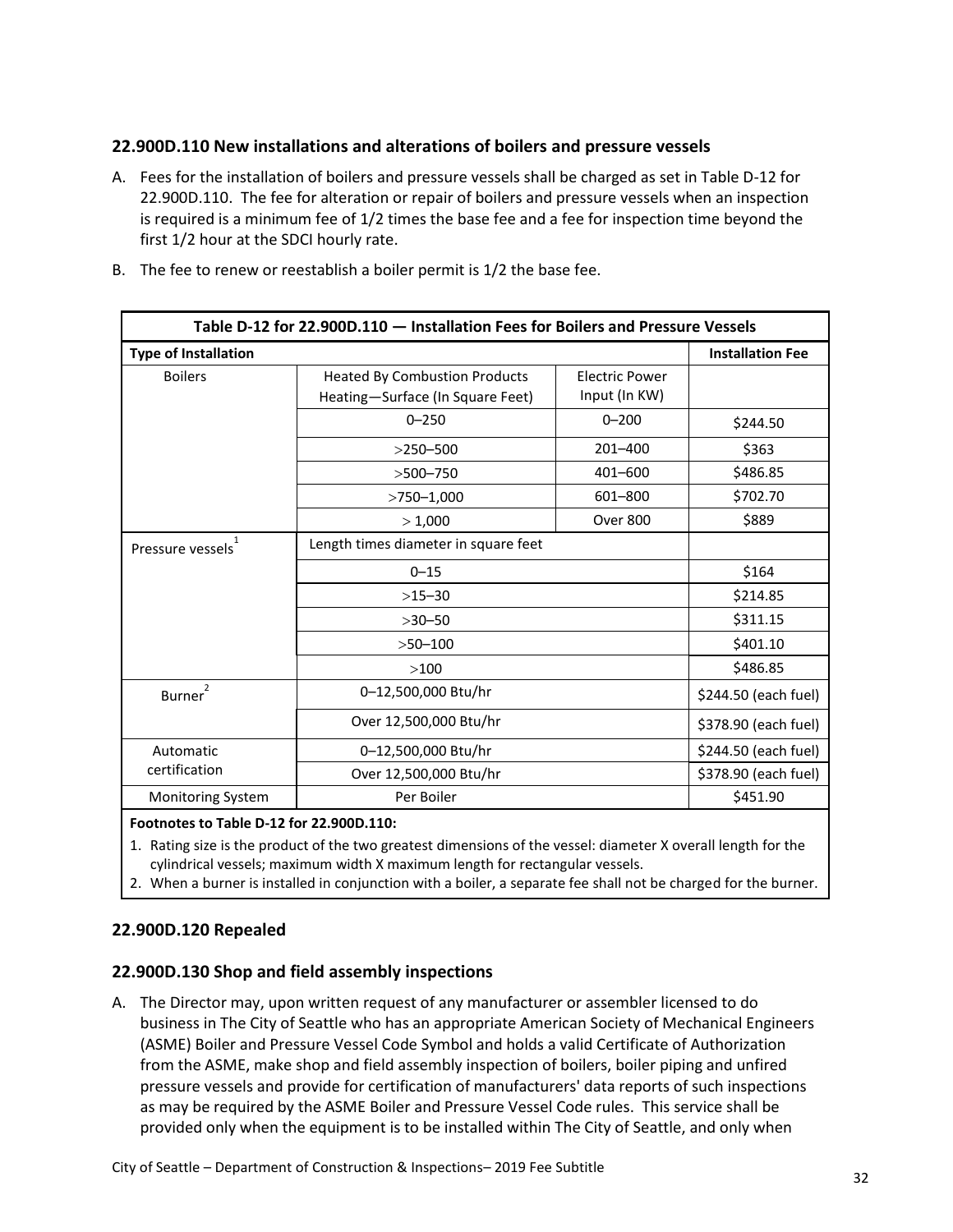the applicant is unable to obtain inspections from private inspection agencies or other governmental authorities.

- B. Fees for shop and field assembly inspection of boilers and pressure vessels shall be charged at the same rate as the installation fees for the equipment or at the SDCI hourly rate, with a minimum fee charged at the rate of one times the base fee for any one inspection.
- C. Fees for inspection requested for other than shop and field assembly inspection shall be charged at the SDCI hourly rate, with a minimum fee charged at the rate of one times the base fee for any one inspection.
- D. No fee shall be charged for the emergency inspection of a boiler or pressure vessel which has burst, burned or suffered other accidental damage, provided the boiler or pressure vessel is covered by a current valid certificate of inspection.

#### <span id="page-32-0"></span>**22.900D.140 New installations and alterations of elevators and other conveyances**

- A. Permit fees for new installations and relocations of passenger or freight elevators, automobile parking elevators, escalators, moving walks, material lifts, dumbwaiters, lifts, private residence elevators and other conveyances shall be charged as set forth in Table D-13 for 22.900D.140.
- B. For the purpose of Table D-13 for 22.900D.140, and in accordance with Seattle Building Code Section 3006.1, each separately-powered unit is considered a separate conveyance. Applications and permits shall be issued accordingly.
- C. Installation fees include charges for electrical equipment installed in connection with any conveyance and such equipment shall not be subject to a separate electrical permit and fee.
- D. The permit fee for alterations and repairs to existing elevators, escalators, lifts, moving walks, dumbwaiters, and other conveyances shall be charged on a valuation basis as set forth in Table D-13 for 22.900D.140, but in no case shall the fee for alteration or repair exceed the fee if the same were a new installation.
- E. The fee for a temporary, 60-day operating permit is one times the base fee.
- F. The fee to renew or reestablish an elevator permit is 1/2 the base fee.
- G. Each of the fees in Table D-13 for 22.900D.140 includes a nonrefundable portion in the amount of one times the base fee.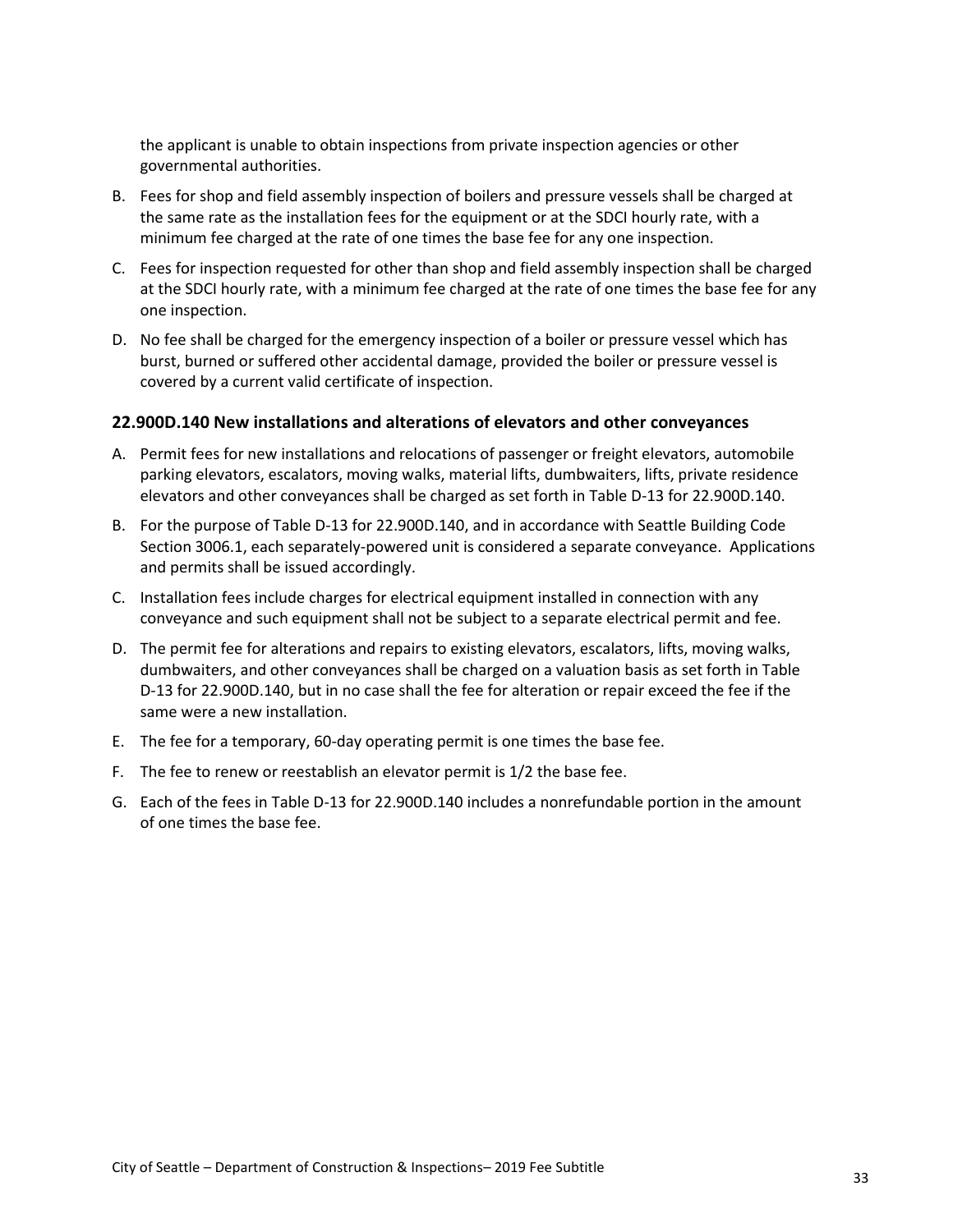<span id="page-33-1"></span>

| Table D-13 for 22.900D.140 - Permit Fees for Elevators and Other Conveyances |                                                                                                                   |  |  |  |
|------------------------------------------------------------------------------|-------------------------------------------------------------------------------------------------------------------|--|--|--|
| <b>New Installations and Relocations</b>                                     |                                                                                                                   |  |  |  |
| <b>Type of Conveyance</b>                                                    | Fee                                                                                                               |  |  |  |
| Hydraulic elevators                                                          | \$638.20 plus \$55.05 per hoistway opening                                                                        |  |  |  |
| Cabled geared and gearless elevators                                         | \$1,223.45 plus \$93.10 per hoistway opening                                                                      |  |  |  |
| Residential hydraulic and cabled elevators                                   | \$481.55                                                                                                          |  |  |  |
| Dumbwaiters, manual doors                                                    | \$231.75 plus \$27.55 per hoistway opening                                                                        |  |  |  |
| Dumbwaiters, power doors                                                     | \$231.75 plus \$65.60 per hoistway opening                                                                        |  |  |  |
| Escalators and moving walks                                                  | \$1,816.10 plus the following: (width in inches + run in<br>feet + vertical rise in feet) x \$5.55                |  |  |  |
| Accessibility lifts (vertical and inclined)                                  | \$371.50                                                                                                          |  |  |  |
| <b>Material lifts</b>                                                        | \$446.60                                                                                                          |  |  |  |
| <b>Alterations &amp; Repairs</b>                                             |                                                                                                                   |  |  |  |
| <b>Type of Conveyance</b>                                                    | Fee                                                                                                               |  |  |  |
| Accessibility lifts (vertical and inclined)                                  | \$185.20 plus \$27.55 for each \$1,000 of construction<br>value or fraction thereof                               |  |  |  |
| Other elevators, escalators, walks, dumbwaiters and<br>lifts                 | \$222.30 plus \$37.10 for each \$1,000 of construction<br>value or fraction thereof                               |  |  |  |
| <b>Elevator Cosmetic Alterations Only:</b>                                   |                                                                                                                   |  |  |  |
| Weight differential less than or equal to 5%                                 | \$222.30 plus \$37.10 for each \$1,000 of construction<br>value or fraction thereof, to a maximum fee of \$446.60 |  |  |  |
| Weight differential greater than 5%                                          | \$222.30 plus \$37.10 for each \$1,000 of construction<br>value or fraction thereof                               |  |  |  |
| Alteration or replacement of a door opening device                           | \$266.70 per opening device                                                                                       |  |  |  |

#### <span id="page-33-0"></span>**22.900D.145 Site and geotechnical review fee**

- A. The fees for plan review and inspection of the following are as provided in this section and Table D-SR for 22.900D.145:
	- 1. Land-disturbing activity as defined in the Stormwater Code, Section 22.801.130; and
	- 2. Drainage, including temporary drainage and erosion and sedimentation control.
- B. The minimum fees for site and geotechnical review are specified in Table D-SR for 22.900D.145, and shall be paid at the time specified in the Table. Hourly fees due in addition to the minimum fee will be calculated during review and prior to final inspection, issuance of Certificate of Occupancy or permit expiration. Payment of hourly fees is due at the times specified in Table D-SR for 22.900D.145 or may be charged in accordance with Section 22.900B.010.
- C. The charge for review time, including site and geotechnical inspections, in excess of the time included in the minimum fee is the SDCI hourly rate. Accrued hours shall be billed and payable upon receipt of invoice.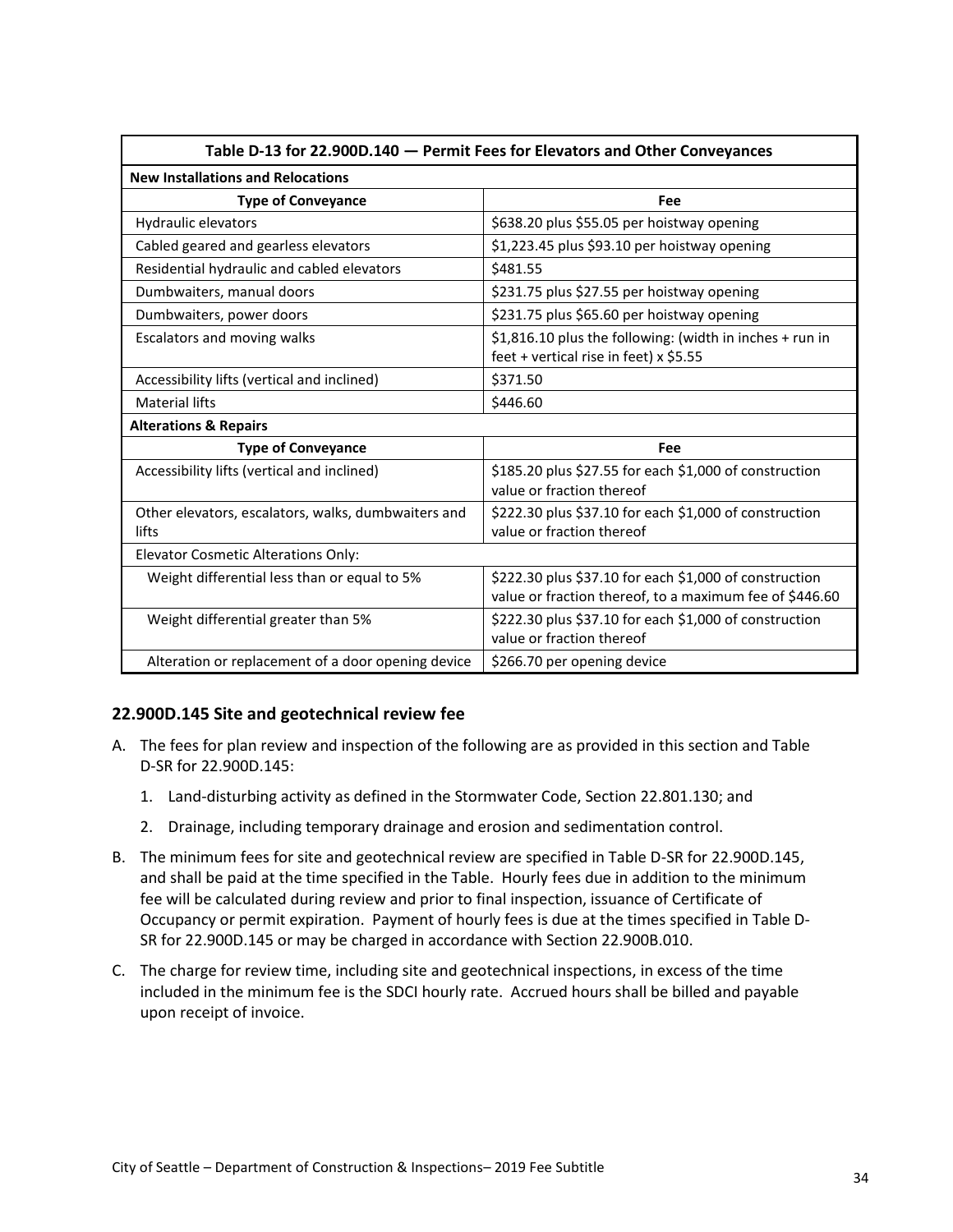- D. Fees for environmentally critical areas review
	- 1. Fees for environmentally critical areas review and for exemptions for environmentally critical areas apply to such areas inside or outside the Shoreline District.
	- 2. The fee to review possible exemptions for environmentally critical areas applies regardless of the review's outcome.
- E. The fee for third-party review as specified in the environmentally critical areas regulations, as defined in subsection 25.09.080.C, and for shoring review is the contract cost to the Department for the review plus hourly fees at the SDCI hourly rate for contract preparation, administration, participation in the peer review, and review of the third party geotechnical report and professional opinion. Seventy-five percent of the estimated contract amount shall be paid prior to the contract award.
- F. Site review fees are nonrefundable.

(Table D-SR for 22.900D.145 – Site and Geotechnical Review Fees begins on next page)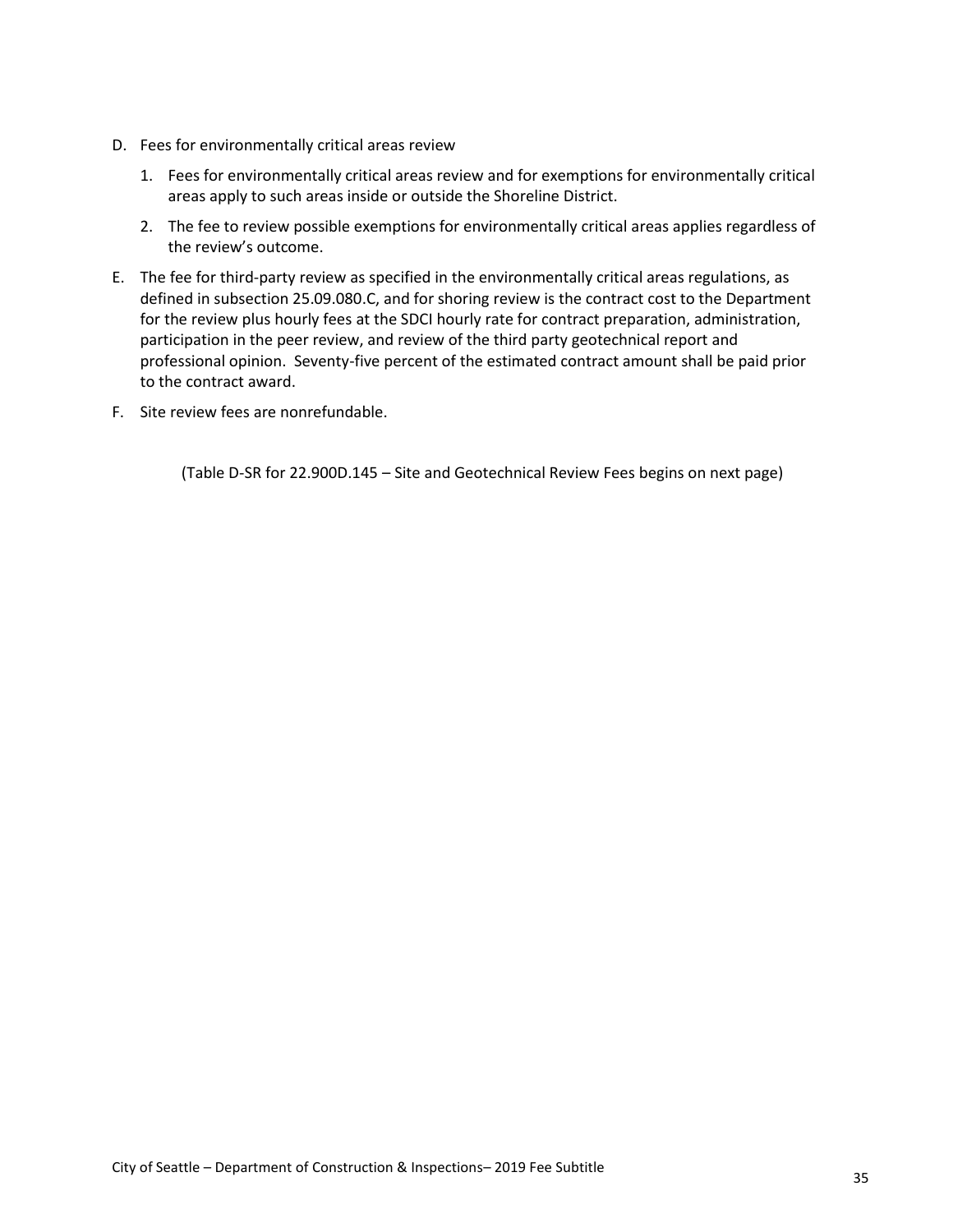<span id="page-35-0"></span>

| Table D-SR for 22.900D.145 - Site and Geotechnical Review Fees                                                |                                                      |                                                             |                                                         |                                                                                                                                                   |  |
|---------------------------------------------------------------------------------------------------------------|------------------------------------------------------|-------------------------------------------------------------|---------------------------------------------------------|---------------------------------------------------------------------------------------------------------------------------------------------------|--|
| <b>Type of Site Review</b>                                                                                    | <b>Minimum Fee</b>                                   | <b>Time at Which</b><br><b>Minimum Fee Is</b><br><b>Due</b> | <b>Review Time</b><br>Included in<br><b>Minimum Fee</b> | <b>Time at Which</b><br><b>Hourly Fees Are Due</b>                                                                                                |  |
| 1. Pre-application site<br>inspection                                                                         | 3/4 hour at the<br>SDCI hourly rate                  | At the time of<br>application intake                        | 3/4 hour                                                | At the time of<br>application intake                                                                                                              |  |
| 2. Drainage or grading<br>review separate from a<br>development permit or<br>as part of a MUP<br>application  | 1/2 hour for each<br>type at the SDCI<br>hourly rate | At the time of<br>application intake                        | 1/2 hour each                                           | At the time of permit<br>issuance                                                                                                                 |  |
| 3. Review to determine<br>Environmentally<br><b>Critical Area exemption</b>                                   | 1/2 hour at the<br>SDCI hourly rate                  | At the time of<br>application intake                        | $1/2$ hour                                              | At the time of<br>decision                                                                                                                        |  |
| 4. ECA Review                                                                                                 | 1/2 hour at the<br>SDCI hourly rate                  | At the time of<br>application intake                        | $1/2$ hour                                              | At the time of permit<br>issuance for<br>additional hours<br>beyond minimum                                                                       |  |
| 5. Geotechnical Review<br>(Non ECA)                                                                           | 1/2 hour at the<br>SDCI hourly rate                  | At the time of<br>permit issuance                           | $1/2$ hour                                              | At the time of permit<br>issuance for<br>additional hours<br>beyond minimum                                                                       |  |
| 6. Drainage Review                                                                                            | 1 hour at the SDCI<br>hourly rate                    | At the time of<br>application intake                        | 1 hour                                                  | At the time of permit<br>issuance for<br>additional hours<br>beyond minimum                                                                       |  |
| 7. Post-Issuance<br><b>Geotechnical Review</b><br>for all permits with<br>geotechnical special<br>inspections | 1 hour at the SDCI<br>hourly rate                    | At the time of<br>permit issuance                           | 1 hour                                                  | At the time of final<br>inspection, issuance<br>of Certificate of<br>Occupancy, or permit<br>expiration for<br>additional hours<br>beyond minimum |  |
| 8. Grading Season<br><b>Extension Post-</b><br><b>Issuance Dry Season</b><br>Request                          | 1 hour at the SDCI<br>hourly rate                    | At the time of Post<br>Sub Request                          | 1 hour                                                  | At the time Post Sub<br>is granted, for<br>additional hours<br>beyond minimum                                                                     |  |
| Continued on Next Page                                                                                        |                                                      |                                                             |                                                         |                                                                                                                                                   |  |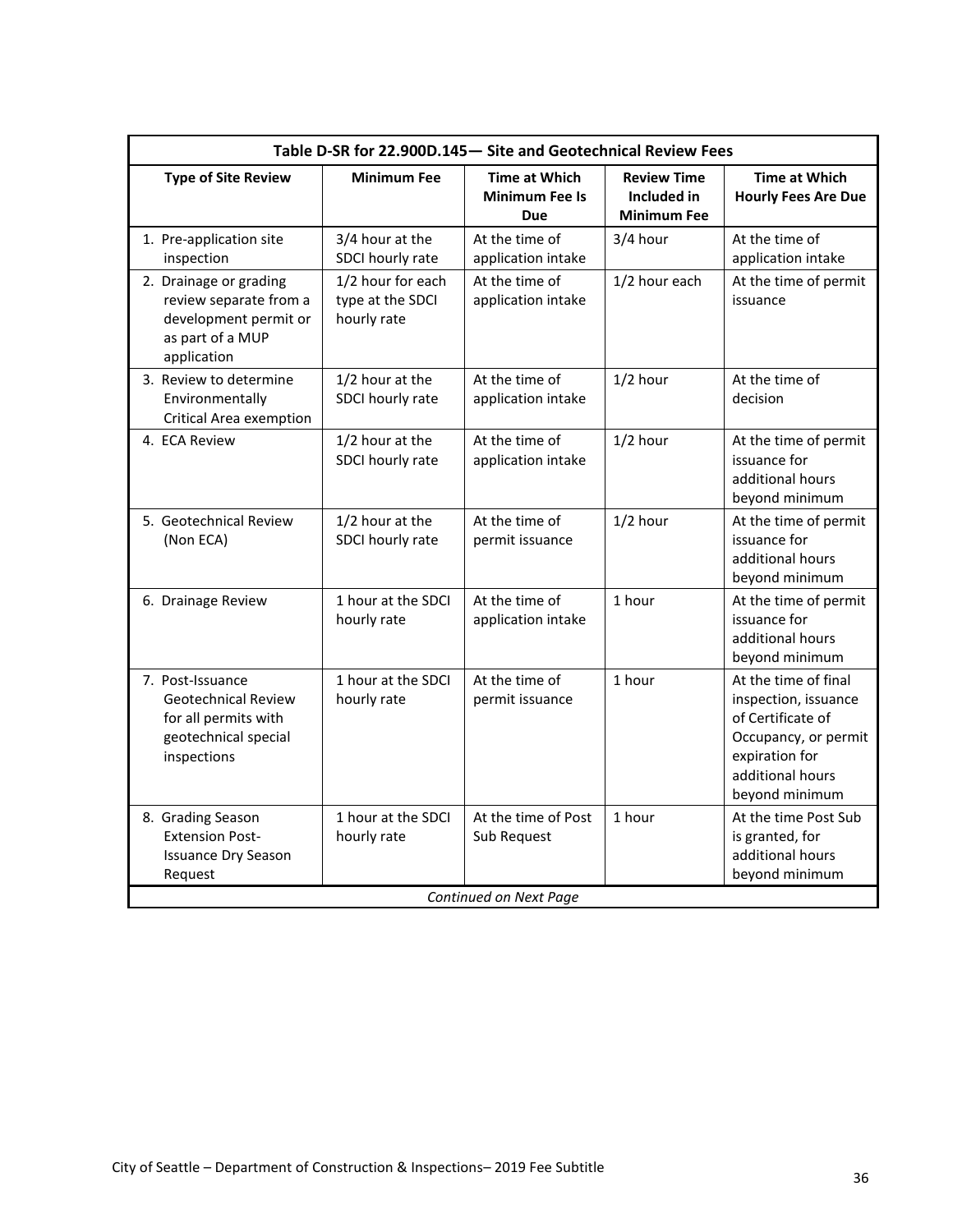|                        | <b>TABLE D-SR - Continued</b>                    |               |              |                                  |                  |
|------------------------|--------------------------------------------------|---------------|--------------|----------------------------------|------------------|
|                        | Post Issuance Site Inspections and Other Reviews |               |              |                                  |                  |
| <b>Type</b>            | <b>Description</b>                               | <b>Action</b> | Worktype     | <b>ECA Filter / Action Type</b>  | Rate             |
| 3001                   | SF/D                                             | <b>New</b>    | Field        | ECA 1, 2, 8                      | 1.5 x base rate  |
| 3001                   | SF/D                                             | <b>New</b>    | Field        | ECA 3, 4, 5, 6, 7, 9, 10, 11, 12 | 1.5 x base rate  |
| 3001                   | SF/D                                             | <b>New</b>    | Field        | Non ECA                          | 1.5 x base rate  |
| 3001                   | SF/D                                             | <b>New</b>    | Full         | ECA 1, 2, 8                      | 1.75 x base rate |
| 3001                   | SF/D                                             | <b>New</b>    | Full         | ECA 3, 4, 5, 6, 7, 9, 10, 11, 12 | 1.75 x base rate |
| 3001                   | SF/D                                             | <b>New</b>    | Full         | Non ECA                          | 1.75 x base rate |
| 3001                   | SF/D                                             | New           | Full+/Full C | ECA 1, 2, 8                      | 2.25 x base rate |
| 3001                   | SF/D                                             | <b>New</b>    | Full+/Full C | ECA 3, 4, 5, 6, 7, 9, 10, 11, 12 | 2 x base rate    |
| 3001                   | SF/D                                             | <b>New</b>    | Full+/Full C | Non ECA                          | 2 x base rate    |
| 3001                   | SF/D                                             | ADD/ALT       | Field        | ECA 1, 2, 8                      | 1.5 x base rate  |
| 3001                   | SF/D                                             | ADD/ALT       | Field        | ECA 3, 4, 5, 6, 7, 9, 10, 11, 12 | 1.5 x base rate  |
| 3001                   | SF/D                                             | ADD/ALT       | Field        | Non ECA                          | 1.5 x base rate  |
| 3001                   | SF/D                                             | ADD/ALT       | Full         | ECA 1, 2, 8                      | 1.75 x base rate |
| 3001                   | SF/D                                             | ADD/ALT       | Full         | ECA 3, 4, 5, 6, 7, 9, 10, 11, 12 | 1.75 x base rate |
| 3001                   | SF/D                                             | ADD/ALT       | Full         | Non ECA                          | 1.5 x base rate  |
| 3001                   | SF/D                                             | ADD/ALT       | Full+/Full C | ECA 1, 2, 8                      | 2 x base rate    |
| 3001                   | SF/D                                             | ADD/ALT       | Full+/Full C | ECA 3, 4, 5, 6, 7, 9, 10, 11, 12 | 1.75 x base rate |
| 3001                   | SF/D                                             | ADD/ALT       | Full+/Full C | Non ECA                          | 2 x base rate    |
| 3001                   | COMM, MF, IND, INST                              | <b>NEW</b>    | Field        | ECA 1, 2, 8                      | 1.5 x base rate  |
| 3001                   | COMM, MF, IND, INST                              | <b>NEW</b>    | Field        | ECA 3, 4, 5, 6, 7, 9, 10, 11, 12 | 1.5 x base rate  |
| 3001                   | COMM, MF, IND, INST                              | <b>NEW</b>    | Field        | Non ECA                          | 1.5 x base rate  |
| 3001                   | COMM, MF IND, INST                               | <b>NEW</b>    | Full         | ECA 1, 2, 8                      | 2.25 x base rate |
| 3001                   | COMM, MF, IND, INST                              | <b>NEW</b>    | Full         | ECA 3, 4, 5, 6, 7, 9, 10, 11, 12 | 1.75 x base rate |
| 3001                   | COMM. MF, IND, INST                              | <b>NEW</b>    | Full         | Non ECA                          | 1.75 x base rate |
| 3001                   | COMM, MF, IND, INST                              | <b>NEW</b>    | Full+/Full C | ECA 1, 2, 8                      | 2.75 x base rate |
| 3001                   | COMM, MF, IND, INST                              | <b>NEW</b>    | Full+/Full C | ECA 3, 4, 5, 6, 7, 9, 10, 11, 12 | 2.25 x base rate |
| 3001                   | COMM, MF, IND, INST                              | <b>NEW</b>    | Full+/Full C | Non ECA                          | 2 x base rate    |
| 3001                   | COMM, MF, IND, INST                              | ADD/ALT       | Field        | ECA 1, 2, 8                      | 1.5 x base rate  |
| 3001                   | COMM, MF, IND, INST                              | ADD/ALT       | Field        | ECA 3, 4, 5, 6, 7, 9, 10, 11, 12 | 1.5 x base rate  |
| 3001                   | COMM, MF, IND, INST                              | ADD/ALT       | Field        | Non ECA                          | 1.5 x base rate  |
| Continued on Next Page |                                                  |               |              |                                  |                  |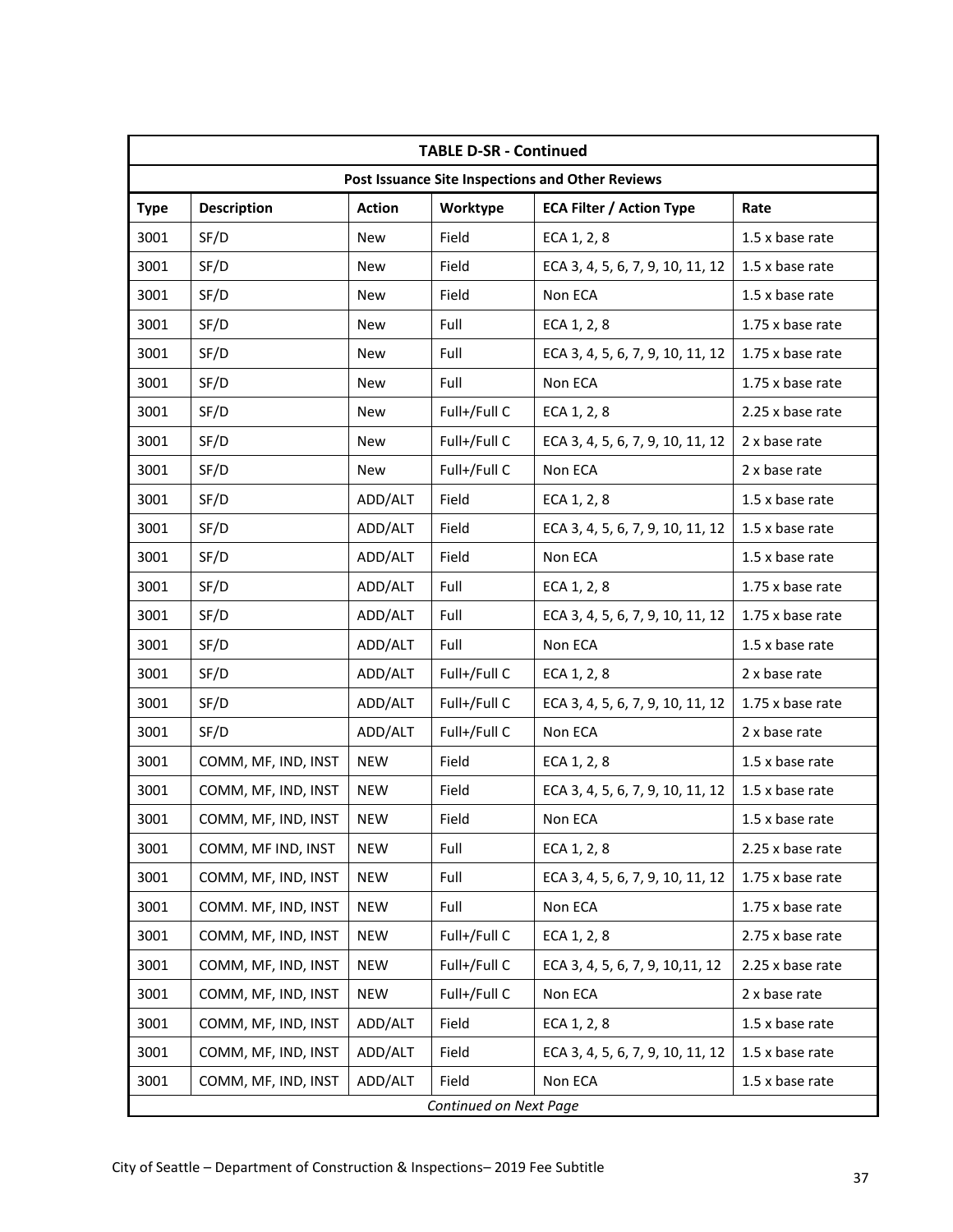|                                                                                                                                                                                      | <b>TABLE D-SR - Continued</b> |                      |              |                                                                                                                                                                                               |                                                                                          |                  |
|--------------------------------------------------------------------------------------------------------------------------------------------------------------------------------------|-------------------------------|----------------------|--------------|-----------------------------------------------------------------------------------------------------------------------------------------------------------------------------------------------|------------------------------------------------------------------------------------------|------------------|
| 3001                                                                                                                                                                                 | COMM, MD, IND,<br><b>INST</b> | ADD/ALT              | Full         |                                                                                                                                                                                               | ECA 1, 2, 8                                                                              | 2 x base rate    |
| 3001                                                                                                                                                                                 | COMM, MD, IND,<br><b>INST</b> | ADD/ALT              | Full         |                                                                                                                                                                                               | ECA 3, 4, 5, 6, 7, 9, 10, 11, 12                                                         | 1.75 x base rate |
| 3001                                                                                                                                                                                 | COMM, MD, IND,<br><b>INST</b> | ADD/ALT              | Full         |                                                                                                                                                                                               | Non ECA                                                                                  | 1.75 x base rate |
| 3001                                                                                                                                                                                 | COMM, MD, IND,<br><b>INST</b> | ADD/ALT              | Full+/Full C |                                                                                                                                                                                               | ECA 1, 2, 8                                                                              | 2 x base rate    |
| 3001                                                                                                                                                                                 | COMM, MD, IND,<br><b>INST</b> | ADD/ALT              | Full+/Full C |                                                                                                                                                                                               | ECA 3, 4, 5, 6, 7, 9, 10, 11, 12                                                         | 2 x base rate    |
| 3001                                                                                                                                                                                 | COMM, MD, IND,<br><b>INST</b> | ADD/ALT              | Full+/Full C |                                                                                                                                                                                               | Non ECA                                                                                  | 1.75 x base rate |
| 3002                                                                                                                                                                                 | Demo                          |                      | All          |                                                                                                                                                                                               |                                                                                          | 1.25 x base rate |
| 3001,<br>3005                                                                                                                                                                        | ANY                           | TEMP,<br><b>NONE</b> | All          |                                                                                                                                                                                               |                                                                                          | 1.25 x base rate |
| 3005                                                                                                                                                                                 | <b>Grading Only</b>           |                      | Field        |                                                                                                                                                                                               |                                                                                          | 1.5 x base rate  |
| 3005                                                                                                                                                                                 | <b>Grading Only</b>           |                      | Full         |                                                                                                                                                                                               |                                                                                          | 1.5 x base rate  |
| 3005                                                                                                                                                                                 | <b>Grading Only</b>           |                      | Full+/Full C |                                                                                                                                                                                               |                                                                                          | 1.75 x base rate |
|                                                                                                                                                                                      |                               |                      |              |                                                                                                                                                                                               | Legend for Table D-SR for 22.900D.145: Post-Issuance Site Inspections and Other Reviews: |                  |
| Type:<br>$3001$ = building permit<br>3002 = demolition permit<br>3005 = site permit (e.g., grading, vegetation, curb cut)                                                            |                               |                      |              | <b>Description:</b><br>SF/D = Single Family/Duplex MF = Multi-family<br>COMM = Commercial<br><b>INST = Institution</b><br>Grading Only = Grading outside a building permit                    | IND = Industrial<br><b>DEMO</b> = Demolition                                             |                  |
| <b>Action:</b><br>New = New construction<br>ADD/ALT = Addition or alteration to existing building<br>or structure<br>TEMP = Temporary structure or use<br>NONE = work not classified |                               |                      | Worktype:    | Field = Simple, STFI permit with plans to minimal standards<br>Full = Simple, full plans required<br>Full + = Medium complexity, full plans required<br>Full C = complex, full plans required |                                                                                          |                  |
| <b>ECA Filter/Action Type:</b><br>ECA 1, 2, 8 = soil-related ECA issues<br>ECA 3, 4, 5, 6, 7, 8, 10, 11, 12 = other, non soil-related ECA issues                                     |                               |                      |              |                                                                                                                                                                                               |                                                                                          |                  |

#### <span id="page-37-0"></span>**22.900D.150 Electrical permit fees**

- A. Permit Fees When Plans and Specifications Are Reviewed
	- 1. Permit fees for electrical installations for which plans and specifications are reviewed by the Director shall be charged on a valuation basis as set forth in Table D-14 for 22.900D.150.
	- 2. The Director shall determine the value of the construction, which is the value to the vendee of all labor, material, fittings, apparatus and the like, whether actually paid for or not, supplied by the permit holder and/or installed by the permit holder as a part of, or in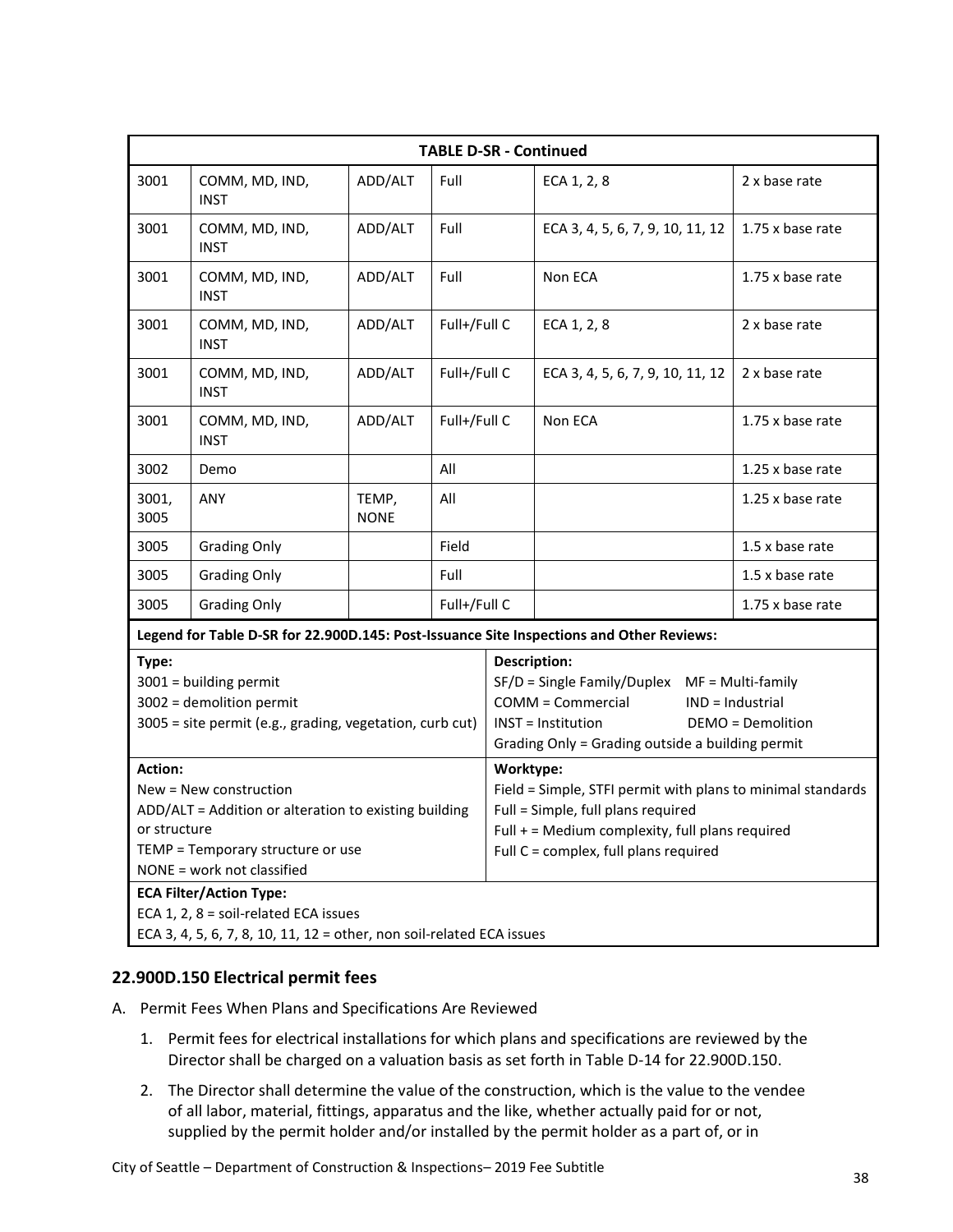connection with, a complete electrical system, but that does not include the cost of utilizing equipment connected to the electrical system. The Director may require verification of the stated cost of any work subject to these fees.

If the cost of any proposed installation is unknown, an estimate of the cost shall be made and used to compute the permit fee.

The permit fee specified in Table D-14 for 22.900D.150 is due at the time of application. Upon completion of the installation, a fee adjustment may be made in favor of The City of Seattle or the permit holder, if requested by either party.

- 3. If a duplicate set of approved plans is submitted for examination and approval at any time after a permit has been issued on the original approved plans, hourly charges for Departmental work shall be assessed.
- B. Permit Fees If Plans and Specifications Are Not Required
	- 1. Permit fees for electrical installations, additions and alterations for which plans and specifications are not required shall be as set forth in Table D-15 for 22.900D.150. The permit fee specified in Table D-15 for 22.900D.150 is due at the time of application.
	- 2. Permit fees for temporary electrical installations shall be charged for services only at the rate set forth in Table D-15 for 22.900D.150.
	- 3. If the base fee and SDCI hourly rate are used to calculate the fee in Table D-15 for 22.900D.150, use Section 22.900B.010 to determine the permit fee.
	- 4. Permit exemptions in the Electrical Code apply to the fees in 22.900D.150.
- C. Phased permits
	- 1. If an electrical project is proposed to be installed in phases and the Director determines that separate electrical permits may be issued for portions of the project, the permit fee for the initial permits shall be based on the estimated value of the work under that permit according to Table D-14 for 22.900D.150. The fee for the final permit shall be the fee based on the total value of the electrical installations minus the sum of the values of the initial permits.
	- 2. If an applicant requests that an application for a permit be divided into separate applications subsequent to the initial submittal of a unified application, an additional fee shall be charged at the rate of one times the base fee for each separate application which results from the division.
- D. Renewals and Reestablishment

The fee to renew or reestablish an electrical permit is  $\frac{1}{2}$  times the base fee.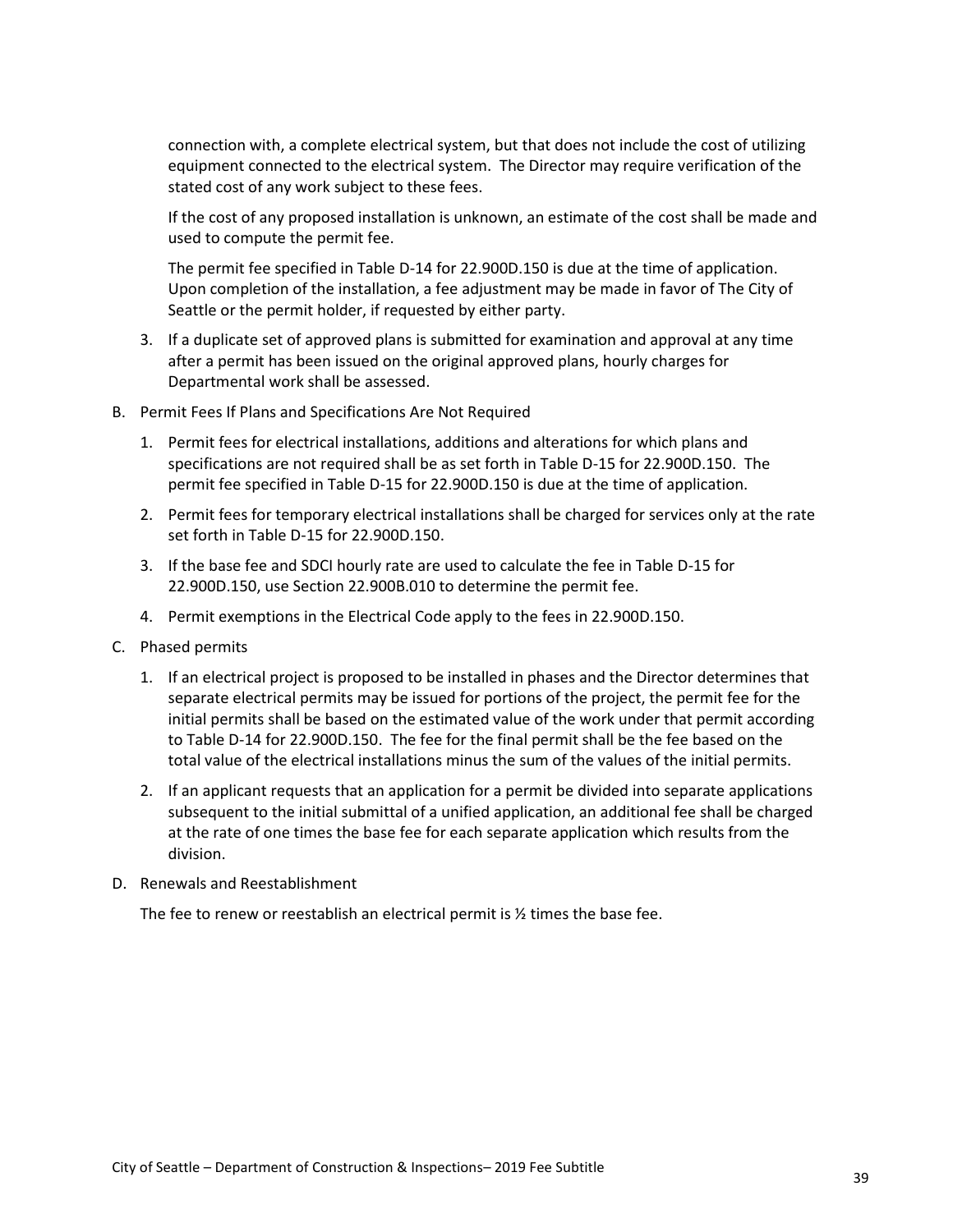<span id="page-39-0"></span>

|                                                                                 | Table D-14 for 22.900D.150 - Electrical Permit Fees (When Plans Are Reviewed)                                             |
|---------------------------------------------------------------------------------|---------------------------------------------------------------------------------------------------------------------------|
| <b>Total Valuation</b>                                                          | Fee                                                                                                                       |
| \$0 to \$1,000                                                                  | \$210 for the first \$1,000 of value or fraction thereof                                                                  |
| \$1,001 to \$5,000                                                              | \$210 for the first \$1,000 of value plus \$6 for each additional \$100 of<br>value or fraction thereof                   |
| \$5,001 to \$25,000                                                             | \$450 for the first \$5,000 of value plus \$2.75 for each additional \$100 of<br>value or fraction thereof                |
| \$25,001 to \$50,000                                                            | \$1,000 for the first \$25,000 of value plus \$2.50 for each additional \$100<br>of value or fraction thereof             |
| \$50,001 to \$75,000                                                            | \$1,625 for the first \$50,000 of value plus \$2.25 for each additional \$100<br>or fraction thereof                      |
| \$75,001 to \$100,000                                                           | \$2,187.50 for the first \$75,000 of value plus \$2 for each additional \$100<br>of value or fraction thereof             |
| \$100,001 to \$175,000                                                          | \$2,687.50 for the first \$100,000 of value plus \$8 for each additional<br>\$1,000 of value or fraction thereof          |
| \$175,001 to \$250,000                                                          | \$3,287.50 for the first \$175,000 of value plus \$7.50 for each additional<br>\$1,000 of value or fraction thereof       |
| \$250,001 to \$500,000                                                          | \$3,850 for the first \$250,000 of value plus \$7 for each additional \$1,000<br>of value or fraction thereof             |
| \$500,001 to \$750,000                                                          | \$5,600 for the first \$500,000 of value plus \$6.50 for each additional<br>\$1,000 of value or fraction thereof          |
| \$750,001 to \$1,000,000                                                        | \$7,225 for the first \$750,000 of value plus \$6 for each additional \$1,000<br>of value or fraction thereof             |
| \$1,000,001 to \$1,500,000                                                      | \$8,725 for the first \$1,000,000 of value plus \$5.50 for each additional<br>\$1,000 of value or fraction thereof        |
| \$1,500,001 to \$2,000,000                                                      | \$11,475 for the first \$1,500,000 of value plus \$5 for each additional<br>\$1,000 of value or fraction thereof          |
| \$2,000,001 to \$2,500,000                                                      | \$13,975 for the first \$2,000,000 of value plus \$4.50 for each additional<br>\$1,000 of value or fraction thereof       |
| \$2,500,001 to \$3,000,000                                                      | \$16,225 for the first \$2,500,000 of value plus \$4 for each additional<br>\$1,000 of value or fraction thereof          |
| \$3,000,001 to \$3,500,000                                                      | \$18,225 for the first \$3,000,000 of value plus \$3.50 for each additional<br>\$1,000 of value or fraction thereof       |
| \$3,500,001 to \$4,000,000                                                      | \$19,975 for the first \$3,500,000 of value plus \$3 for each additional<br>\$1,000 of value or fraction thereof          |
| \$4,000,001 to \$4,500,000                                                      | \$21,475 for each additional \$4,000,000 of value plus \$2.75 for each<br>additional \$1,000 of value or fraction thereof |
| \$4,500,001 to \$5,000,000                                                      | \$22,850 for the first \$4,500,000 of value plus \$2.50 for each additional<br>\$1,000 of value of fraction thereof       |
| \$5,000,001 to \$10,000,000                                                     | \$24,100 for the first \$5,000,000 of value plus \$2 for each additional<br>\$1,000 of value or fraction thereof          |
| \$10,000,001 and up                                                             | \$34,100 for the first \$10,000,000 of value plus \$2 for each additional<br>\$1,000 of value or fraction thereof         |
| Correction or revision                                                          | SDCI hourly rate, 1 hour minimum                                                                                          |
| Get started - after submitting application<br>with plans - branch circuits only | 1/2 base rate plus administrative fee                                                                                     |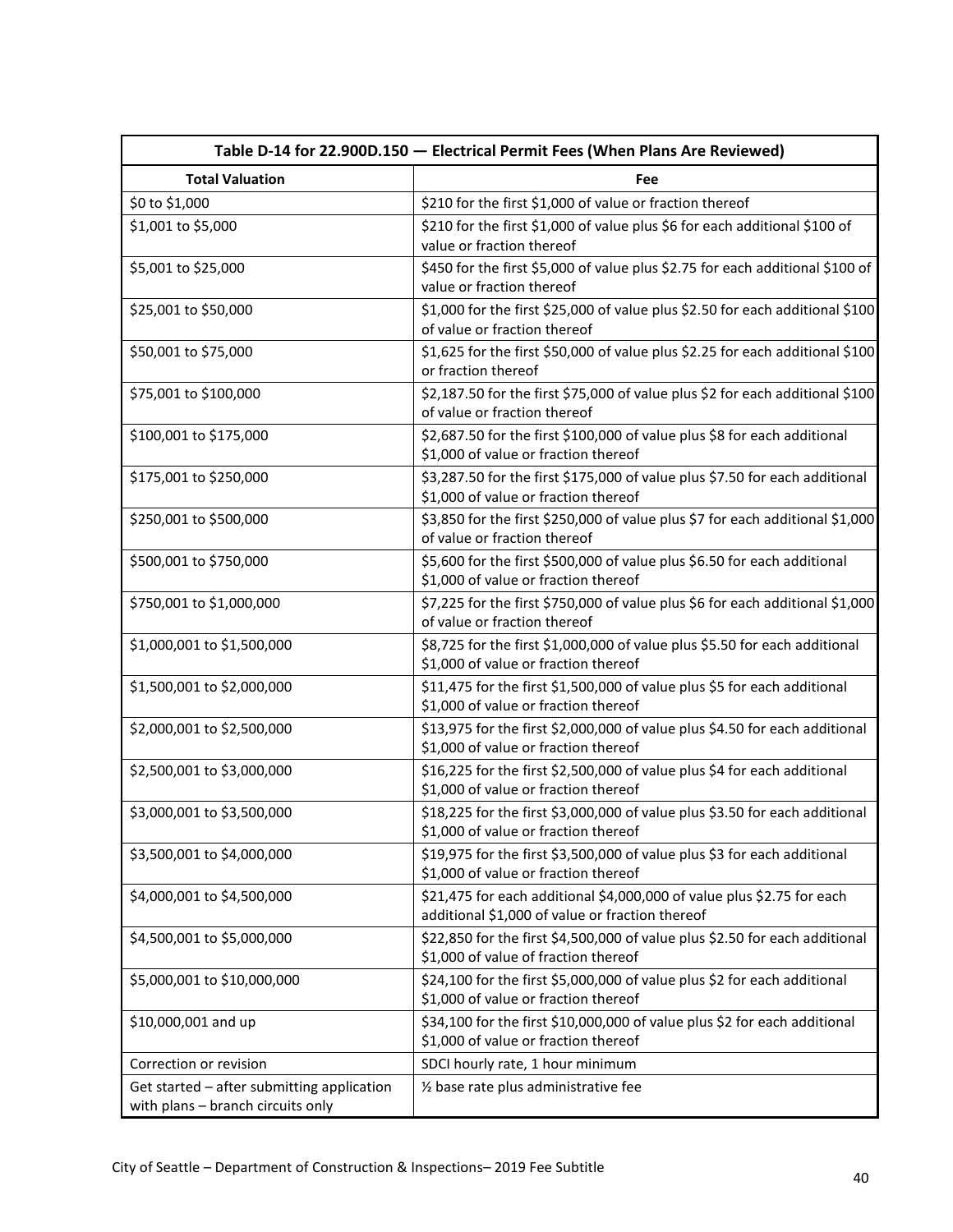<span id="page-40-0"></span>

|                                     | Table D-15 for 22.900D.150 - Electrical Permit Fees (When Plans Are Not Required)                                                                                                                              |                                                                         |                          |                                          |  |
|-------------------------------------|----------------------------------------------------------------------------------------------------------------------------------------------------------------------------------------------------------------|-------------------------------------------------------------------------|--------------------------|------------------------------------------|--|
| 1.                                  | Administrative Fee:                                                                                                                                                                                            |                                                                         |                          |                                          |  |
|                                     | a. An administrative fee of \$72.95 will be charged in addition to the other fees specified in this table for all items<br>except subsection 9 of this Table D-15 for 22.900D.150.                             |                                                                         |                          |                                          |  |
|                                     | b. A change fee of \$58.60 will be charged if work is added to an issued permit and if other information is changed.                                                                                           |                                                                         |                          |                                          |  |
| 2.                                  | Services:                                                                                                                                                                                                      |                                                                         | <b>Size</b>              | Fee                                      |  |
|                                     |                                                                                                                                                                                                                | a. Services (installation, relocation and temporary installations; size |                          | $\frac{1}{2}$ x base fee                 |  |
|                                     | based on conductor ampacity); service fee includes connection to one                                                                                                                                           |                                                                         | 126 - 200A               | % x base fee                             |  |
|                                     | panel board when a service disconnect is provided ahead of the panel<br>board                                                                                                                                  |                                                                         | 201 - 300A               | 1 x base fee                             |  |
|                                     |                                                                                                                                                                                                                |                                                                         | $301 - 399A$             | 1.5 x base fee                           |  |
|                                     |                                                                                                                                                                                                                |                                                                         | $400 - 599A$             | 2 x base fee                             |  |
|                                     | b. Service Repair (mast and meter base only)                                                                                                                                                                   | Any                                                                     | $\frac{1}{2}$ x base fee |                                          |  |
|                                     | c. Temporary construction power for single-family residence; ufer<br>ground inspection is included only if the ufer installation inspection is<br>conducted at the same time as the temporary power inspection |                                                                         | Any                      | $\frac{1}{2}$ x base fee                 |  |
|                                     | d. Ufer installation only                                                                                                                                                                                      |                                                                         | Any                      | <b>Administrative Fee</b><br>only        |  |
|                                     | e. Ufer test only                                                                                                                                                                                              |                                                                         | Any                      | 1 x base fee                             |  |
| f.                                  | Underground work (raceways only)                                                                                                                                                                               |                                                                         | Any                      | $\frac{1}{2}$ x base fee                 |  |
|                                     | g. SCL Service Meter Project                                                                                                                                                                                   |                                                                         | Any                      | 1/2 x base fee; no<br>Administrative Fee |  |
|                                     | 3. Feeders $1$ :                                                                                                                                                                                               |                                                                         |                          |                                          |  |
|                                     | <b>Size</b>                                                                                                                                                                                                    | 120v-480v                                                               |                          | >480v                                    |  |
|                                     | 15-25A                                                                                                                                                                                                         | \$17.10                                                                 | 1/4 x base fee           |                                          |  |
| 30-50A                              |                                                                                                                                                                                                                | \$35.45                                                                 | 1/4 x base fee           |                                          |  |
| 60-125A<br>$\frac{1}{2}$ x base fee |                                                                                                                                                                                                                |                                                                         | $\frac{1}{2}$ x base fee |                                          |  |
|                                     | 150A & less than 400A                                                                                                                                                                                          | % x base fee                                                            | 1 x base fee             |                                          |  |
|                                     | 400A                                                                                                                                                                                                           | plan review required                                                    |                          | plan review required                     |  |
|                                     | Continued on Next Page                                                                                                                                                                                         |                                                                         |                          |                                          |  |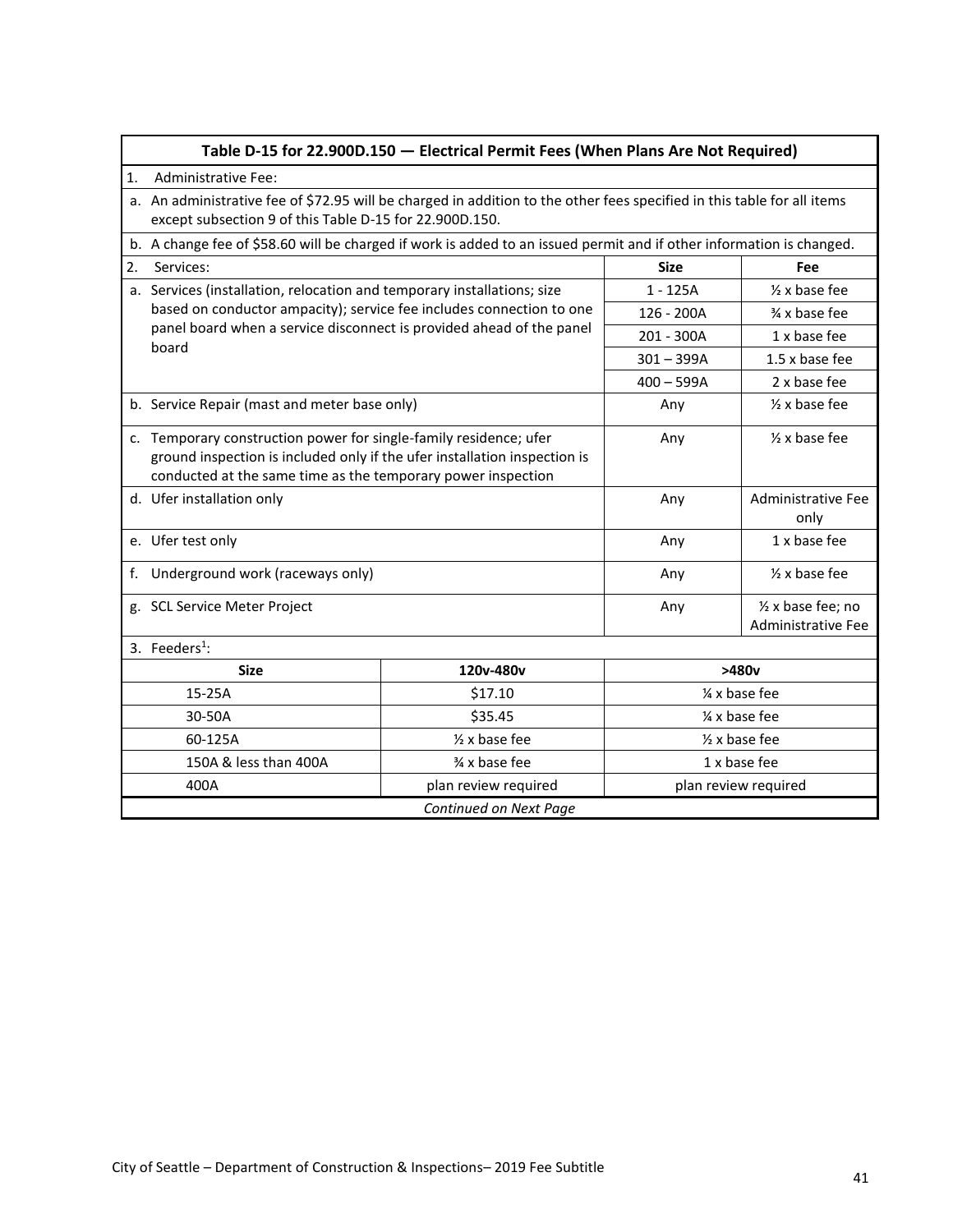| TABLE D-15 - Continued                                                                                                               |                                             |  |  |  |
|--------------------------------------------------------------------------------------------------------------------------------------|---------------------------------------------|--|--|--|
| <b>Type</b>                                                                                                                          | Fee                                         |  |  |  |
| 4. Transformer Installations <sup>5</sup> :                                                                                          |                                             |  |  |  |
| Up to 300 VA                                                                                                                         | \$7.80                                      |  |  |  |
| 300 VA to 6 KVA                                                                                                                      | \$17.15                                     |  |  |  |
| 7 KVA to 15 KVA                                                                                                                      | \$52.50                                     |  |  |  |
| 16 KVA to 45 KVA                                                                                                                     | $\frac{1}{2}$ x base fee                    |  |  |  |
| 46 KVA to 112.5 KVA                                                                                                                  | % x base fee                                |  |  |  |
| $\geq$ 113 KVA                                                                                                                       | 1 x base fee                                |  |  |  |
| 5. Motor Installations:                                                                                                              |                                             |  |  |  |
| Up to 1/3 HP                                                                                                                         | \$7.80                                      |  |  |  |
| 1/3 HP to % HP                                                                                                                       | \$17.15                                     |  |  |  |
| 1 HP to 3 HP                                                                                                                         | \$25.70                                     |  |  |  |
| 4 HP to 5 HP                                                                                                                         | \$33.40                                     |  |  |  |
| 6 HP to 20 HP                                                                                                                        | 1/4 x base fee                              |  |  |  |
| 21 HP to 50 HP                                                                                                                       | $\frac{1}{2}$ x base fee                    |  |  |  |
| $>51$ HP                                                                                                                             | % x base fee                                |  |  |  |
| 6. Electrical Furnaces and Heaters:                                                                                                  |                                             |  |  |  |
| Up to 2 KW                                                                                                                           | \$7.80                                      |  |  |  |
| 2 KW to 5 KW                                                                                                                         | \$17.15                                     |  |  |  |
| 6 KW to 15 KW                                                                                                                        | \$22.10                                     |  |  |  |
| 16 KW to 30 KW                                                                                                                       | 1/4 x base fee                              |  |  |  |
| 31 KW to 100 KW                                                                                                                      | $\frac{1}{2}$ x base fee                    |  |  |  |
| ≥101 KW                                                                                                                              | % x base fee                                |  |  |  |
| 7. Low-voltage and Communication Systems:                                                                                            |                                             |  |  |  |
| a. Low-voltage systems <sup>7</sup> - sound systems, security systems, fire alarms, nurse<br>call, industrial controls, and similar: | Requires separate permit for each<br>system |  |  |  |
| Control unit                                                                                                                         | \$13.35 each                                |  |  |  |
| Device (activating, horn, alarm, etc.)                                                                                               | \$2.15 each                                 |  |  |  |
| Control systems (>100 volts) shall be based on the feeder schedule.                                                                  |                                             |  |  |  |
| b. Communications systems $8 -$ voice cable, data cable, coaxial cable, fiber<br>optics, and similar:                                | The maximum fee is \$512.75                 |  |  |  |
| Control unit                                                                                                                         | \$13.35 each                                |  |  |  |
| Outlet                                                                                                                               | \$2.15 each                                 |  |  |  |
| 8. Special Events:                                                                                                                   |                                             |  |  |  |
| Inspections occurring during normal business hours - Hourly at the SDCI hourly rate; minimum 1/2 hour<br>a.                          |                                             |  |  |  |
| Inspections occurring outside normal business hours - Hourly at the SDCI hourly rate; minimum 11/2 hour<br>b.                        |                                             |  |  |  |
| Inspections for which no other fee is listed; including but not limited to Conditional Work and "Get Started"<br>9.<br>permits:      |                                             |  |  |  |
| Each                                                                                                                                 | Hourly at the SDCI hourly rate;             |  |  |  |
|                                                                                                                                      | minimum 1/2 hour                            |  |  |  |
| Continued on Next Page                                                                                                               |                                             |  |  |  |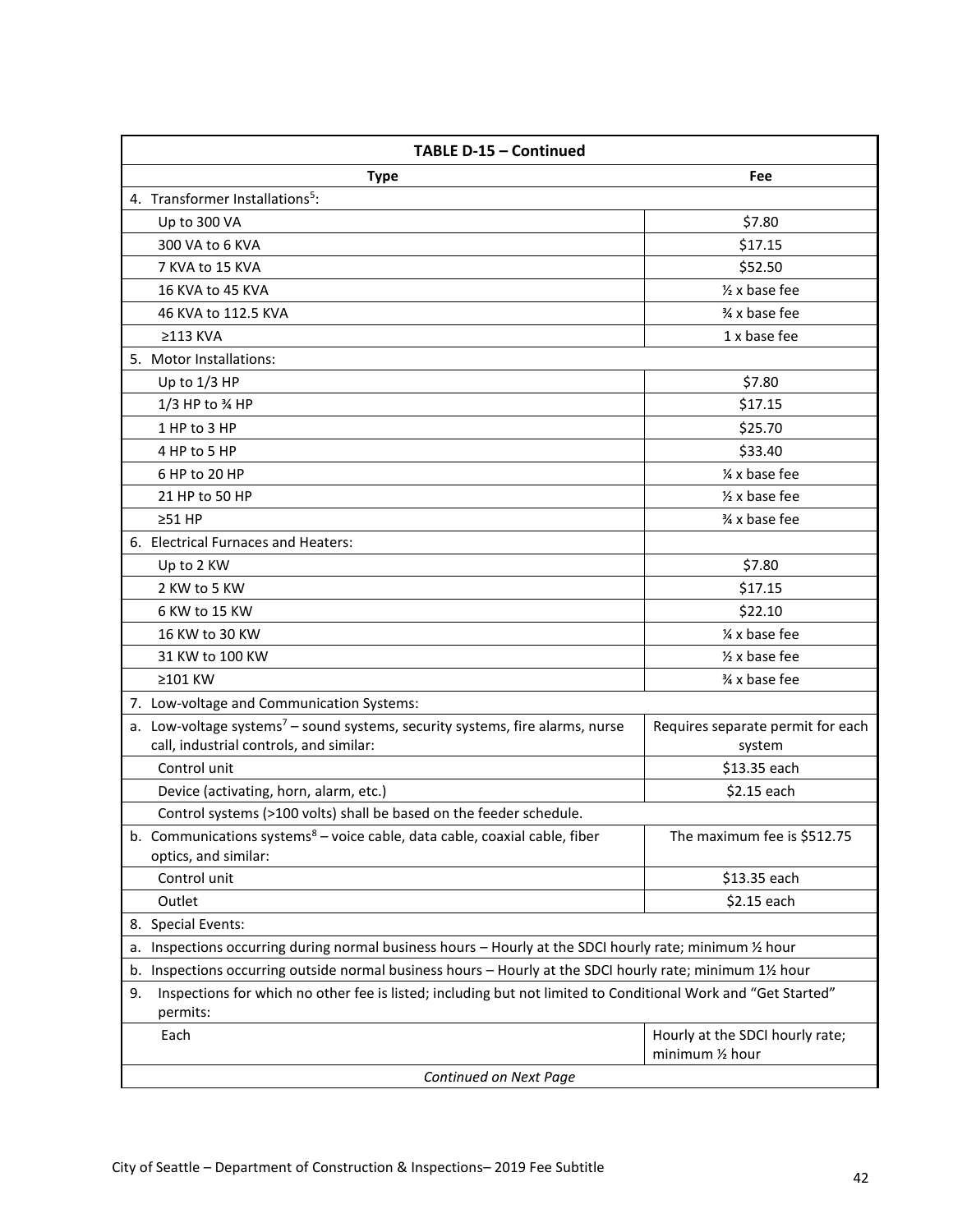| TABLE D-15 - Continued                                                         |                              |                             |  |  |
|--------------------------------------------------------------------------------|------------------------------|-----------------------------|--|--|
| 10. Renewable Energy Systems (photovoltaic, wind power generation, etc.)       |                              |                             |  |  |
| 0 KW to 7.7 KW                                                                 |                              | % base fee                  |  |  |
| > 7.7 KW to 26 KW                                                              |                              | 1 x base fee                |  |  |
| Over 26 KW                                                                     |                              | Plan review required        |  |  |
| 11. Size overcurrent protection for Electrical Vehicle (EV) charging stations: |                              |                             |  |  |
| Select fee for each charger to be                                              | <b>Charging Station</b>      | <b>Charging Station</b>     |  |  |
| installed.                                                                     | Level 2A (120-240 V 1 Phase) | Level 3 (277-480 V 3 PHASE) |  |  |
|                                                                                | Level 2B (120-208 V 3 PHASE) |                             |  |  |
| 15 TO 25 AMP CHG STATION                                                       | \$17.05                      | $\frac{1}{4}$ x base fee    |  |  |
| 30 TO 50 AMP CHG STATION                                                       | \$35.70                      | $\frac{1}{4}$ x base fee    |  |  |
| 60 TO 125 AMP CHG STATION                                                      | $\frac{1}{2}$ x base fee     | $\frac{1}{2}$ x base fee    |  |  |
| 150 TO 225 AMP CHG STATION                                                     | % x base fee                 | 1 x base fee                |  |  |
| 250 TO 400 AMP CHG STATION                                                     | requires plan review         | requires plan review        |  |  |
| <b>OVER 450 AMP CHG STATION</b>                                                | requires plan review         | requires plan review        |  |  |
| 12. Selective Coordination Study Review - SDCI hourly rate, 1 hour minimum     |                              |                             |  |  |

#### **Footnotes to Table D-15 for 22.900D.150:**

1. Feeders will be charged only for (a) subpanels, (b) distribution panels, and (c) branch circuits of 60 amperes or over.

- 2. The residential light outlet fee includes the luminaire.
- 3. For furnaces where service exceeds 25 amperes, provided an additional feeder fee shall not be charged. For furnaces where service is 25 amperes or less, the furnace fee shall not apply provided a feeder fee is charged.
- 4. Outdoor area lighting (parking lots, streets, etc.). The floodlight fee is charged per luminaire.
- 5. The transformer fee includes the primary feeder and one secondary feeder up to and including the first panelboard or disconnect. Additional secondary panelboards or disconnecting means are charged at the appropriate feeder rate.
- 6. Low-voltage systems include, but are not limited to, systems listed in Chapter 7 of the Seattle Electrical Code. Exempt: Residential wireless security systems.
- 7. Communication systems include, but are not limited to, systems listed in Article 770 and Chapter 8 of the Seattle Electrical Code.

#### <span id="page-42-0"></span>**22.900D.160 Sign, awning, and canopy permit fees**

A. Permanent signs. For permanent signs, a permit fee of \$147.10 shall be charged for the first 32 square feet or less of the total display area of the sign plus an additional charge for each 10 square feet or fraction thereof of total display area in excess of 32 square feet as shown in Table D-16 for 22.900D.160. Adding any on-premises business sign with over 5 square feet of area to an existing structure requires a permit.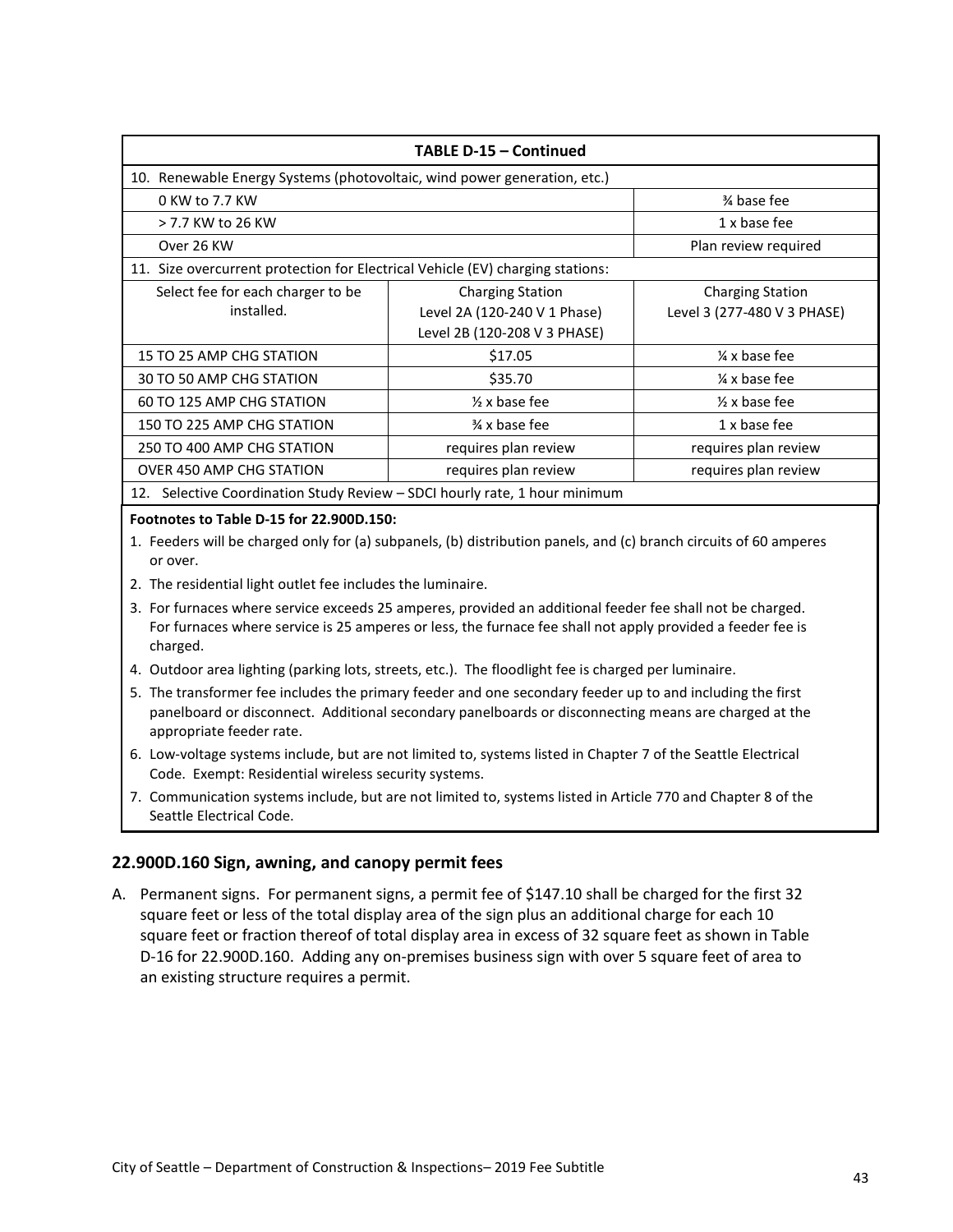<span id="page-43-0"></span>

| Table D-16 for 22.900D.160-Permanent Sign Fees |                                                      |                                                                                                    |  |
|------------------------------------------------|------------------------------------------------------|----------------------------------------------------------------------------------------------------|--|
| <b>Permanent Sign</b><br><b>Size</b>           | <b>Marginal Rate for</b><br><b>Additional Charge</b> | <b>Applied Fee</b>                                                                                 |  |
| 0 to 32 sq. ft.                                |                                                      | \$147.10 for the first 32 sq. ft. or fraction thereof                                              |  |
| 32 to 100 sq. ft.                              | \$23.95                                              | \$147.10 for the first 32 sq. ft. plus \$23.95 per additional 10 sq. ft. or<br>fraction thereof    |  |
| 100 to 150 sq. ft.                             | \$26.40                                              | \$314.75 for the first 100 sq. ft. plus \$26.40 per additional 10 sq. ft. or<br>fraction thereof   |  |
| 150 to 200 sq. ft.                             | \$26.40                                              | \$446.75 for the first 150 sq. ft. plus \$26.40 per additional 10 sq. ft. or<br>fraction thereof   |  |
| 200 to 250 sq. ft.                             | \$29.15                                              | \$578.75 for the first 200 sq. ft. plus \$29.15 per additional 10 sq. ft. or<br>fraction thereof   |  |
| 250 to 300 sq. ft.                             | \$29.15                                              | \$724.50 for the first 250 sq. ft. plus \$29.15 per additional 10 sq. ft. or<br>fraction thereof   |  |
| 300 to 350 sq. ft.                             | \$32.20                                              | \$870.25 for the first 300 sq. ft. plus \$32.20 per additional 10 sq. ft. or<br>fraction thereof   |  |
| 350 to 400 sq. ft.                             | \$32.20                                              | \$1,031.25 for the first 350 sq. ft. plus \$32.20 per additional 10 sq. ft.<br>or fraction thereof |  |
| 400 to 450 sq. ft.                             | \$35.50                                              | \$1,192.25 for the first 400 sq. ft. plus \$35.50 per additional 10 sq. ft.<br>or fraction thereof |  |
| 450 to 500 sq. ft.                             | \$35.50                                              | \$1,369.75 for the first 450 sq. ft. plus \$35.50 per additional 10 sq. ft.<br>or fraction thereof |  |
| 500 to 550 sq. ft.                             | \$39.20                                              | \$1,547.25 for the first 500 sq. ft. plus \$39.20 per additional 10 sq. ft.<br>or fraction thereof |  |
| 550 to 600 sq. ft.                             | \$39.20                                              | \$1,743.25 for the first 550 sq. ft. plus \$39.20 per additional 10 sq. ft.<br>or fraction thereof |  |
| 600 to 650 sq. ft.                             | \$43.25                                              | \$1,939.25 for the first 600 sq. ft. plus \$43.25 per additional 10 sq. ft.<br>or fraction thereof |  |
| 650 sq. ft. and up                             | \$47.75                                              | \$2,155.50 for the first 650 sq. ft. plus \$47.75 per additional 10 sq. ft.<br>or fraction thereof |  |

#### B. Directional Ground Signs

Directional ground signs between 5 and 7 square feet may be measured together and assessed a fee as if a single sign.

C. Sign area

For the purpose of this section, sign area shall be measured in accordance with Section 23.86.004 of the Land Use Code.

D. Wall signs

 The maximum fee for signs painted on or otherwise applied directly to the building wall without a frame or mechanical fasteners is \$673.10.

E. Awnings and canopies

A separate permit fee is required for the installation of awnings and canopies. The fee assessed for the installation is based on the valuation of the awning or canopy and is 100 percent of the Development Fee Index as calculated according to Table D-1 for 22.900D.010. This fee is separate from the fee for any sign on the awning or canopy.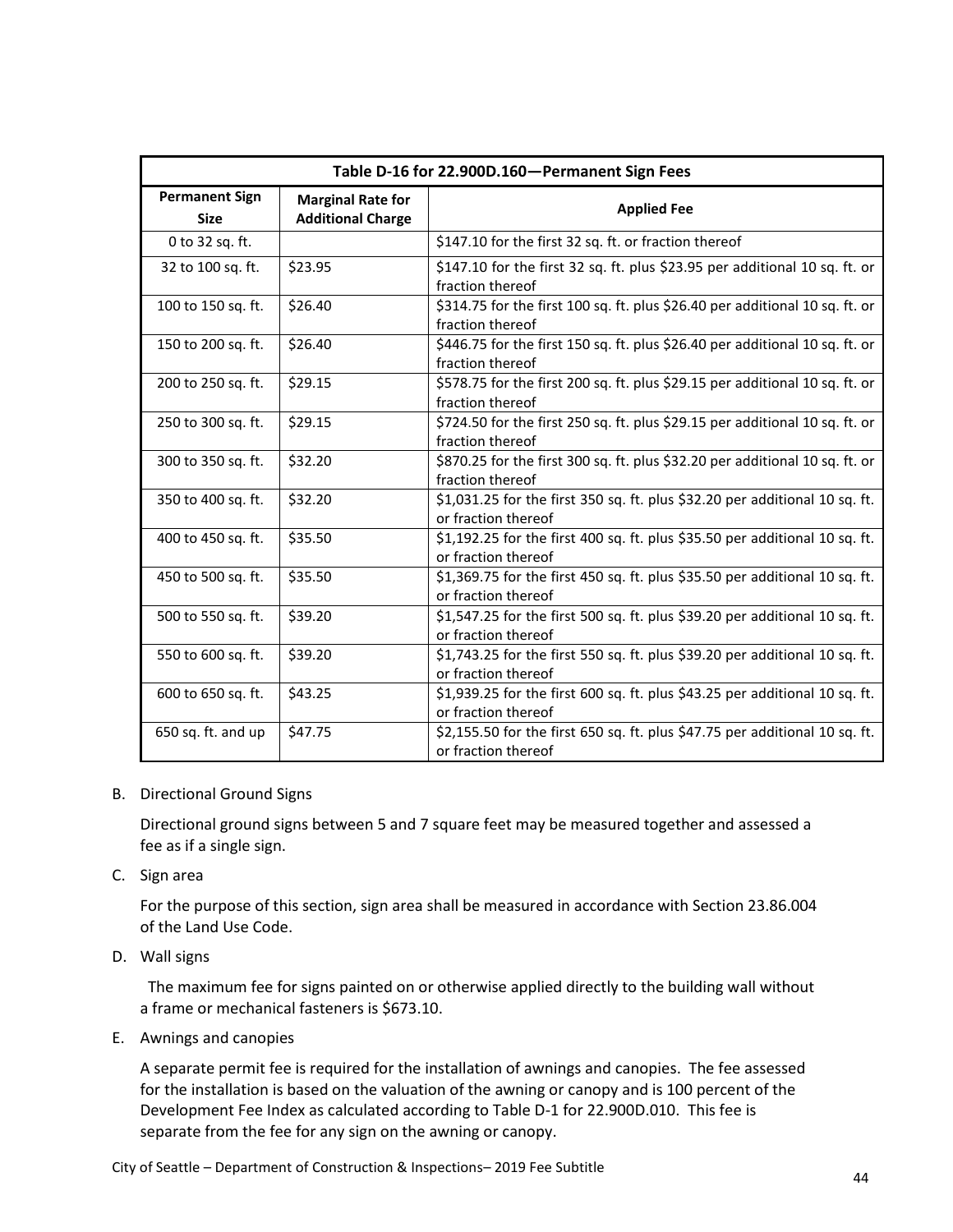F. Signs on awnings and canopies

A permit fee separate from the awning permit fee is required for a sign installed or painted on an awning or canopy. Signs for separate business entities are assessed a separate fee whether or not on a separate awning or canopy. The subsequent addition of a sign for one business entity requires a separate permit.

G. Engineering review

If an application requires a structural and soils engineering review by the Department, a fee will be charged at the SDCI hourly rate in addition to the fees specified above in Section 22.900D.160. The fee to be charged shall be calculated using the SDCI hourly rate as specified in Section 22.900B.010 for the SDCI base fee and SDCI hourly rate.

H. Time of payment

Permit fees for signs, awnings and canopies shall be paid at the time of application.

I. Renewal and Reestablishment

The fee to renew or reestablish a sign, awning or canopy permit is 1/2 the base rate.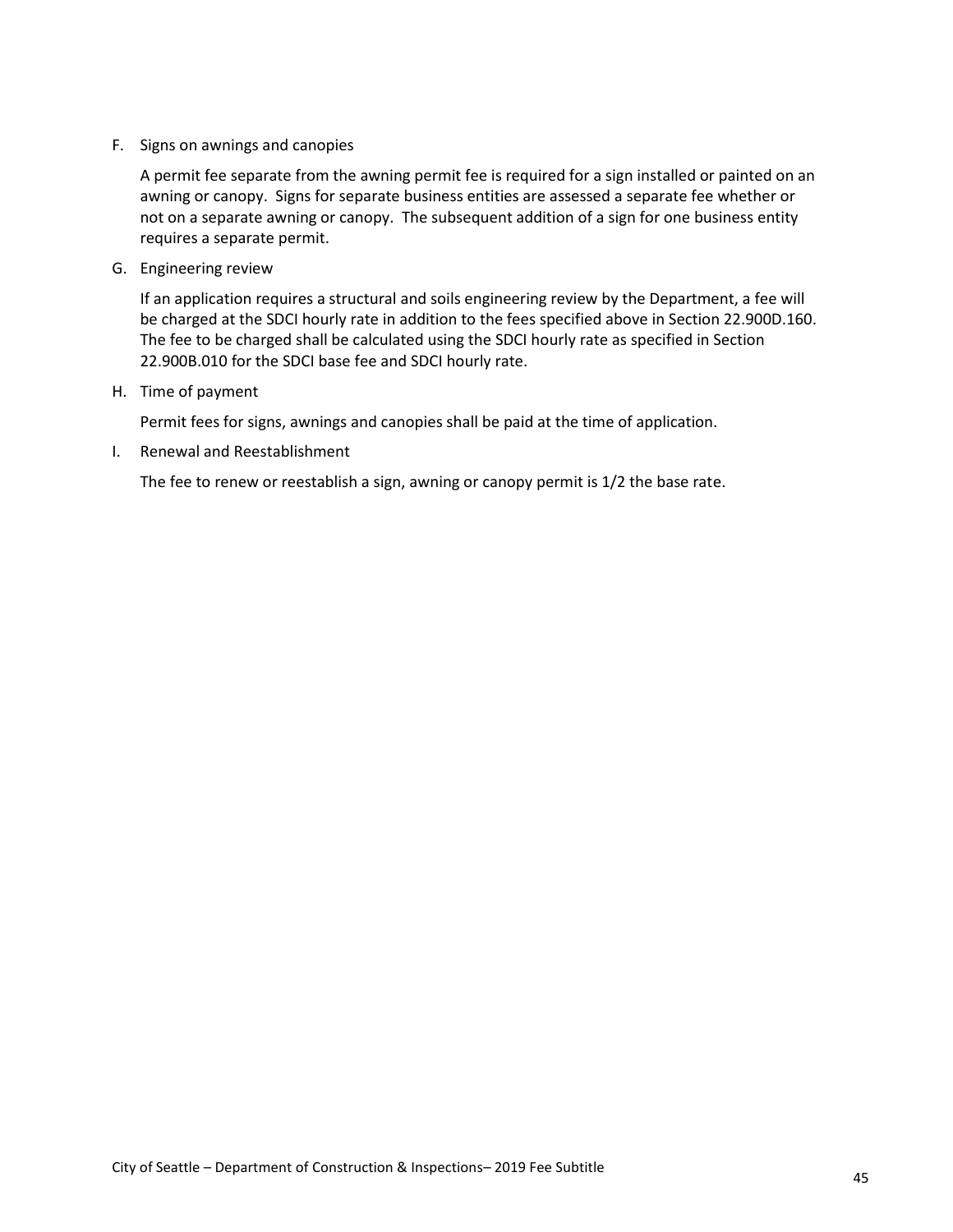# **CHAPTER 22.900E** ⎯ **FEES FOR CERTIFICATES AND REGISTRATIONS**

#### <span id="page-45-1"></span><span id="page-45-0"></span>**22.900E.010 Off-premises advertising sign (billboard) registration fees**

A registration fee of two times the base rate shall be charged initially to establish and annually to renew each face of an off-premises advertising sign (billboard). The renewal fees are due on July 1 of each year.

#### <span id="page-45-2"></span>**22.900E.020 Boiler and pressure vessel certificates of operation**

- A. The fee for certificates of operation for boilers and pressure vessels shall be charged in accordance with Table E-1 for 22.900E.020. Where the inspection is performed by the City, the certificate fee includes the certificate of operation, the inspection and one reinspection, if necessary.
- B. Fees for boiler and pressure vessels that are inspected by authorized insurance company inspectors are 50 percent of those set forth in Table E-1 for 22.900E.020, but the 50 percent rate shall not apply to the charges for controls and limit devices for automatic boilers specified in Table E-1 for 22.900E.020. No fee shall be less than the minimum fee.

<span id="page-45-3"></span>

| Table E-1 for 22.900E.020 - Fees for Certificates of Operation for Boilers and Pressure Vessels            |                                                                              |                                                                        |                                     |  |
|------------------------------------------------------------------------------------------------------------|------------------------------------------------------------------------------|------------------------------------------------------------------------|-------------------------------------|--|
| <b>Type of Installation</b>                                                                                |                                                                              |                                                                        |                                     |  |
| <b>Boilers</b>                                                                                             | <b>Heating By Combustion</b><br>Products Heating Surface (In<br>Square Feet) | <b>Heated By Electricity</b><br><b>Electric Power Input</b><br>(ln KW) | Reinspection and<br>Certificate Fee |  |
|                                                                                                            | $0 - 250$                                                                    | $0 - 200$                                                              | \$145                               |  |
|                                                                                                            | 251-500                                                                      | 201-400                                                                | \$269.85                            |  |
|                                                                                                            | $501 - 750$                                                                  | 401-600                                                                | \$396.85                            |  |
|                                                                                                            | 751-1,000                                                                    | 601-800                                                                | \$610.70                            |  |
|                                                                                                            | Over 1,000                                                                   | <b>Over 800</b>                                                        | \$754.60                            |  |
| Controls and limit devices for<br>automatic boilers (Charged in<br>addition to those fees listed<br>above) | Automatic boilers (input)<br>0-12,500,000 Btu<br>Over 12,500,000             |                                                                        | Annual<br>\$145<br>\$179.95         |  |
| Monitoring systems for automatic<br>boiler (Charged in addition to<br>those fees listed above)             |                                                                              | Annual<br>\$359.85                                                     |                                     |  |
| Unfired pressure vessels $^{1,2}$                                                                          |                                                                              | <b>Rating Size</b>                                                     | Biennial                            |  |
|                                                                                                            |                                                                              | $0 - 15$                                                               | \$84.15                             |  |
|                                                                                                            |                                                                              | $16 - 30$                                                              | \$145                               |  |
|                                                                                                            |                                                                              | $31 - 50$                                                              | \$236                               |  |
|                                                                                                            |                                                                              | $51 - 100$                                                             | \$306.95                            |  |
|                                                                                                            |                                                                              | <b>Over 100</b>                                                        | \$451.90                            |  |
| Domestic water heaters located in Group A, E, or I Occupancy                                               |                                                                              |                                                                        | Biennial \$55.05                    |  |
|                                                                                                            | Continued on Next Page                                                       |                                                                        |                                     |  |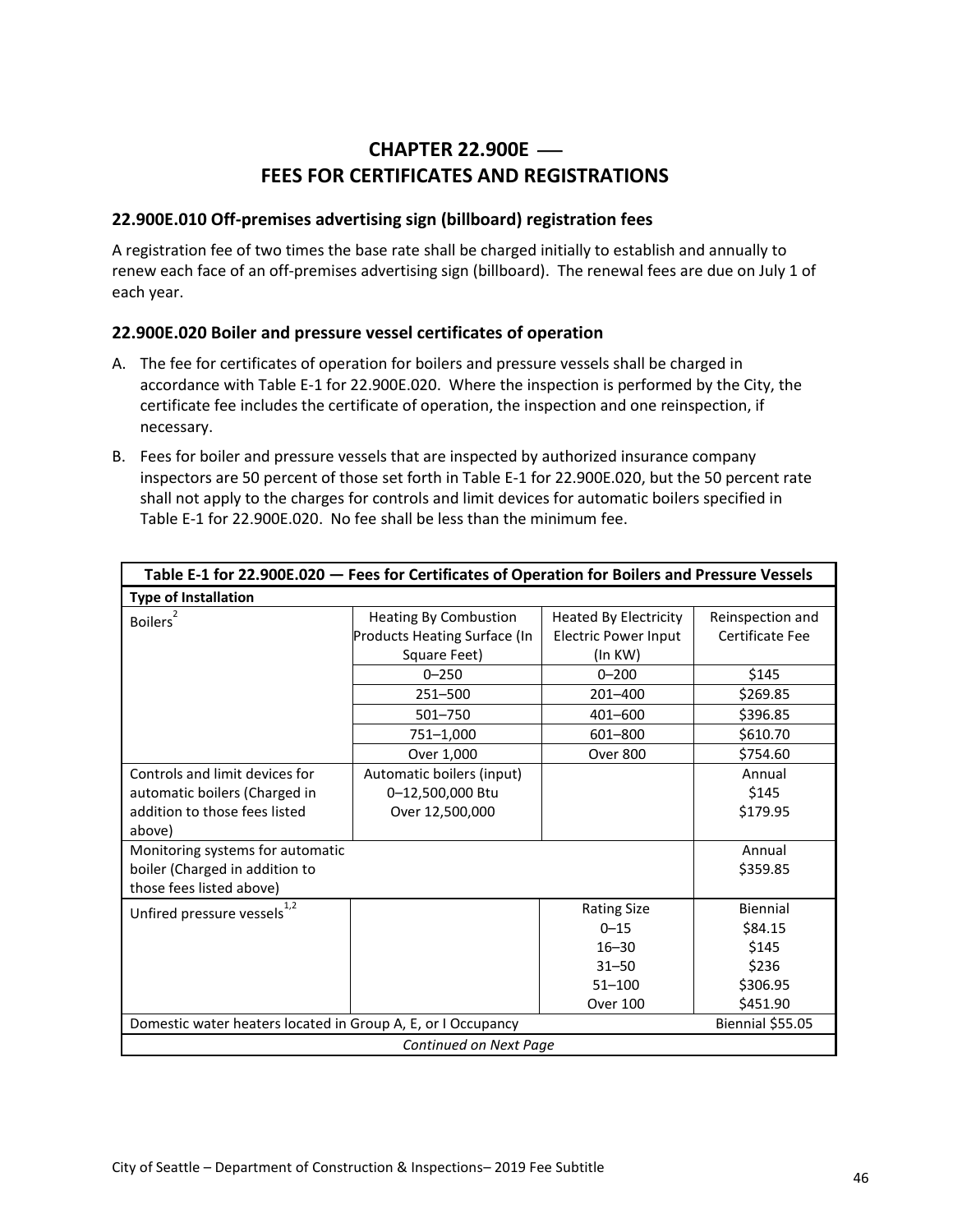#### **TABLE E-1 – Continued**

#### **Footnotes to Table E-1 for 22.900E.020:**

- 1. Rating size is the product of the two greatest dimensions of the vessel: diameter X overall length for the cylindrical vessels; maximum width X maximum length for rectangular vessels.
- 2. Fees for low-pressure hot water supply boilers installed prior to January 1, 1989, consisting of tanks whose contents are heated by electric elements shall be charged at the same rates that apply to unfired vessels of the same size.

#### <span id="page-46-0"></span>**22.900E.030 Fees for elevator certificates of inspection**

- A. Certificates of inspection for elevators will be issued upon acceptance inspection and for each subsequent annual reinspection after payment of the fee set in Table E-2 for 22.900E.030.
- B. The fee for renewal of a certificate of inspection to operate any conveyance is as set in Table E-2 for 22.900E.030.
- C. For purposes of assessing the fees set in Table E-2 for 22.900E.030, each separately-powered unit is considered a separate conveyance. Separate applications and permits are required for each conveyance. (See Seattle Building Code Section 3006.1.)

<span id="page-46-2"></span>

| Table E-2 for 22.900E.030 - Fees For Elevator Certificates Of Inspection |                                                                     |  |  |  |
|--------------------------------------------------------------------------|---------------------------------------------------------------------|--|--|--|
| <b>Type of Conveyance</b>                                                | <b>Fee for Each Conveyance</b>                                      |  |  |  |
| Hydraulic elevators                                                      | \$204.25                                                            |  |  |  |
| Cable elevators <sup>1,2</sup>                                           | \$278.35 plus \$21.40 for each hoistway<br>opening in excess of two |  |  |  |
| Sidewalk elevators                                                       | \$185.20                                                            |  |  |  |
| Hand-powered elevators                                                   | \$185.20                                                            |  |  |  |
| Dumbwaiters                                                              | \$185.20                                                            |  |  |  |
| Escalators and moving walks                                              | \$278.35                                                            |  |  |  |
| Accessibility lifts (vertical and inclined)                              | \$185.20                                                            |  |  |  |
| <b>Material lifts</b>                                                    | \$185.20                                                            |  |  |  |
| Fire emergency systems, Phase I or both Phase I and Phase II             | \$93.10                                                             |  |  |  |

#### **Footnotes to Table E-2 for 22.900E.030:**

- 1. Elevators having a continuous hoistway wall of 100 feet or more without openings shall be charged a fee of \$451.90 plus \$21.80 for each hoistway opening in excess of two.
- 2. The fee for roped hydraulic elevators is the same as cable elevators.

#### <span id="page-46-1"></span>**22.900E.040 Refrigeration systems annual operating permit fee**

The annual operating permit fee for any refrigeration system is calculated according to Table E-3 for 22.900E.040. The fee for multiple systems on a single premises is based upon the total tonnage at the premises.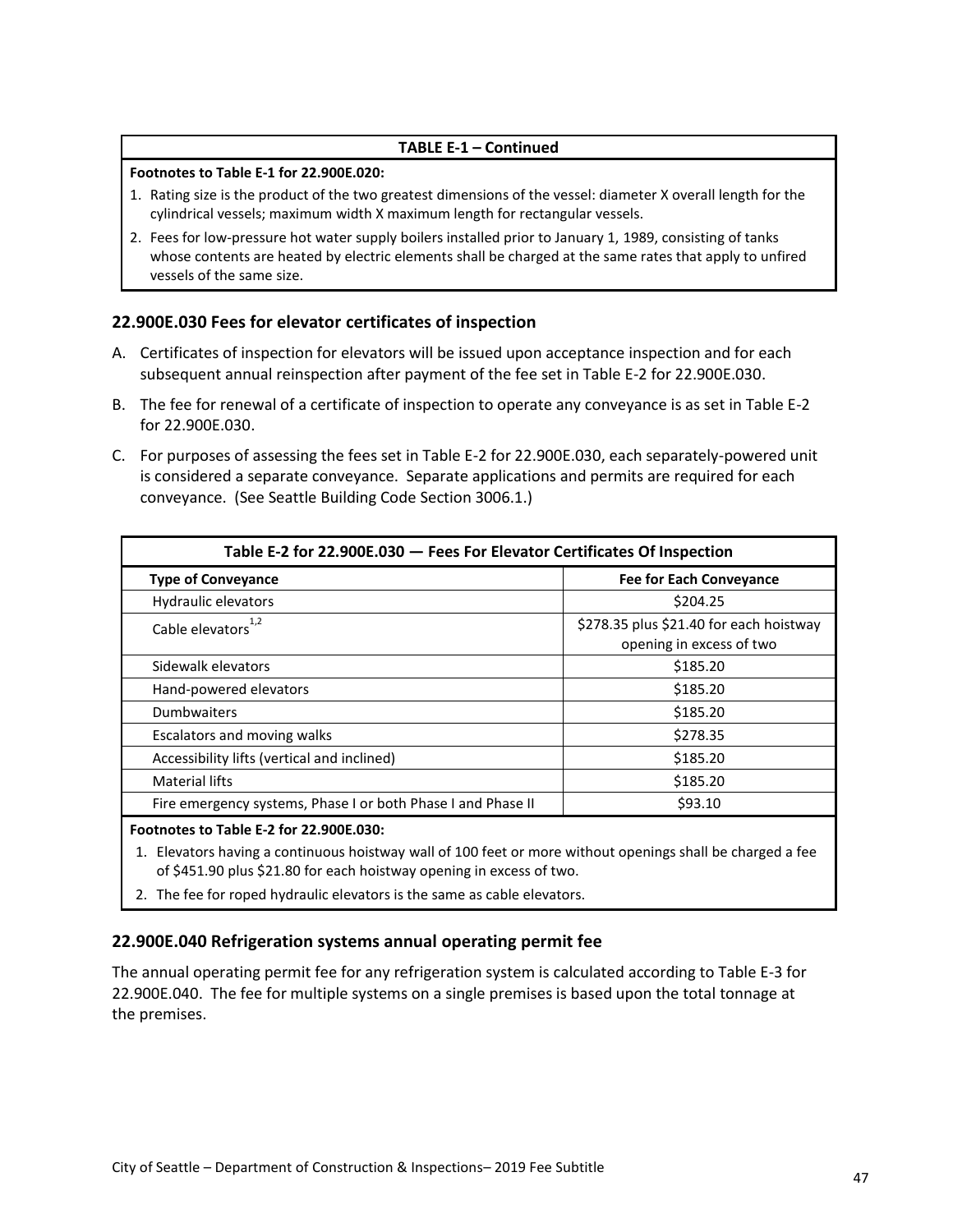<span id="page-47-3"></span>

| Table E-3 for 22.900E.040 - Refrigeration Systems Annual Operating Fees |          |  |  |
|-------------------------------------------------------------------------|----------|--|--|
| Size of equipment                                                       | Fee      |  |  |
| $0 - 50$ tons                                                           | \$139.70 |  |  |
| $51 - 100$ tons                                                         | \$212.75 |  |  |
| Over 100 tons                                                           | \$300.55 |  |  |

#### <span id="page-47-0"></span>**22.900E.050 Boiler, refrigeration and gas piping licenses and examinations**

- A. Fees for boiler, refrigeration and gas piping examination and annual license fees, payable in advance, shall be charged as set in Table E-4 for 22.900E.050.
- B. If a license is issued that will expire in less than six months from the date of issuance, the fee is 1/2 the annual fee set in Table E-4 for 22.900E.050.

<span id="page-47-4"></span>

| Table E-4 for 22.900E.050 - Fees for Boiler, Refrigeration, and Gas Piping Licenses & Examinations |          |  |
|----------------------------------------------------------------------------------------------------|----------|--|
| License fees:                                                                                      |          |  |
| <b>Refrigeration Contractor</b>                                                                    |          |  |
| Class A                                                                                            | \$238.15 |  |
| Class B                                                                                            | \$238.15 |  |
| Class C                                                                                            | \$380    |  |
| Journeyman refrigeration mechanic                                                                  | \$105.85 |  |
| Refrigeration operating engineer                                                                   | \$105.85 |  |
| Steam engineers and boiler firemen (all grades)                                                    | \$105.85 |  |
| Boiler supervisor, all grades                                                                      | \$117.50 |  |
| Gas piping mechanic                                                                                | \$105.85 |  |
| <b>Examination fees - all licenses</b>                                                             | \$47.65  |  |

#### <span id="page-47-1"></span>**22.900E.060 Registration of special inspectors**

- A. The fee for the initial examination of an applicant for registration as a registered special inspector, including the Special Inspector Certificate of Registration, shall be charged at the rate of 1.5 times the base fee.
- B. Special inspectors who wish to be registered for additional categories shall take an examination for each new category. The fee for each additional examination shall be charged at the rate of one times the base fee.
- C. The fee for renewal of a Special Inspector Certificate of Registration covering one or more types of inspection for which the registrant has been qualified is \$58.20.
- D. The fee for a special inspector to repeat an examination shall be charged at the rate of one times the base fee.

#### <span id="page-47-2"></span>**22.900E.070 Certification of fabrication plants**

A fee of three times the base fee shall be charged for certification of an approved fabricator's manufacturing plant at the time of initial application for approval. The fee to renew an approved fabricator's manufacturing plant certification is 1.5 times the base fee.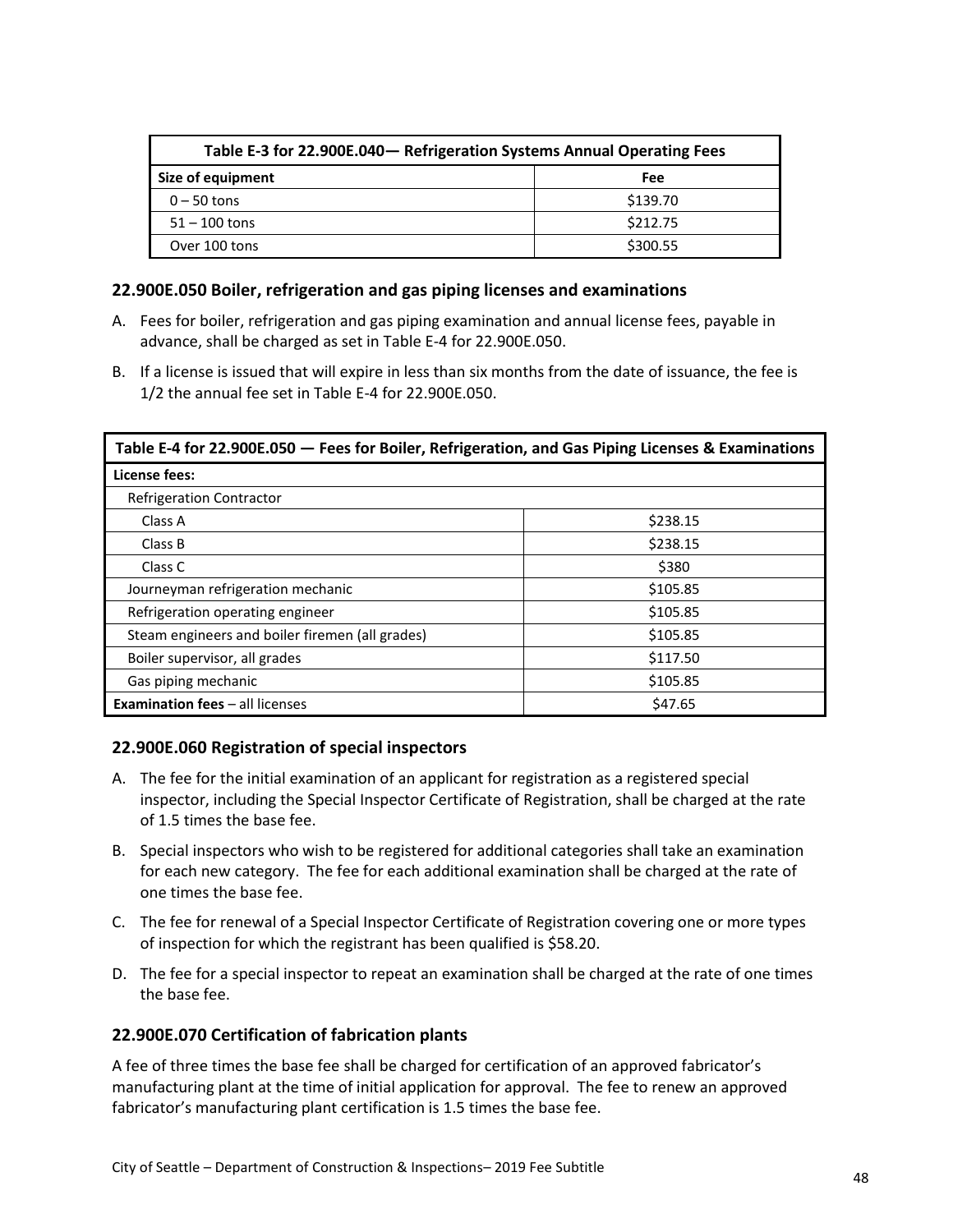#### <span id="page-48-0"></span>**22.900E.080 Revisions to current special inspection authorizations**

When changes to the authorized special inspections or inspectors are requested, separate from a permit revision, a fee shall be charged for each additional change, after the first such change. The fee is 1/2 times the base fee for any changes that occur at one time for a single permit. All fees shall be paid prior to final Department approval of the special inspections.

#### <span id="page-48-1"></span>**22.900E.090 Floating home registration fee**

A one-time fee shall be charged to the owner of each floating home that is allowed under subsection 23.60A.202.A in an amount equal to 0.5 times the SDCI base fee to recover the costs of the program for issuing registration numbers for floating homes established in subsection 23.60A.202.G.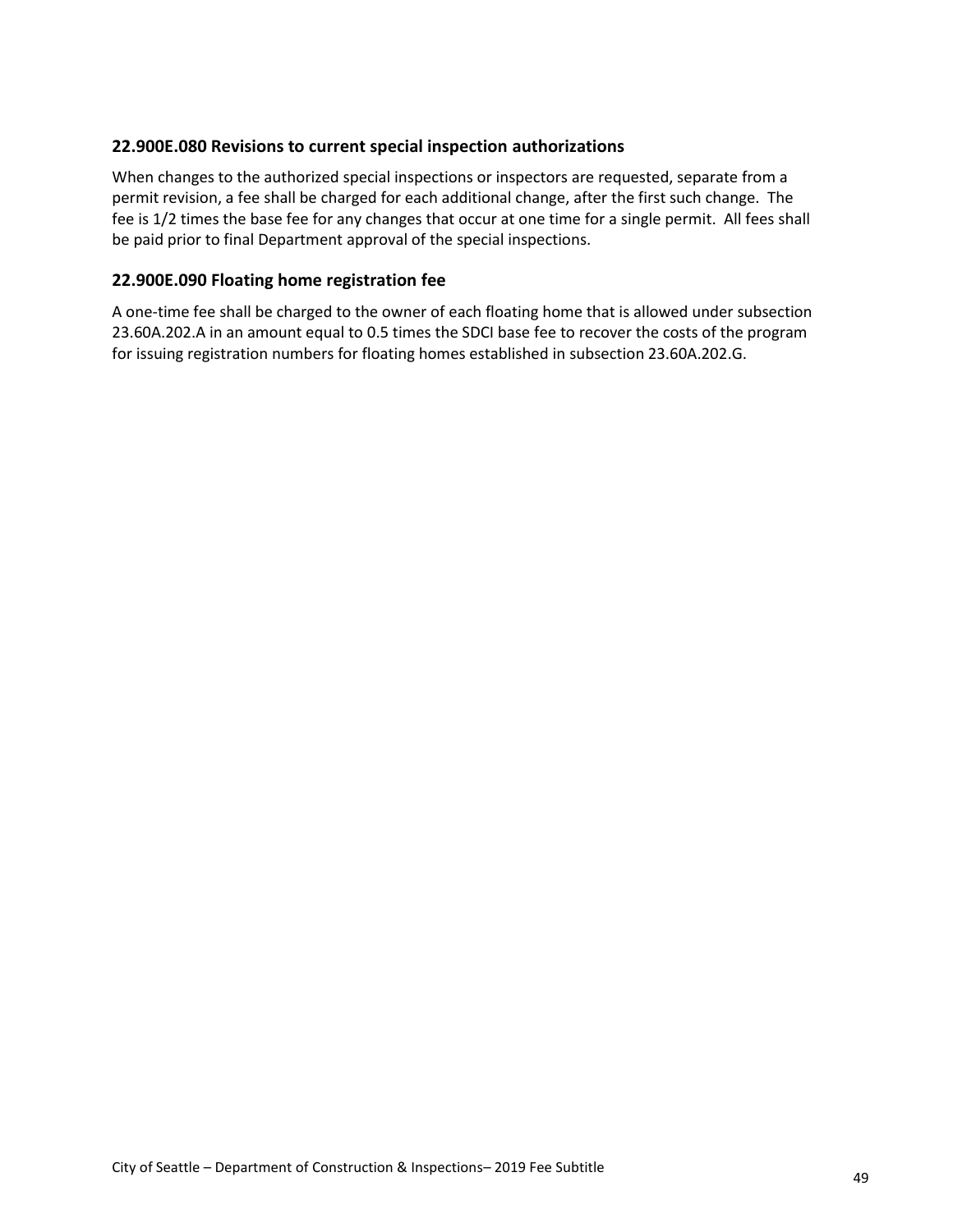# **CHAPTER 22.900F — COMPLIANCE AND OTHER INSPECTIONS**

#### <span id="page-49-1"></span><span id="page-49-0"></span>**22.900F.010 Monitoring vacant buildings**

A. A reinspection fee shall be charged as set forth in Table F-1 for 22.900F.010 for reinspections of buildings closed pursuant to or in response to the requirements of the Housing and Building Maintenance Code. Building and premises shall be maintained in compliance with the standards of the Housing and Building Maintenance Code, Land Use Code, Solid Waste Code and Weeds and Vegetation Ordinance.

#### **NOTE: Table F-1 below will take effect on June 1, 2019. The 2018 F-1 Table will be in effect from January 1, 2019 through May 31, 2019.**

<span id="page-49-3"></span>

| Table F-1 for 22.900F.010 - Monitoring Vacant Buildings                                  |          |  |
|------------------------------------------------------------------------------------------|----------|--|
| <b>Condition of Premises</b>                                                             | Fee      |  |
| Building is closed to entry and premises are in compliance with applicable<br>codes.     | \$171.34 |  |
| Building is closed to entry and premises are not in compliance with applicable<br>codes. | \$435    |  |
| Building is not closed to entry regardless of compliance with applicable codes.          | \$521.75 |  |

B. The Department shall send a bill to the taxpayer and/or owner of record of each property inspected.

#### <span id="page-49-2"></span>**22.900F.020 Noise fees**

- A. Certain construction and land use proposals require noise survey reviews. Project review shall be charged according to Table F-2 for 22.900F.020. Any hourly fees owed shall be paid prior to the publication of a decision on the application and prior to issuance of the permit. Accrued hours, actual charges and fees paid shall be reconciled and all outstanding balances shall be due and payable on demand. In cases where no published decision is required, hourly fees owed shall be paid prior to issuance of the permit, or issuance of a letter.
- B. Noise Variances.
	- 1. Applications for noise variances shall be charged according to Table F-2 for 22.900F.020, except for applications for temporary noise variances as components of a master filming permit issued pursuant to Section 15.35.010 which shall be charged as part of the single fee for the master filming permit.
	- 2. In addition to the amounts specified in Table F-2 for 22.900F.020, applicants shall reimburse the Department for actual costs associated with review of the application.
	- 3. The fee for renewal of noise variances is the same as for new applications.
	- 4. Fees for noise variances are not refundable.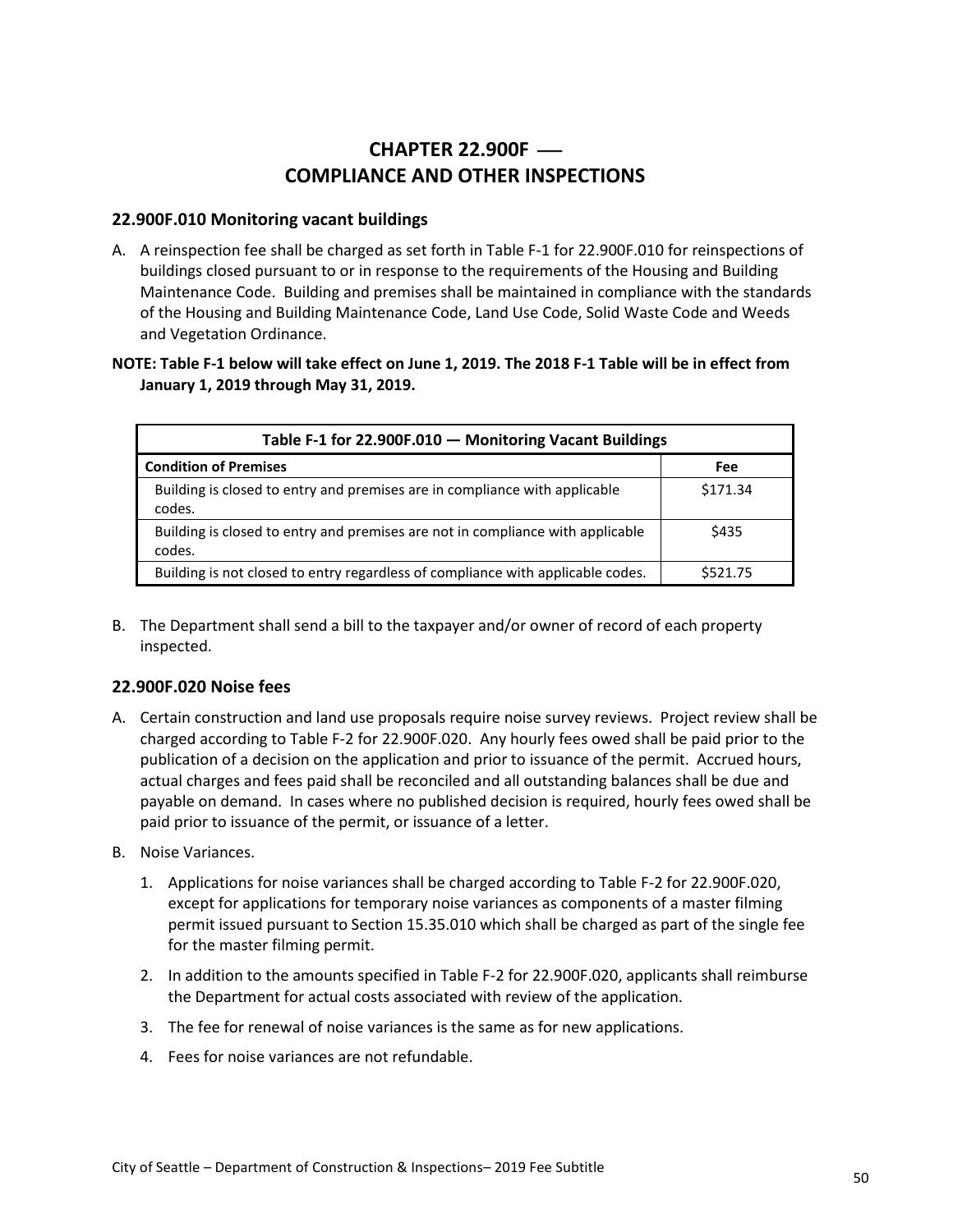<span id="page-50-3"></span>

| Table F-2 for 22.900F.020 - Noise Fees                                                              |                             |                           |                                            |                                                                                                          |
|-----------------------------------------------------------------------------------------------------|-----------------------------|---------------------------|--------------------------------------------|----------------------------------------------------------------------------------------------------------|
| <b>Type</b>                                                                                         | Permit<br><b>Fee</b>        | Land Use<br><b>Review</b> | <b>Other Project</b><br><b>Hourly Fees</b> | Inspection and<br><b>Enforcement</b>                                                                     |
|                                                                                                     |                             |                           |                                            |                                                                                                          |
| Temporary noise variance (No)<br>separate fee when issued as<br>part of a master filming<br>permit) | SDCI base<br>fee $\times$ 1 | None                      | None                                       | 1/2 the number of<br>days of the<br>permitted Night<br>Time Noise<br>Variance x 1/4 the<br>SDCI base fee |
| Economic, Technical, or Major<br>Public Project variance                                            | SDCI base<br>fee $\times$ 1 | Land Use hourly<br>rate   | SDCI hourly rate $-$<br>2 hour minimum     | SDCI hourly rate $-2$<br>hour minimum <sup>1</sup>                                                       |
| Noise survey reviews,<br>inspections and monitoring<br>on Land Use and Construction<br>permits      | <b>None</b>                 | None                      | SDCI hourly rate $-$<br>0.5 hour minimum   | None                                                                                                     |
| Footnote to Table F-2 for 22.900F.020:                                                              |                             |                           |                                            |                                                                                                          |

1. Inspection and Enforcement Minimum fee shall be paid at the time of Permit Issuance, any hourly fees beyond the minimum shall be paid prior to permit Final or Occupancy.

#### <span id="page-50-0"></span>**22.900F.030 Research and inspection on notices of violation**

The fee to conduct research to issue a certificate to clear the title records of a property cited with a Notice of Violation shall be charged at the rate of 1/2 times the base fee. If an inspection in the field is also performed an additional fee at the rate of one times the base fee shall be charged.

#### <span id="page-50-1"></span>**22.900F.040 Advisory Housing and Building Maintenance Code and condominium conversion inspection**

- A. The fee for advisory inspections requested pursuant to the Housing and Building Maintenance Code or inspections required by the Condominium Conversion Ordinance and the Cooperative Conversion Ordinance shall be charged at the rate of 2.5 times the base fee for inspecting a building and one housing unit plus a charge at the rate of 0.75 times the base fee for inspecting each additional housing unit in the same building. No additional fee shall be charged for one follow-up inspection, if requested.
- B. Additional reinspections requested or required after the first reinspection shall be charged a fee at the rate of one times the base fee for each building and one housing unit plus 0.25 times the base fee for each additional housing unit in the same building.

#### <span id="page-50-2"></span>**22.900F.050 Floating residence verifications**

- A. A one-time fee shall be charged to the owner of each house barge that is allowed under subsection 23.60A.204.B in an amount equal to 0.33 times the SDCI base fee to recover the costs of the program for issuing verification numbers for house barges established in subsection 23.60A.204.B.
- B. A one-time fee shall be charged to the owner of each floating on-water residence (FOWR) that is allowable under subsection 23.60A.203.B in an amount equal to 0.5 times the SDCI base fee to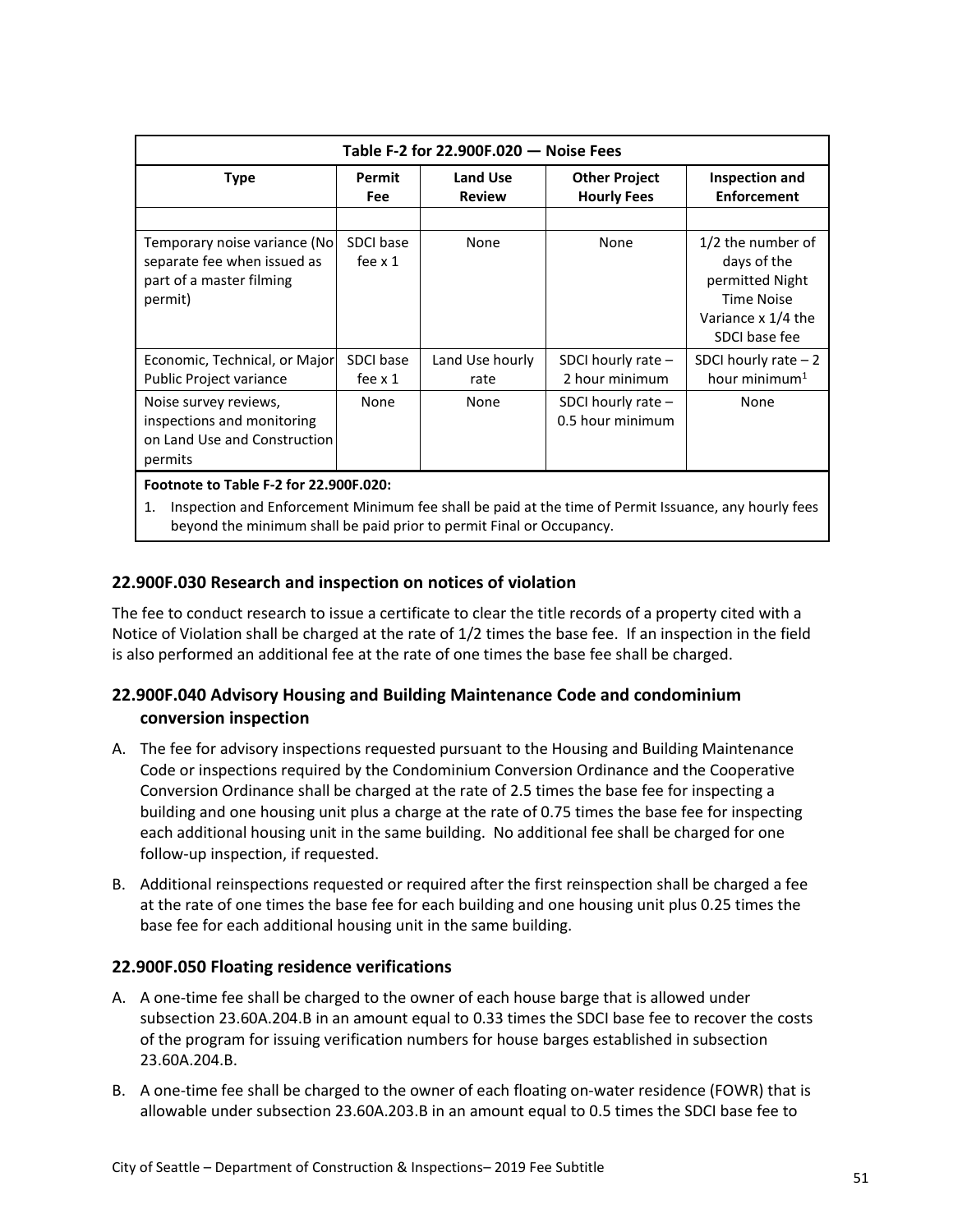recover the costs of the program for issuing verification numbers for floating on-water residences established in subsection 23.60A.203.D.

C. A one-time fee shall be charged to the owner of each vessel containing a dwelling unit (VDU) that is allowed under subsection 23.60A.214.D in an amount equal to 0.5 times the SDCI base to recover the costs of the program for issuing verification numbers for vessels containing a dwelling unit established in subsection 23.60A.214.D and one times the Land Use Review Fee per hour of review when land use review time is required to establish such use.

#### <span id="page-51-0"></span>**22.900F.060 Housing and Building Maintenance Code Variance**

The fee to conduct research, inspections and review of associated variance decisions requested pursuant to Section 22.206.217 of the Housing and Building Maintenance Code is two times the SDCI base fee.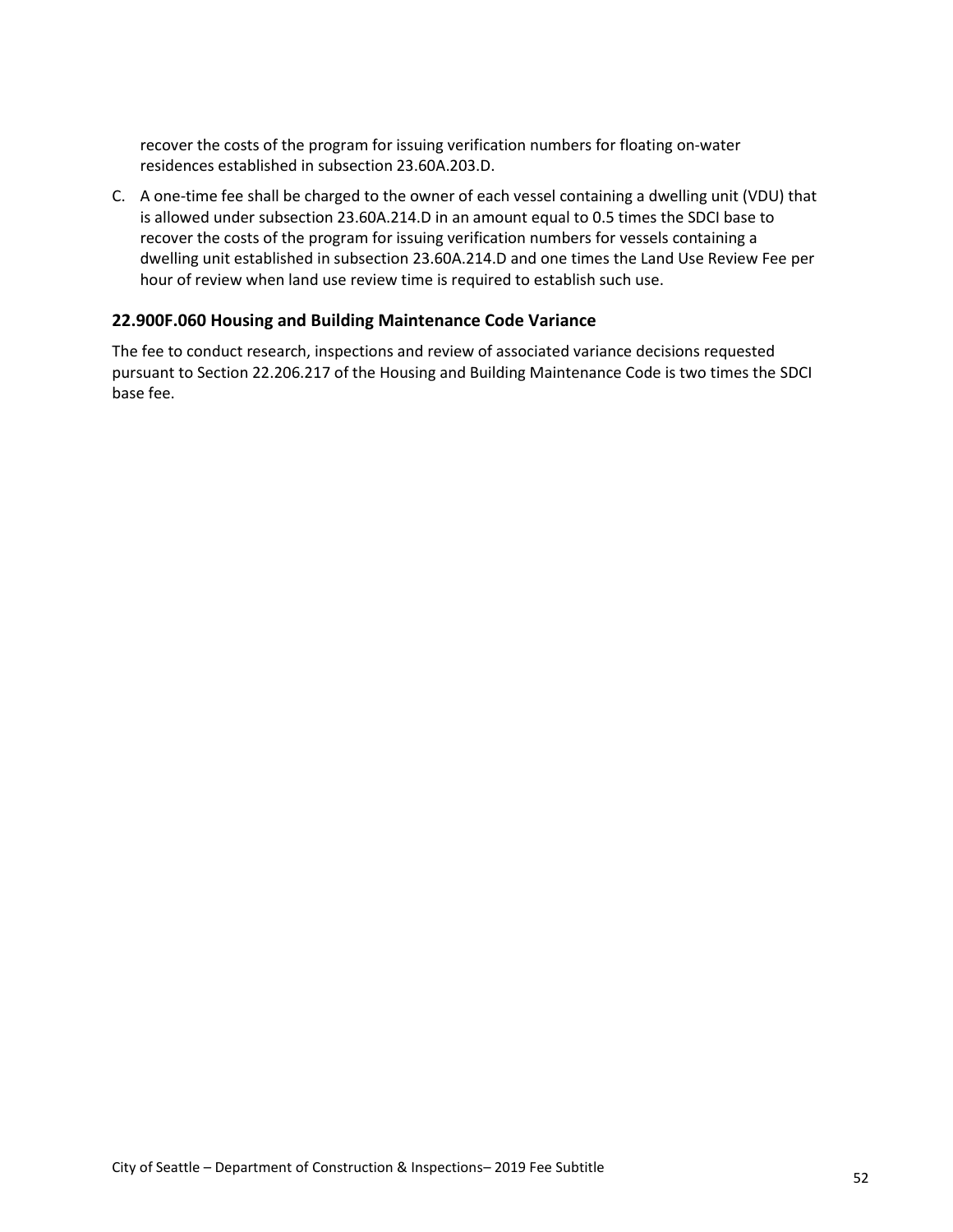# **CHAPTER 22.900G** ⎯ **FEES COLLECTED FOR OTHER DEPARTMENTS**

#### <span id="page-52-1"></span><span id="page-52-0"></span>**22.900G.010 Fees for Department of Neighborhoods review**

The following fees shall be collected by the Director of the Department of Neighborhoods and deposited in the General Fund unless otherwise specified.

A. Certificate of Approval Fees

There is a charge for a certificate of approval as required by all applicable ordinances for the construction or alteration of property in a designated special review district, Landmark, Landmark District, or historic district of \$25 for construction costs of \$1,500 or less, plus \$10 for each additional \$5,000 of construction costs up to a maximum fee of \$20,000 except that the maximum fee for a certificate of approval shall be \$4,000 if for construction or alteration involving: a structure and retaining some portion of that structure; or a new or existing structure including housing financed, in whole or in part, by public funding; or a new or existing structure that elects the MHA performance option 8 according to Sections 23.58B.050 or 23.58C.050. If an applicant applies for a certificate of approval for the preliminary design of a project and later applies for a certificate of approval for a subsequent phase or phases of the same project, a fee shall only be charged for the first application. There is an additional charge of \$25 for a certificate of use approval in the Pioneer Square Preservation District, the Pike Place Market Historical District and the International Special Review District.

B. Special Valuation Program for Historic Properties

There is a charge of \$250 for review by the Seattle Landmarks Preservation Board of applications for special tax valuation for historic properties pursuant to the Historic Property Act (RCW Chapter 84.26). A fee for Board review of proposed alterations to historic properties shall be charged according to the schedule of fees set forth in subsection 22.900G.010. A (Certificate of Approval Fees).

C. Public School Citizen Advisory Committee Fees

There is a charge of \$100 an hour for convening and staffing School Use Citizen Advisory Committees and School Departure Citizen Advisory Committees.

D. Major Institution Citizen Advisory Committee Fees

The fee for convening and staffing of Citizen Advisory Committees for the routine annual review of approved master plans and/or the review of master plan amendments is \$100 an hour. The fee for convening and staffing of Citizen Advisory Committees for new master plans and for amendments to master plans is \$100 an hour.

E. Environmental (SEPA) review of projects

Review of referrals pursuant to subsections 25.05.675.H.2.c and 25.05.675.H.2.d. by the City Historic Preservation Officer is charged at \$288 an hour.

F. Landmark reviews

Review of a building, site or object's eligibility as a Seattle landmark pursuant to section 25.05.800.B or upon request is charged at \$288 an hour.

G. Requests for reviewing character structure TDP sending sites in the Pike/Pine Conservation Overlay District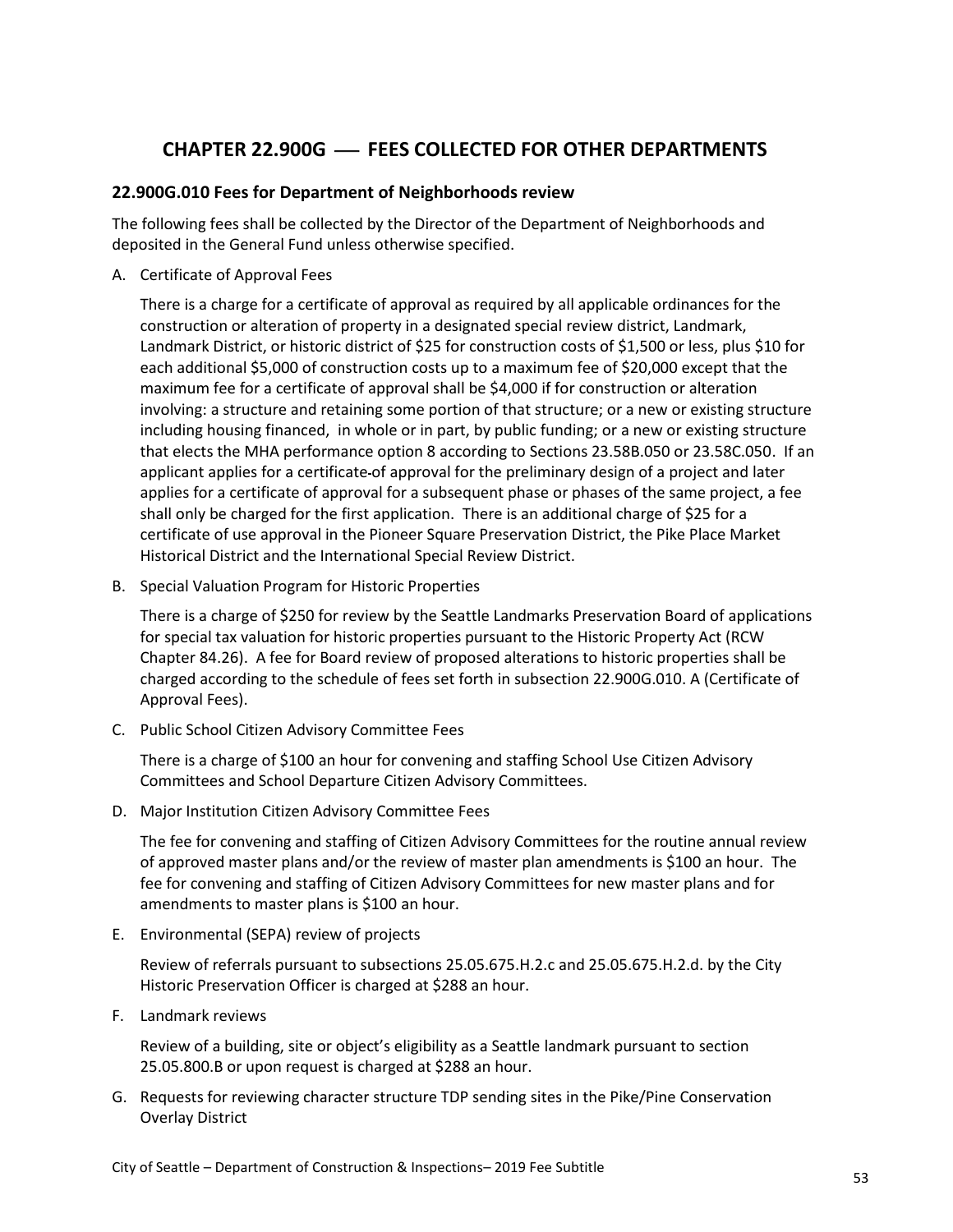The Department of Neighborhoods' hourly review fee is \$288 an hour for determining whether a character structure may, if requested by a property owner, be added to the list of character structures in the Seattle Department of Construction and Inspections Director's Rule promulgated according to Section 23.73.005.

#### <span id="page-53-0"></span>**22.900G.015 Fees for review by the Office of Housing**

- A. An applicant for a land use permit who seeks to obtain extra floor area pursuant through a developer contribution for affordable housing or who proposes development subject to the mandatory housing affordability requirements (pursuant to Sections 23.58B and 23.58C) shall pay a fee in the amount of \$550 to the Department for transfer to the Office of Housing for review of the application.
- B. This subsection 22.900G.015.B applies to low-income housing units that are subject to an agreement pursuant to Sections [23.48.011,](http://clerk.ci.seattle.wa.us/~scripts/nph-brs.exe?d=CODE&s1=23.48.011.snum.&Sect5=CODE1&Sect6=HITOFF&l=20&p=1&u=%2F%7Epublic%2Fcode1.htm&r=1&f=L3%3B1%3B23.48.011.SNUM.) [23.49.012,](http://clerk.ci.seattle.wa.us/~scripts/nph-brs.exe?d=CODE&s1=23.49.012.snum.&Sect5=CODE1&Sect6=HITOFF&l=20&p=1&u=%2F%7Epublic%2Fcode1.htm&r=1&f=L3%3B1%3B2) [23.49.014,](http://clerk.ci.seattle.wa.us/~scripts/nph-brs.exe?d=CODE&s1=23.49.014.snum.&Sect5=CODE1&Sect6=HITOFF&l=20&p=1&u=%2F%7Epublic%2Fcode1.htm&r=1&f=L3%3B1%3B23.49.014.SNUM.) [23.49.015,](http://clerk.ci.seattle.wa.us/~scripts/nph-brs.exe?d=CODE&s1=23.49.015.snum.&Sect5=CODE1&Sect6=HITOFF&l=20&p=1&u=%2F%7Epublic%2Fcode1.htm&r=1&f=L3%3B1%3B2) [23.50.052,](http://clerk.ci.seattle.wa.us/~scripts/nph-brs.exe?d=CODE&s1=23.50.052.snum.&Sect5=CODE1&Sect6=HITOFF&l=20&p=1&u=%2F%7Epublic%2Fcode1.htm&r=1&f=L3%3B1%3B2) [23.50.053,](http://clerk.ci.seattle.wa.us/~scripts/nph-brs.exe?d=CODE&s1=23.50.053.snum.&Sect5=CODE1&Sect6=HITOFF&l=20&p=1&u=%2F%7Epublic%2Fcode1.htm&r=1&f=L3%3B1%3B2) [23.58A.014](http://clerk.ci.seattle.wa.us/~scripts/nph-brs.exe?d=CODE&s1=23.58A.014.snum.&Sect5=CODE1&Sect6=HITOFF&l=20&p=1&u=%2F%7Epublic%2Fcode1.htm&r=1&f=L3%3B1%3B) o[r 23.58A.024.](http://clerk.ci.seattle.wa.us/~scripts/nph-brs.exe?d=CODE&s1=23.58A.024.snum.&Sect5=CODE1&Sect6=HITOFF&l=20&p=1&u=%2F%7Epublic%2Fcode1.htm&r=1&f=L3%3B1%3B)
	- 1. An owner of such housing shall pay an annual monitoring fee of \$65 per unit of low-income rental housing to the Office of Housing to determine compliance with bonus and/or TDR requirements. The fee is not required in any year when, in consideration of the City of Seattle's agreement to make a loan for the purpose of providing long-term affordable housing for low-income households, a regulatory agreement that grants The City of Seattle covenants, restrictions, charges and easements is recorded against the property on which the low-income rental housing is located and is in effect.
	- 2. An owner of an owner-occupied low-income housing unit shall, prior to closing any sale or other transfer of the unit after the initial sale or transfer, pay a fee in the amount of \$300 to the Office of Housing to determine compliance with bonus and/or TDR requirements.
- C. Fees in the MPC-YT zone
	- 1. An applicant for a land use permit who seeks to provide 80 percent of area median income housing to meet an affordable housing production condition in Section 23.75.085 shall pay a fee in the amount of \$550 to the Seattle Department of Construction and Inspections for transfer to the Office of Housing for review of the application.
	- 2. This subsection 22.900G.015.C.2 applies to 80 percent of area median income housing that is provided to meet an affordable housing production condition in Section 23.75.085:
		- a. An owner of such housing shall pay an annual monitoring fee of \$65 per rental unit of 80 percent of area median income rental housing to the Office of Housing to determine compliance with Section 23.75.085.
		- b. An owner of an owner-occupied unit of 80 percent of area median income housing shall, prior to closing any sale or other transfer of the unit after the initial sale or transfer, pay a fee in the amount of \$300 to the Office of Housing to determine compliance with Section 23.75.085.

#### <span id="page-53-1"></span>**22.900G.020 Fees for review by the Seattle Department of Transportation**

The fees for Seattle Department of Transportation Review (subsections 22.900A.040.B and 22.900A.040.C and Section 15.04.074) shall be collected by the Department for transfer to the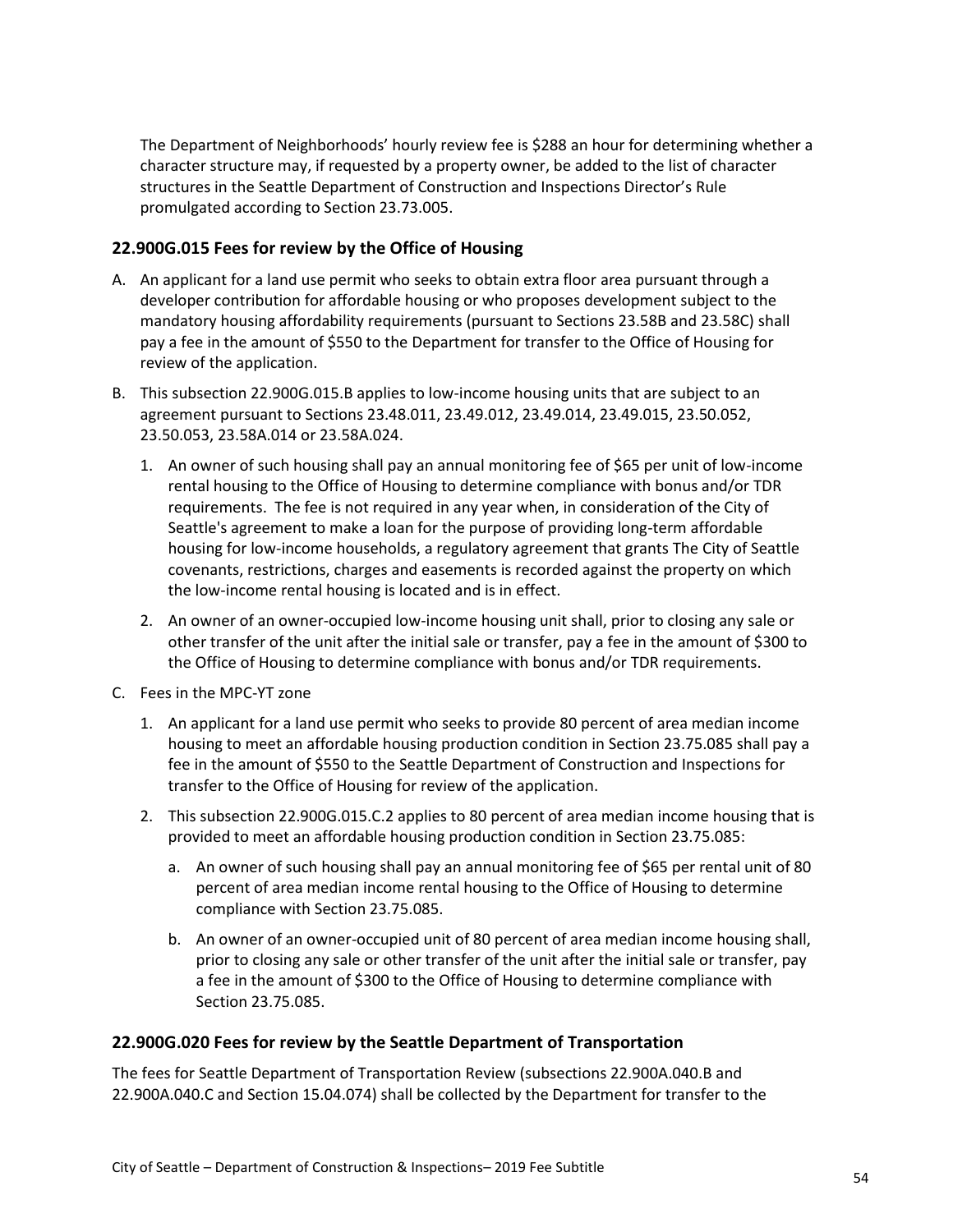Department of Transportation, or may be collected directly by the Seattle Department of Transportation. The fees are for review and inspection services associated with the following:

- 1. School Use and School Development Advisory Committee;
- 2. Major Institution Master Plans;
- 3. Development (MUP) review;
- 4. Pre-development submittal conferences and coordination;
- 5. Traffic impact analysis; and
- 6. Shoring and Excavation.

#### <span id="page-54-0"></span>**22.900G.030 Fees for review by Public Health – Seattle & King County**

- A. Fees for fuel gas piping shall be collected by the Director of Public Health. The gas piping installation fee is calculated according to Table G-2 for 22.900G.030. A minimum of \$140 is nonrefundable.
- B. The fee shall not apply to the installation of any domestic hot-water heaters or any other domestic gas-fired appliance connected to a plumbing system whenever such appliance or heater is included in a plumbing installation for which a basic plumbing permit has been issued.
- C. A reinspection fee for fuel gas piping of \$130 may be assessed for each inspection when such portion of work for which inspection is called is not complete or when corrections called for are not made. This is not to be interpreted as requiring inspection fees the first time a job is rejected for failure to comply with the requirements of this Code, but as controlling the practice of calling for inspection or reinspection.

Reinspection fees may be assessed when the permit is not properly posted on the work site, the work to be inspected is not under test, and for failure to make required corrections. To obtain a reinspection the applicant shall file an application therefore in writing upon a form furnished for that purpose, and pay the reinspection fee in accordance with this code. In instances in which reinspection fees have been assessed, no additional inspection of the work will be performed until the required fees have been paid.

<span id="page-54-2"></span>

| Table G-2 for 22.900G.030 - Gas Piping Installation Fee |                      |  |  |
|---------------------------------------------------------|----------------------|--|--|
| # of Outlets                                            | Fee                  |  |  |
| $1 - 4$                                                 | \$140                |  |  |
| $5-6$                                                   | \$175                |  |  |
| 7-9                                                     | \$210                |  |  |
| 10                                                      | \$245                |  |  |
| $11$ on                                                 | $$245 + $10/$ outlet |  |  |

#### <span id="page-54-1"></span>**22.900G.040 Fees for review by the Office of Arts and Culture**

The fee for services furnished by the Seattle Office of Arts and Culture is \$50 per hour. The minimum charge is \$200.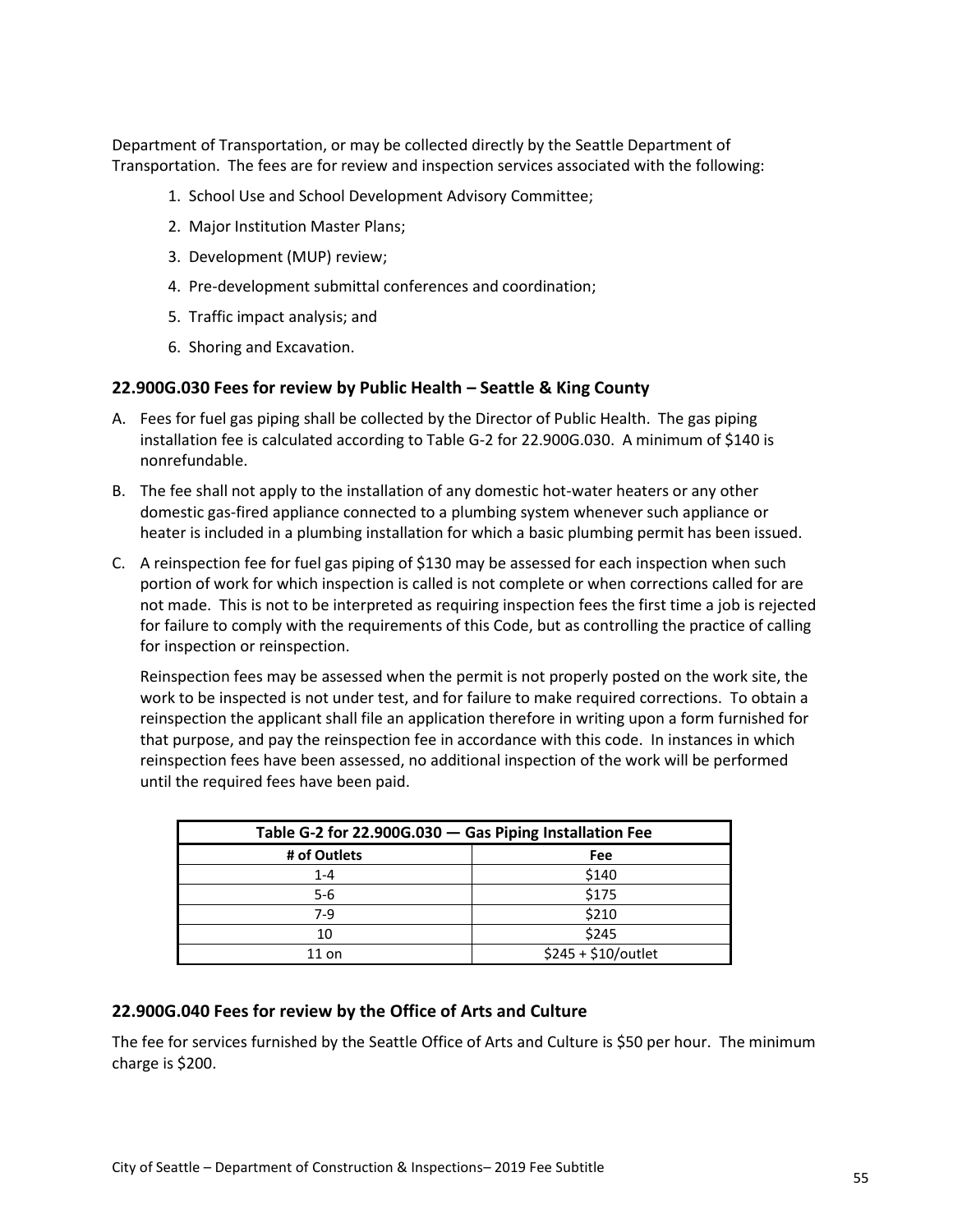#### <span id="page-55-0"></span>**22.900G.050 Presubmittal conferences for other departments**

The Department is authorized to collect fees for Seattle Public Utilities, Seattle Department of Transportation, Department of Parks and Recreation, Seattle Fire Department, Seattle City Light and Seattle-King County Department of Public Health for presubmittal conferences and presubmittal coordination. The amount to be charged by each department shall be set by the department.

#### <span id="page-55-1"></span>**22.900G.060 Fees for review by the Seattle Fire Department**

The fees for Fire Department Plan Review (Section 22.900A.040.C) shall be collected by the Department for transfer to the Seattle Fire Department.

#### <span id="page-55-2"></span>**22.900G.070 Fees for review by the Department of Parks and Recreation**

The fees for Department of Parks and Recreation Plan Review (subsection 22.900A.040.C) shall be collected by the Department for transfer to the Department of Parks and Recreation.

#### <span id="page-55-3"></span>**22.900G.080 Design Commission fees**

A. City Capital Improvement Projects, as Defined in Section 3.58.020

Design Commission fees shall be assessed at a rate of three-tenths of one percent (0.3%) of the construction cost for City capital improvement projects for which billing will commence on or before December 31, 1998, except as specified in subsections 22.900G.080.B and 22.900G.080.D. Billing will occur at the time of contract award by the Department of Finance, who will forward the bills to the Department for distribution to appropriate City departments. Payment will be made through a fund transfer to the Department Operating Fund.

B. Major City Capital Improvement Projects

Except as specified in subsection 22.900G.080.D, Design Commission fees shall be assessed at a rate of up to three-tenths of one percent (0.3%) of the construction cost for major City capital improvement projects (greater than \$10,000,000 construction budget) for which billing will commence on or before December 31, 1998. The fee shall be set through negotiations with the City Budget Director and the Design Commission. Billing shall occur in accordance with a schedule agreed upon by the City Budget Director and the Design Commission.

- C. 1. For City capital improvement projects, as defined in Section 3.58.020, for which no billing commenced under subsections 22.900G.080.A or 22.900G.080.B on or before December 31, 1998, and that do not fall within an exception in subsection 22.900G.080.D, the City Budget Director, the Design Commission, and each affected City department will attempt to agree on that department's projects that are expected to be assessed by the Design Commission in the following year. If no agreement is reached by a date established by the City Budget Director, the City Budget Director will establish the list of such projects. The City Budget Director may establish the assessable appropriation of a City capital improvement below the actual appropriation in order that the project not be assessed an unduly high fee relative to the cost of the anticipated Design Commission review.
	- 2. The City Budget Director will assess a uniform fee of up to one percent of the total of all departments' capital improvement project appropriations for those projects assessable for Design Commission fees. Such fee shall be set so as to be sufficient, when combined with other funding sources, to support the anticipated costs of the Design Commission for the following year, but in no case shall the fee exceed one percent.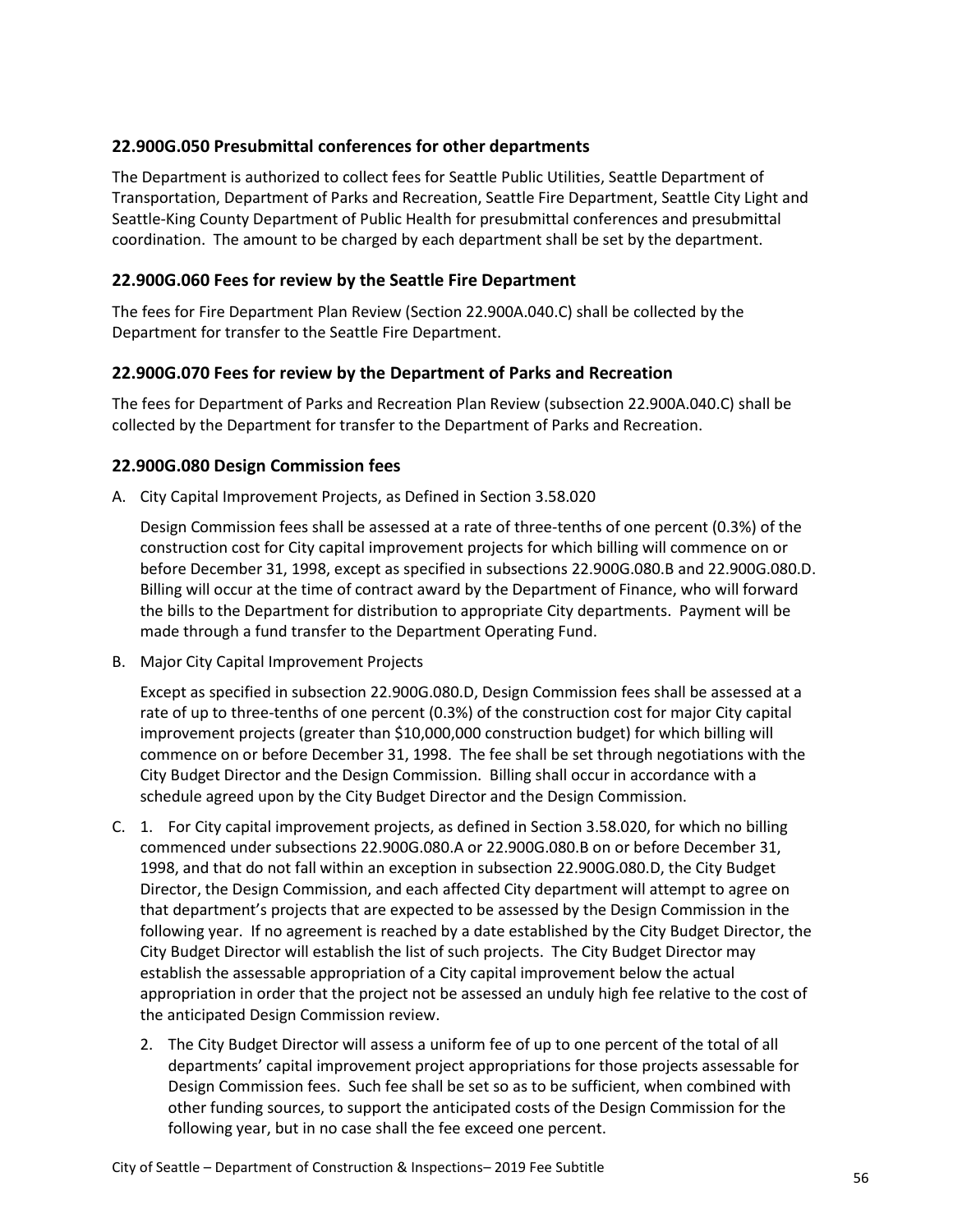- 3. The Director of the Seattle Department of Construction and Inspections shall bill each department in the amount determined by the City Budget Director, and that amount shall be paid by fund transfer to the Department Operating Fund.
- 4. If a capital improvement project's appropriation has been included in a fee assessed under this section, but Design Commission review of that project is delayed into a future year, that appropriation amount shall not be counted again in the calculation of the fee for any future year. If review of a project on which a fee has been assessed under this subsection 22.900G.080.C is canceled, or if review commences on a project that, but for timeliness, would have been included but was not included in the calculation of a fee under this subsection 22.900G.080.C, the City Budget Director shall adjust the department's total assessable appropriation downwards or upwards, respectively, when establishing the subsequent year's fee.
- D. Special exceptions

The Commission will bill non-City projects at the hourly rate of \$112 an hour per Commissioner for subcommittee review, or \$791 an hour for full Commission review, except that fees may be waived, in whole or in part, at the discretion of the Commission with the concurrence of the City Budget Director in the following circumstances:

- 1. Whenever Commission fees, if charged, would be disproportionate to the sums available and could cause abandonment of the project for the following types of projects: artworks, projects funded by grants and donations, neighborhood self-help projects undertaken by volunteers and nonprofit organizations, and small capital improvements;
- 2. For low-income and special needs housing projects subject to Design Commission review.
- E. Street use permit reviews

Street use permit reviews, which are required before issuance of a street use permit for improvements within the public right-of-way, will be billed at the hourly rate of \$112 an hour per Commissioner for subcommittee review, or \$791 an hour for full Commission review. Billing will be sent to the Seattle Department of Transportation for inclusion into the plan review costs charged to the applicant, or be billed directly by the Department. For those projects billed through the Seattle Department of Transportation, payment will be made by a fund transfer from the Seattle Transportation Operating Fund to the Department Operating Fund from funds paid by the applicant.

F. Early Master Use Permit stage or projects outside City contract process

For design review at an early Master Use Permit stage or for projects outside The City of Seattle contract award process, Design Commission fees will be billed by the Department at an hourly rate of \$112 an hour per Commissioner for subcommittee review, or \$791 an hour for full Commission review.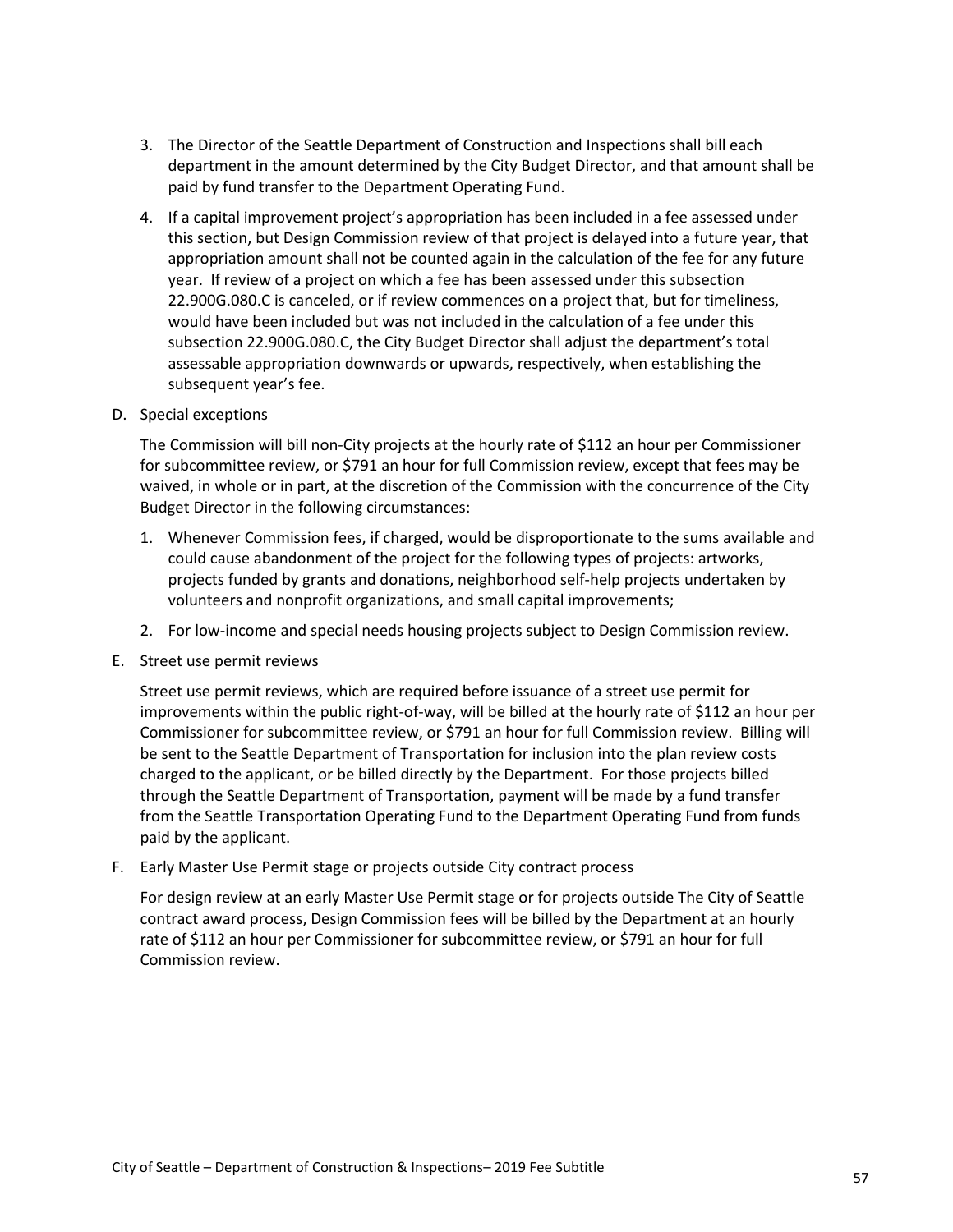# <span id="page-57-0"></span>**CHAPTER 22.900H** ⎯ **RENTAL REGISTRATION AND INSPECTION ORDINANCE PROGRAM FEES**

#### <span id="page-57-1"></span>**22.900H.010 Purpose**

This Chapter 22.900H contains fees for the Rental Registration and Inspection Ordinance program required by Chapter 22.214.

#### <span id="page-57-2"></span>**22.900H.020 Rental housing registration and renewal fee**

The fee for registering a property containing rental housing units shall be \$70 for the first rental housing unit plus an additional fee of \$15 for each additional rental unit. The fee shall be payable at the time the registration application is received by the Department. The fee for renewing a rental housing registration is the same as the rental housing registration fee and is payable at the time the renewal application is received by the Department.

#### <span id="page-57-3"></span>**22.900H.030 Rental housing registration and renewal late fee**

The fee for registering a property containing rental housing units late or renewing a rental housing registration late shall be \$30 for registrations or renewals postmarked or received by the Department after the registration deadline. This late fee shall be in addition to the registration fee or renewal fee and any applicable penalties provided for in Chapter 22.214.

#### <span id="page-57-4"></span>**22.900H.040 Rental housing registration reinstatement fee**

The fee for reinstating a revoked rental housing registration is \$300 and is payable at the time of reinstatement.

#### <span id="page-57-5"></span>**22.900H.050 Private qualified rental housing inspector training and registration fees**

The fee for private qualified rental housing inspector training is \$200 and is payable in advance of the training. The fee for registering as a private qualified rental housing inspector is \$250 and is payable at the time of registration.

#### <span id="page-57-6"></span>**22.900H.060 Rental housing unit inspection fees if the Department serves as a qualified rental housing inspector**

The fee for the Department to serve as a qualified rental housing inspector to perform a rental housing unit inspection for a property and one housing unit is \$175. The fee for the Department to inspect each additional housing unit on the same property is \$35. The inspection fee is paid in advance of the inspection. The Department shall not charge for additional re-inspections for each unit the Department initially inspected to confirm that repairs required to pass the rental housing unit inspection and obtain a certificate of compliance have been completed.

#### <span id="page-57-7"></span>**22.900H.070 Late inspection submittal fee**

The fee for a rental housing inspection certificate of compliance, as required in 22.214.050.F, that is completed and submitted to the Department after the due date provided by the Department is \$30. This late fee is in addition to any other required fee and any applicable penalties provided for in Chapter 22.214.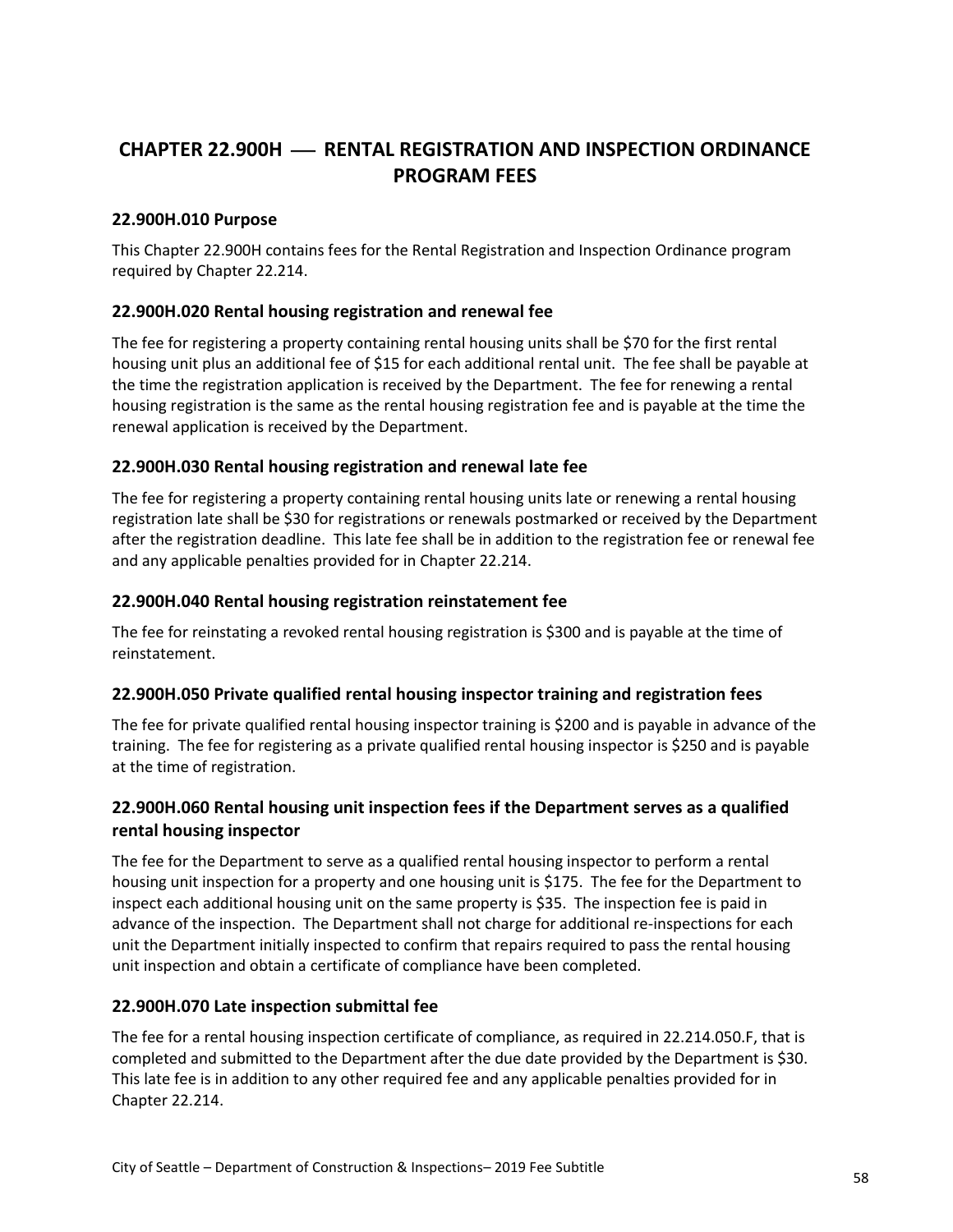#### <span id="page-58-0"></span>**22.900H.080 Private inspection submittal processing fee**

The fee for receiving and processing a rental housing inspection certificate of compliance submitted by a private qualified rental housing inspector is \$40.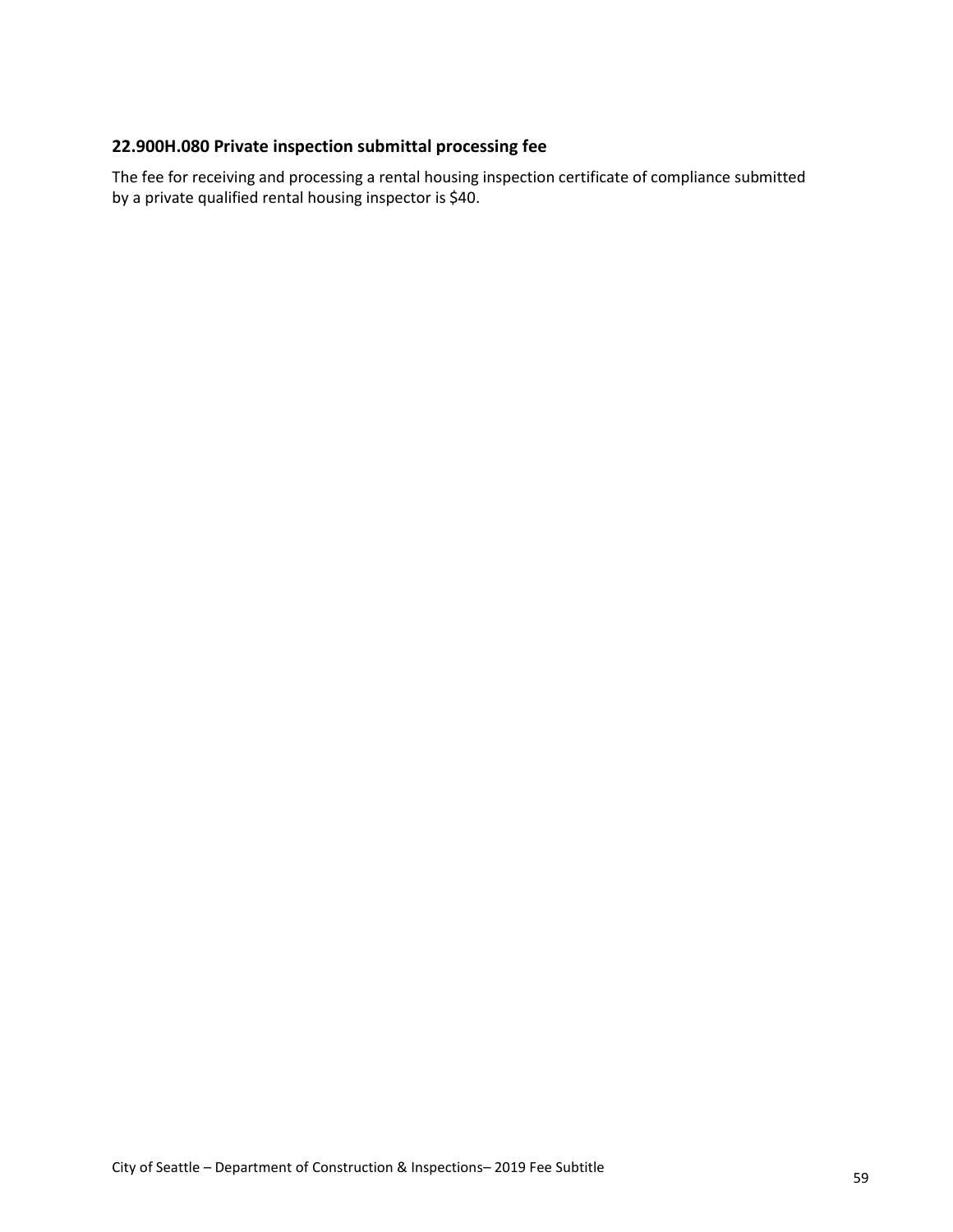# **INDEX**

| administrative conditional use (ACU)  16 |  |
|------------------------------------------|--|
|                                          |  |
|                                          |  |
| blanket permit                           |  |
|                                          |  |
|                                          |  |
| boiler                                   |  |
| certificate of operation 46              |  |
| exams and license 48                     |  |
| installation and alteration  32          |  |
| building valuation data  20              |  |
| Certificate of Occupancy 27              |  |
|                                          |  |
| concrete mix design approval 28          |  |
| conditional uses                         |  |
|                                          |  |
|                                          |  |
| Condominium Conversion Ordinance 51      |  |
| Cooperative Conversion Ordinance 51      |  |
| correction penalty                       |  |
|                                          |  |
|                                          |  |
|                                          |  |
|                                          |  |
| Department of Neighborhoods 7, 13, 53    |  |
|                                          |  |
|                                          |  |
|                                          |  |
| determination of value 20                |  |
| determined by value 23                   |  |
|                                          |  |
| SDCI base and hourly fees 11             |  |
| drainage See site review                 |  |
| early design guidance  17                |  |
|                                          |  |
| <b>ECA</b>                               |  |
| administrative conditional use  16       |  |
|                                          |  |
|                                          |  |
| small project waiver  26                 |  |
|                                          |  |
| tree and vegetation restoration  18      |  |
|                                          |  |
| ECA land use reviews  17                 |  |
|                                          |  |
|                                          |  |
| elevator                                 |  |
| certificate of inspection 47             |  |
|                                          |  |

| environmental review (SEPA) 16          |  |
|-----------------------------------------|--|
| Environmentally Critical Areas  See ECA |  |
| escalators See 22.900D.140              |  |
| establishing use for the record  17, 25 |  |
| excavation See site review              |  |
|                                         |  |
| expert witness testimony fee11          |  |
|                                         |  |
| factory-built structures  24            |  |
| financially responsible party  6        |  |
|                                         |  |
|                                         |  |
|                                         |  |
|                                         |  |
|                                         |  |
|                                         |  |
|                                         |  |
|                                         |  |
|                                         |  |
| grading See site review                 |  |
| land use approval fees by type 16       |  |
| land use code interpretations17         |  |
| Land Use Information Bulletin  18       |  |
|                                         |  |
| Land Use Review Hourly Rate  11         |  |
| lot boundary adjustment  17             |  |
|                                         |  |
| major phased development17              |  |
| mechanical equipments/systems30         |  |
|                                         |  |
|                                         |  |
| missed appointments fee11               |  |
| moved buildings See relocation          |  |
| noise                                   |  |
|                                         |  |
|                                         |  |
|                                         |  |
|                                         |  |
|                                         |  |
|                                         |  |
|                                         |  |
| parking facilities  25, 29              |  |
| parks - development fee 21              |  |
| Parks and Recreation  8, 56             |  |
|                                         |  |
| penalties for violations9, 10           |  |
|                                         |  |
| development permit 21                   |  |
|                                         |  |

City of Seattle – Department of Construction & Inspections– 2019 Fee Subtitle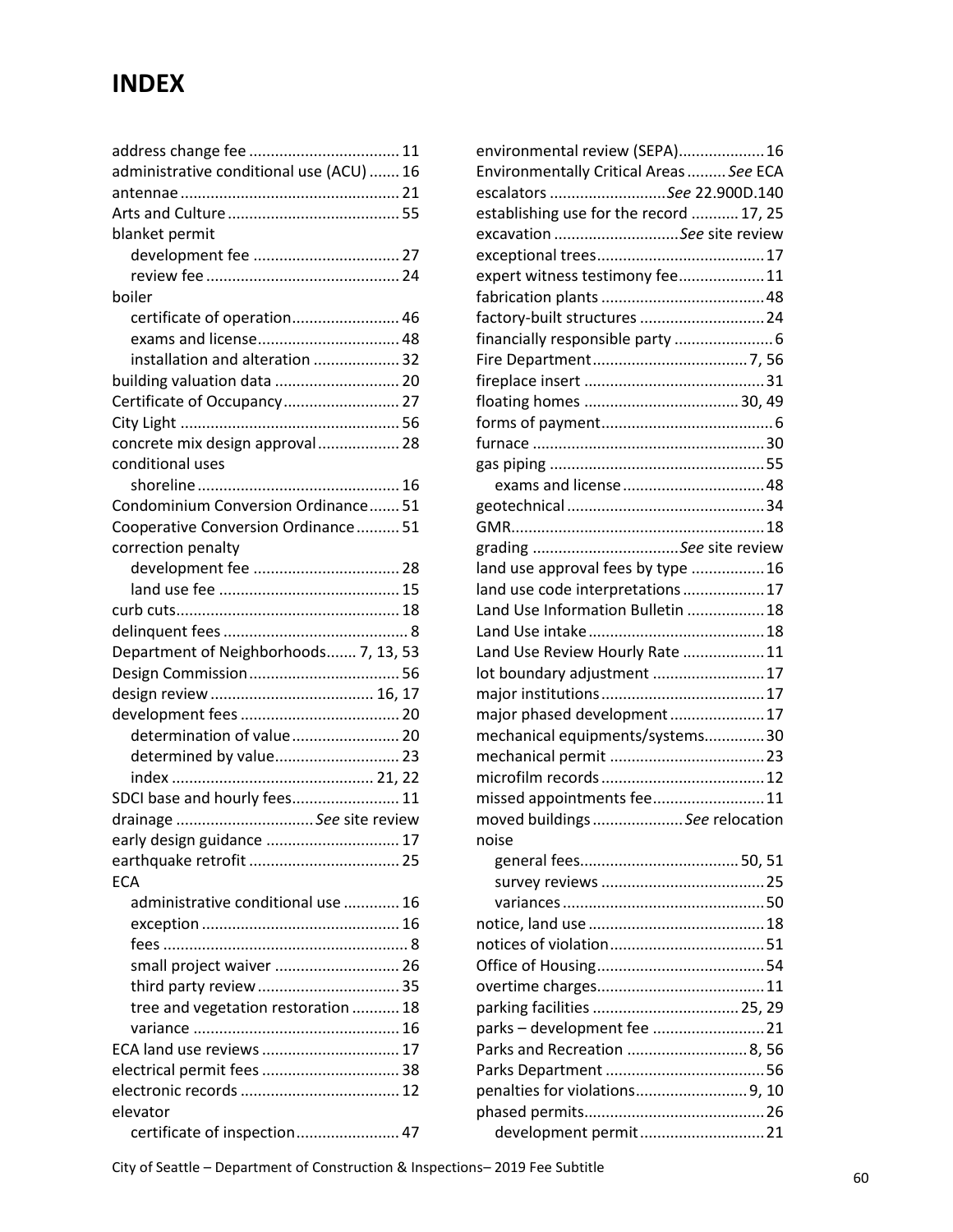# **INDEX**

| shoring and/or excavating 21                 |  |
|----------------------------------------------|--|
|                                              |  |
| playgrounds - development fee  21            |  |
| pre-application building conference 28       |  |
| pre-application conference                   |  |
|                                              |  |
| pressure vessels See boilers                 |  |
| Presubmittal conference 56                   |  |
| public benefit feature  17                   |  |
| Public Health Department  7, 13, 55, 56      |  |
|                                              |  |
|                                              |  |
|                                              |  |
|                                              |  |
| reestablishment                              |  |
|                                              |  |
|                                              |  |
| refrigeration                                |  |
| annual operating permit 47                   |  |
| exams and license 48                         |  |
| refunds                                      |  |
|                                              |  |
|                                              |  |
| reinspection                                 |  |
|                                              |  |
|                                              |  |
|                                              |  |
| renewal                                      |  |
|                                              |  |
|                                              |  |
|                                              |  |
|                                              |  |
| shoreline                                    |  |
| signs, awnings, canopies 45                  |  |
| special inspector registration  48           |  |
| rental housing private inspector fees  58    |  |
| rental housing registration and renewal fees |  |
|                                              |  |
| revisions                                    |  |
| amendments 13, 20, 30, 39                    |  |
|                                              |  |
|                                              |  |
|                                              |  |

| land use other than shoreline 18        |  |
|-----------------------------------------|--|
| school use advisory committee 18        |  |
|                                         |  |
| Seattle Fire Department 13, 56          |  |
| Seattle Public Utilities  7, 13, 56     |  |
| Seattle Transportation See SDOT         |  |
|                                         |  |
| shoreline exemptions 18                 |  |
|                                         |  |
| shoring and/or excavation               |  |
|                                         |  |
|                                         |  |
| special accommodation  18               |  |
|                                         |  |
| special inspection                      |  |
|                                         |  |
| registration of inspectors 48, 49       |  |
| special investigation fee 12            |  |
|                                         |  |
|                                         |  |
| streamlined design review 16            |  |
| street improvement exceptions 18        |  |
| street use permit reviews 57            |  |
| structural building overhangs  18       |  |
|                                         |  |
| subject to field inspection (STFI)23    |  |
|                                         |  |
| temporary permits                       |  |
|                                         |  |
|                                         |  |
|                                         |  |
|                                         |  |
|                                         |  |
|                                         |  |
|                                         |  |
| unreinforced masonry buildings  25      |  |
|                                         |  |
| variance master use permit  16          |  |
| variances                               |  |
| Housing / Building Maintenance Code. 52 |  |
|                                         |  |
|                                         |  |
|                                         |  |
|                                         |  |